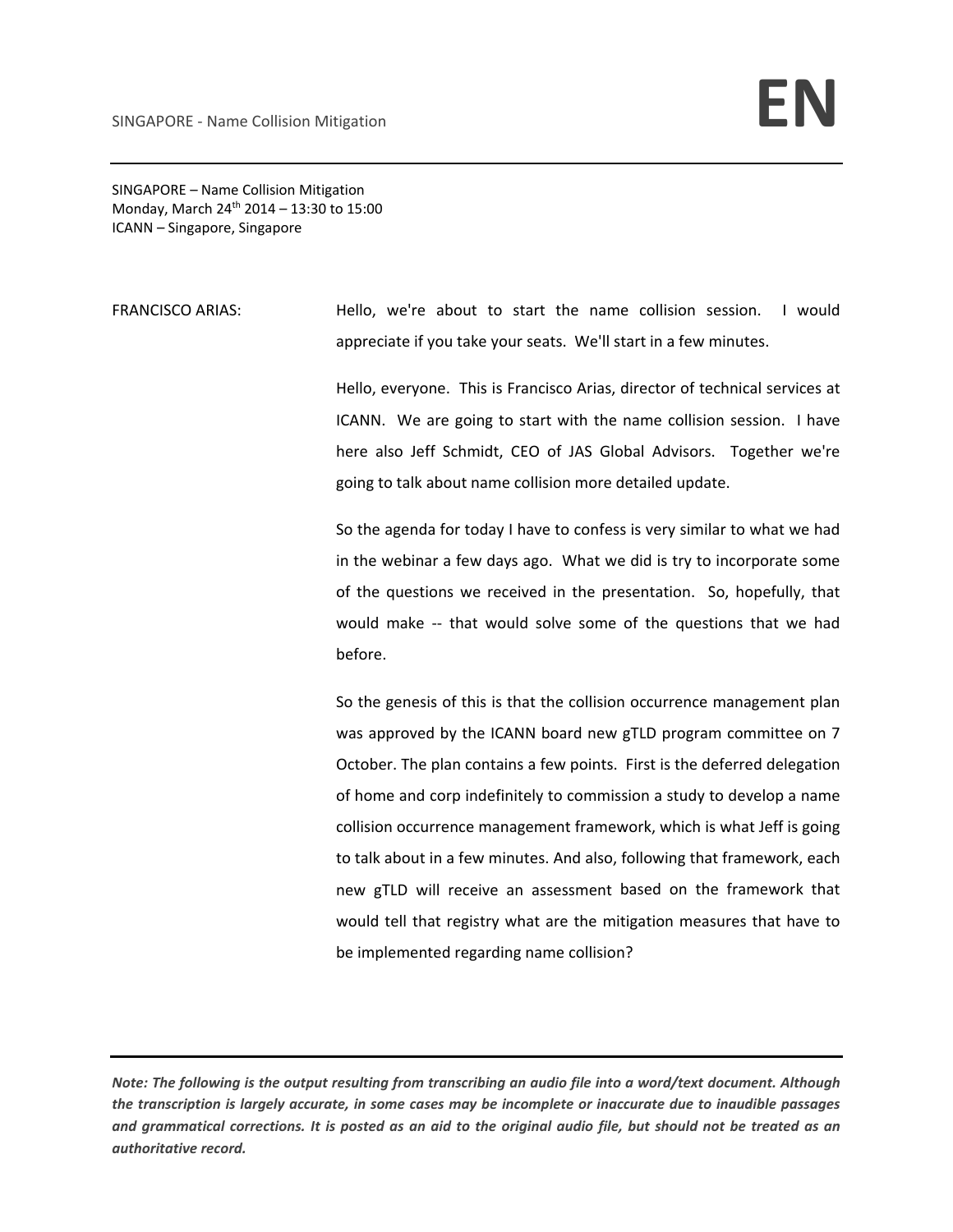Finally, there are two or more elements. The plan also includes what is called an alternate path to the delegation for eligible strings. Most of them were found to be eligible. Only 25 were not.

Those strings that are eligible for the alternate path for delegation, they can proceed as of now to delegation as long as they implement what is called SLD block list. This is a list of names that they have to block for activation in the DNS until the framework is approved. And then they proceed to implement the measures described there. And, finally, the last element in the plan is an outreach campaign to those entities potentially affected by the name collision.

So next I'm going to ask my colleague Nicole to talk about the outreach.

NICOLE DAVENPORT: Good afternoon, everyone.

So in December of 2013, we launched an outreach campaign that's multifaceted. The primary goal was to raise awareness of the name collision issue but, more specifically, to help educate IT professionals on how to safeguard against name collision.

Our first step was to create a resource hub at icann.org/namecollision. Some of the resources that you'll find there will be a video overview, a blog post by our security expert Dave Piscitello explaining at a high level what name collision is. And this is complemented by a very detailed report that Francisco and his team put together called the Guide to Name Collision Mitigation for IT professionals. It has all the details that you'll need.

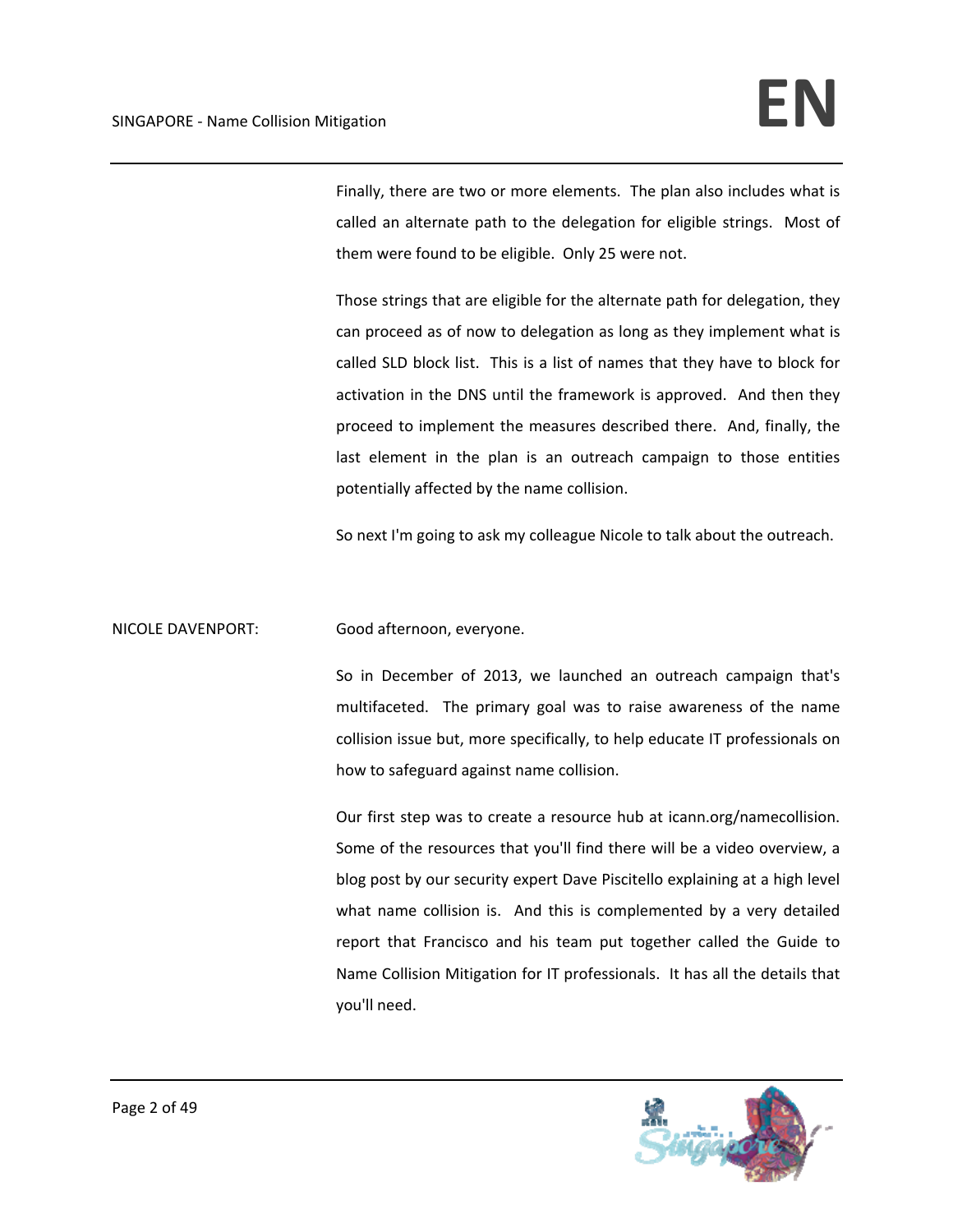We also have frequently asked questions and a form allowing Internet users to report if they've had an incidence of name collision that has caused them harm.

So once we created all these resources and put them out there, our next step was to do some outreach and get that information into the hands of people who would be most affected by it. So we targeted key technology and media outlets and influential industry associations. We've issued an initial press release. And, since that point, we tracked nearly 40 pieces of coverage in 14 countries and 6 languages. The response has been really good. The response from our ‐‐ we've actually also reached out directly to industry associations. And the response has been very good. We've reached out directly to 100 associations. And they've been willing to either publish the information or get the information out directly to their own members.

We followed up with another press release, which is serving as the point of reference for both associations and media. And it's received positive response from the likes of the European Telecommunications Network operators. After getting information out, we are amplifying through social media. We have everything that we release, all educational materials, all press releases are published via Twitter and amplified. We have about 66,000 followers and 10,000 on Facebook. We also launched a campaign on LinkedIn. We went specifically and we identified groups in the space and went and engaged with them through their forums. Some of the groups include the CIO Forum, the CIO Network, the CIO Exchange, CTO, CIO Leadership Council, CIO Community, and the Forbes CIO Network. Our outreach is ongoing.

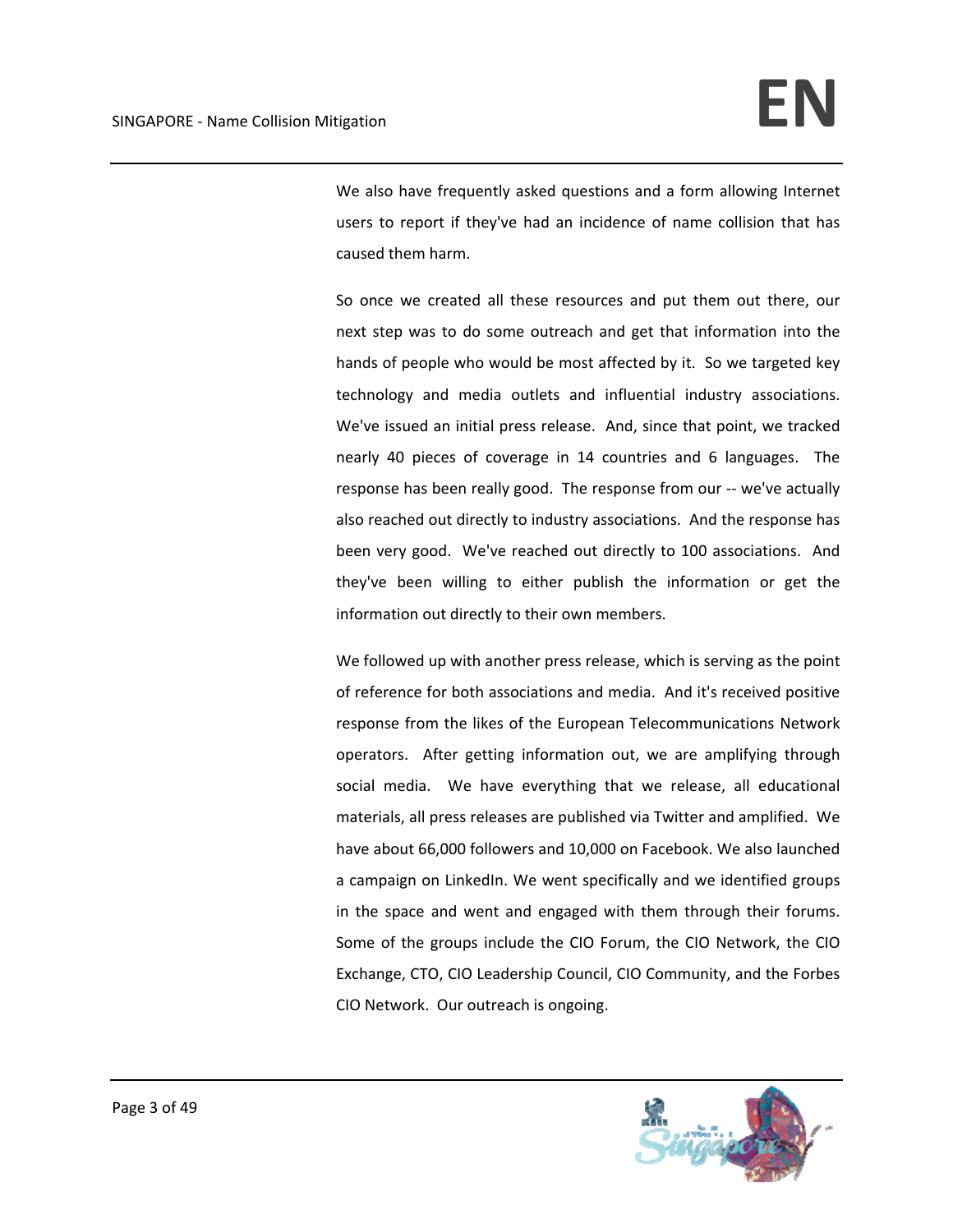We recently created a name collision kit. It's basically a zip file with basic info on including infographics and other materials. If it's something that you're interested in having and sharing, you can contact us at GDD‐communications@icann.org.

And Francisco and his team just recently launched a public mailing list. And the idea there is to allow the community to come together and talk about how we can further our outreach efforts. So I believe on the screen we have the information there. It's NC-info@icann.org. Is it Francisco or Jeff? Jeff. Great. Thank you.

JEFF SCHMIDT: Good afternoon, everybody. My name is Jeff Schmidt, and I run a firm JAS Global Advisors -- not consulting, but close -- that ICANN asked to look at this problem.

> The -- the scope of our study -- what ICANN asked us to look at was the impact of potential collisions on the end user on the consuming devices and community. And this is an important distinction that I want to be clear of right up front. The initial evaluation component of the entire new gTLD program comprised a DNS stability string review component that was designed to look at potential strings impact to the overall security and stability of the Internet and the Internet DNS. That was from the perspective of the global Internet DNS. Our study was the other way looking at the collision issue from the perspective of devices and software that are consuming the global DNS.

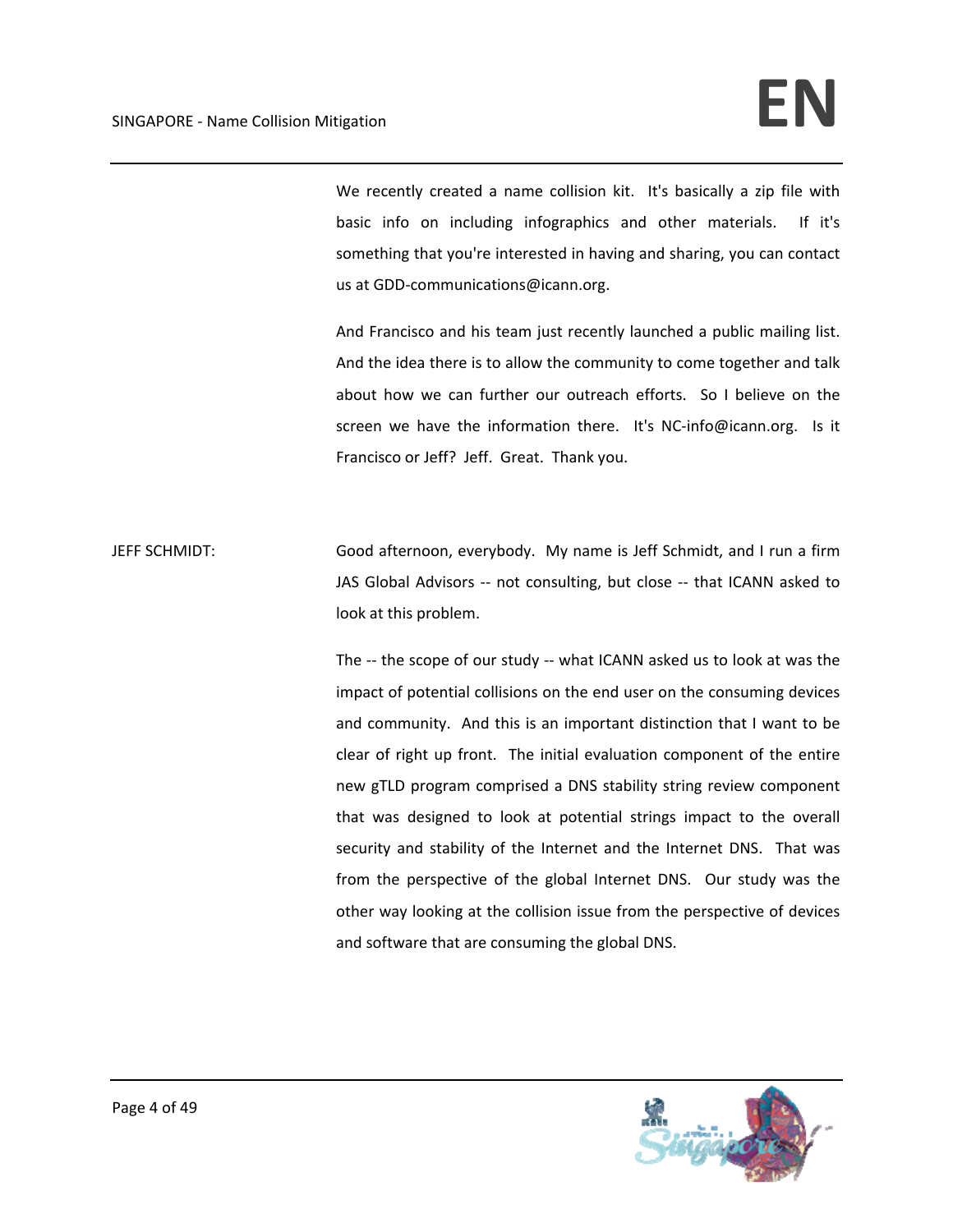And we found no evidence to indicate that the overall security and stability of the global Internet DNS was at risk as a result of collisions, essentially confirming the results of the study during initial evaluation.

The objectives from -- you know, starting in the beginning of our study, there's a lot of discussion about the frequency of the potential collisions. The very good Interisle paper, studies from SSAC all indicated the potential for name space collisions and gave some indications of their potential frequency. But the consequences or the impact was really the unknown at this point.

And so that was where we focused our efforts was, okay, you know, we understand that there is a probability that collisions will occur. But then what? What are the potential impacts, potential consequences? We started off recognizing that, you know, every time there's a potential for a collision, it could be indicated by a record in the DITL data sets, the day in the life data sets, operated by or consolidated by DNSorg that are quite frequently used in collision analysis. Or some other indication of collision doesn't necessarily mean that a collision occurred. If a collision occurs, that doesn't necessarily mean that there's a serious problem. And so getting an understanding of the potential range of impacts of a whole range of end systems was a key component from our perspective.

Quickly, we also had to set a foundation with a definition of what is a collision? I'm not going to read these to you. But the Interisle paper defined a collision, and SSAC report number 62 also defined a collision. And, you know, there's different words in these. But the emphasis added on the slide is mine where, really, the crux is a confusion aspect or a difference in expectation between the end user or the resolving

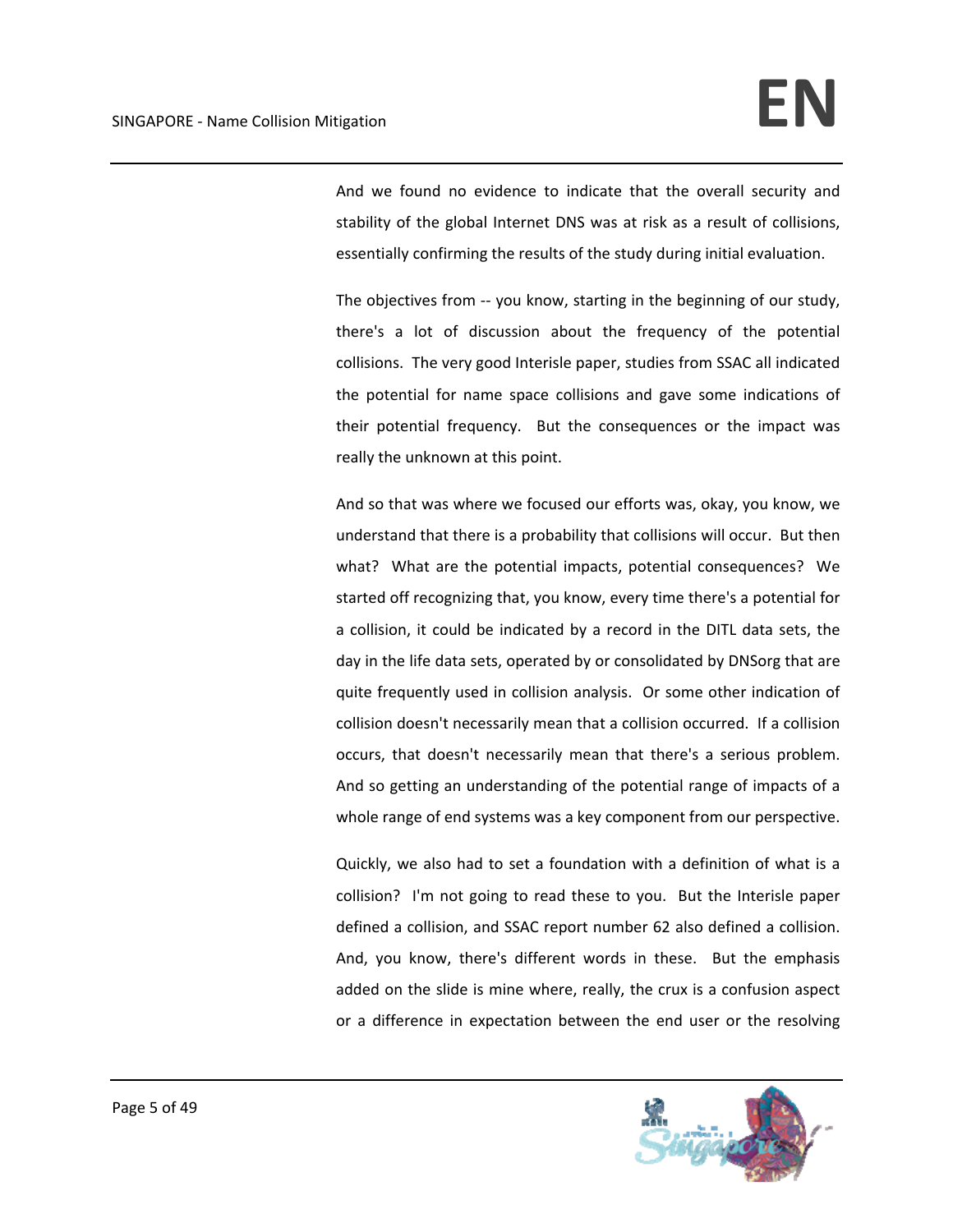device between what they got and what they expected. So that's the ‐‐ that's the crux of what makes a collision a collision.

Just briefly summarizing, there's been quite a bit of community interaction around collisions. This is kind of in reverse chronological order. VeriSign hosted a -- actually, a fantastic event at the end of IETF two weeks ago in London. We want to thank them for that. Brought together a number of researchers in the space to talk about collisions.

Our paper was released at the end of February. And then there were a couple of other events prior to Buenos Aires where the issue of collisions were also discussed. And we took part in all of those in varying capacities.

Over the course of our studies, one of the things we committed to do was to be open about where we were, our thinking, and the progress was a very time‐compressed effort. And so we really wanted to have a public comment period before the public comment period. And we did that through interacting with various technical mailing lists and a couple of guest blog posts on DomainIncite, which were I think fairly widely read.

We also established bidirectional communications with a number of folks that are actually experiencing collisions in their operational systems. We were able to, you know, identify very specific situations where collisions were occurring and reach out and find those users responsible for those devices and talk about the experiences and in some cases conduct experiments with them, in some cases link them up with vendors of their hardware and software to talk about the issue.

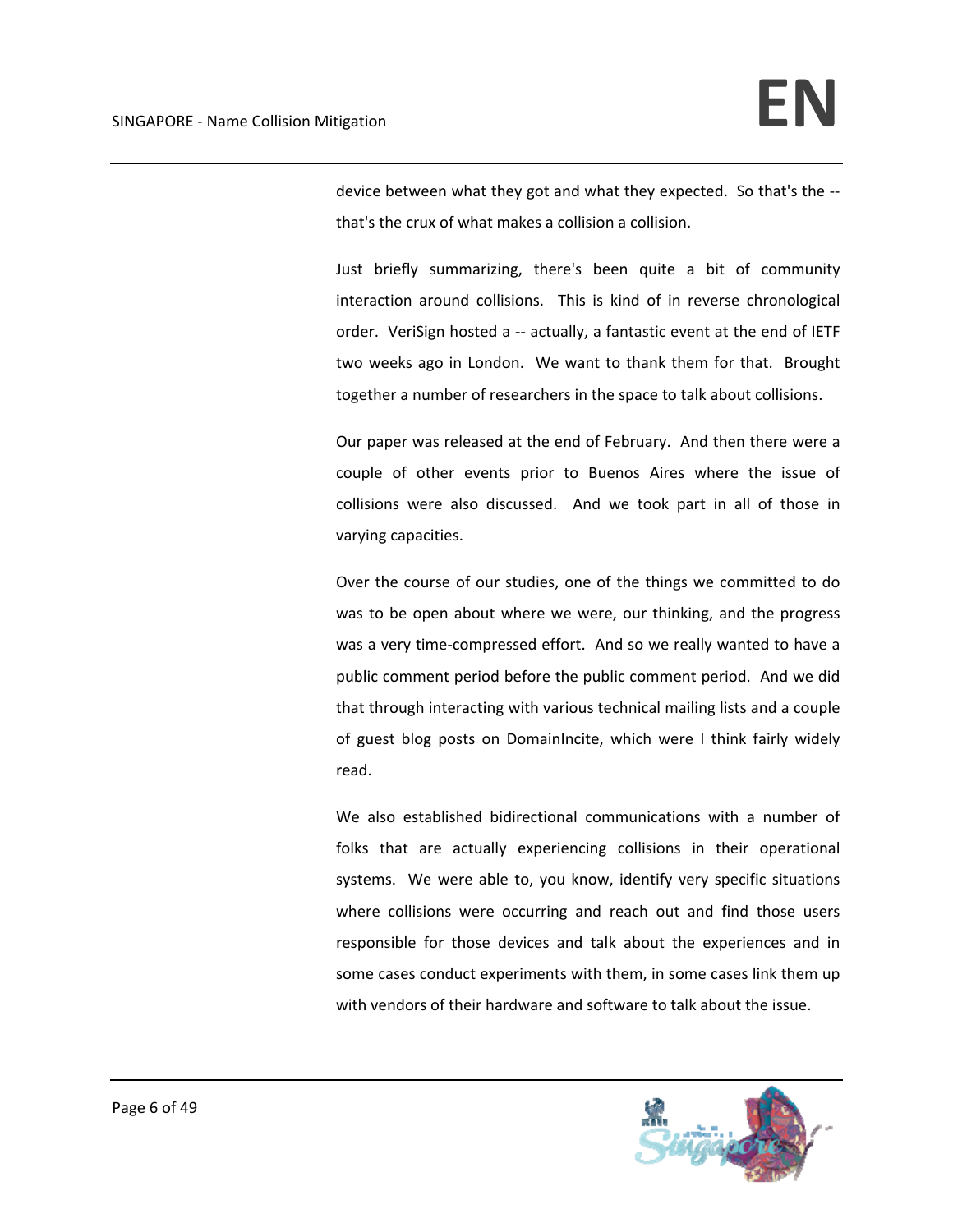One of the key findings was that collisions are, in fact, not a new occurrence. DNS namespace collisions.

DNS namespace collisions occur throughout the entire hierarchy. There's indication that they have occurred at the top level for all previous introductions of TLDs since at least 2007. That's where the data is available.

And as an indication of that, this chart, the DITL data sets ‐‐ again, that's the DNS OARC data sets ‐‐ have pre and post TLD delegation information back to 2007 for the TLDs that are listed on this chart. And one of the things that we did was compute a theoretical SLD block list, a second-level domain block list, based on the available DITL data for these TLDs.

There's no requirement for these folks to block anything. We just did it to kind of get a sense of if there was a block list for these folks, how big would it be, and used that as an indication of preexisting collision and collision‐like activity in these TLDs.

Because of the way that the SLD block lists are computed, it's basically a union of all available data sets, all available years with DITL and other data sets, and so based on the dates of delegation on these TLDs, not all years are available. The ones in red actually only have one or two years available, and the numbers in a theoretical block list are still, you know, fairly significant.

The numbers here aren't designed to give a false sense of precision, just other than the fact that they're large in many cases and they're not zero indicates that this is not a new occurrence.

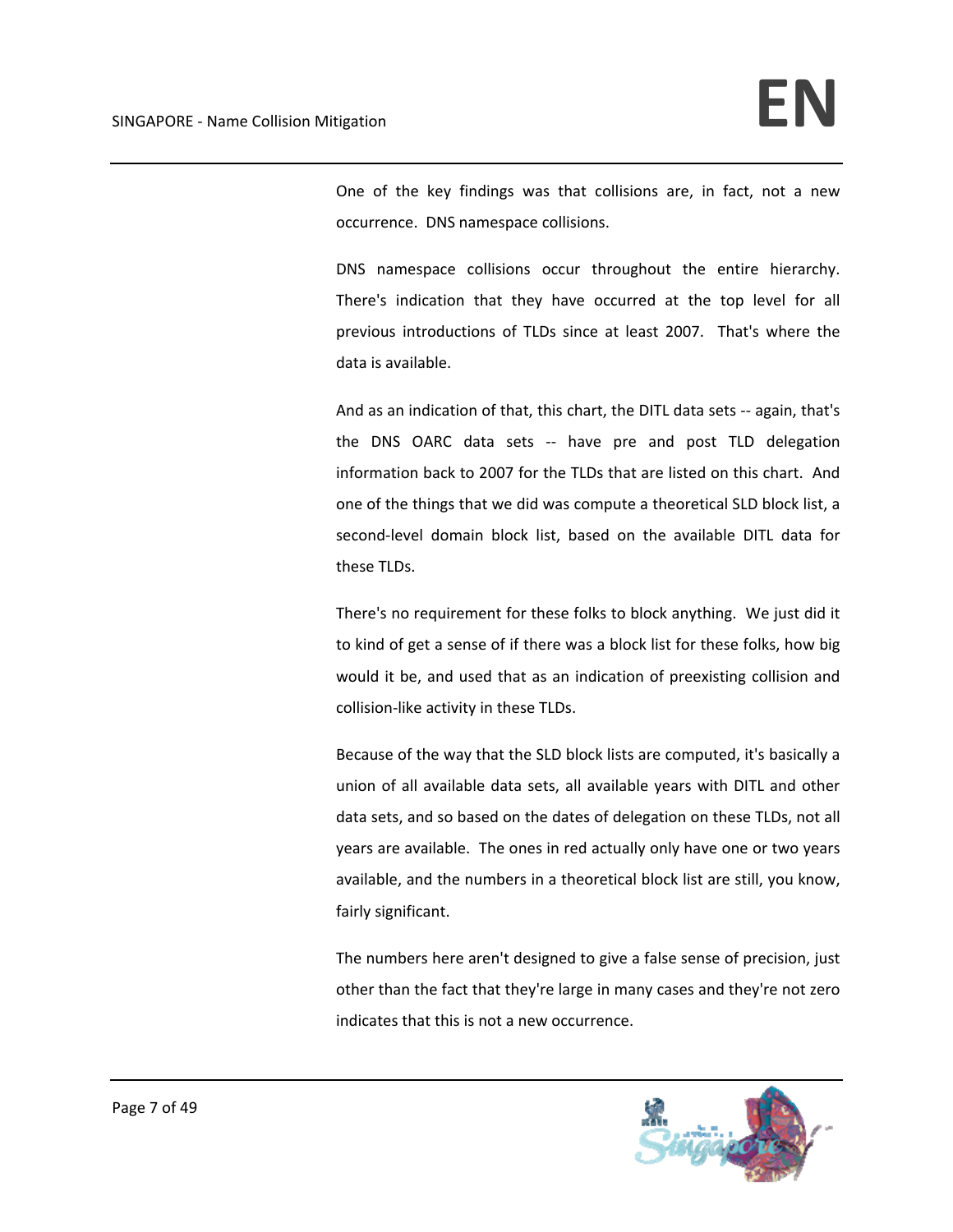If we did a survey of the ‐‐ in fact, we did a survey of the research and found that namespace collisions and related phenomena have been mentioned by a number of DNS‐related researchers since as early as 2003. In a nutshell, there's a significant amount of queries that appear at the root that basically should not appear at the root for a number of reasons. One of the biggest contributors is queries into undelegated space, queries into TLDs that have not been delegated. And this phenomena has been pointed out very widely.

The -- We also note that ICANN conducted two previous pilot rounds as well as the, you know, ongoing delegation of CCs and IDN CCs, and no serious consequences around collisions have been indicated from those events.

We found that the specific failure modalities -- There's a couple of primary drivers for collisions that we'll talk about here in a couple cases, but they basically lead to a couple of common failure modalities. And those modalities are similar no matter where you are in the namespace, whether you're at a large delegated generic, a small CC, an IDN, at the first level, at the second level, or even at the third level. The way that machines tend to fail when presented with a collision tend to be the same at all those levels.

And our conclusion from this was that the currently contemplated namespace expansion at the top level that ICANN is in the process of implementing, you know, it doesn't fundamentally change or increase the risks associated with collisions. Collisions happen. They have basically always happened, as best the data can tell us. They happen throughout the DNS. They will certainly happen in the newly delegated

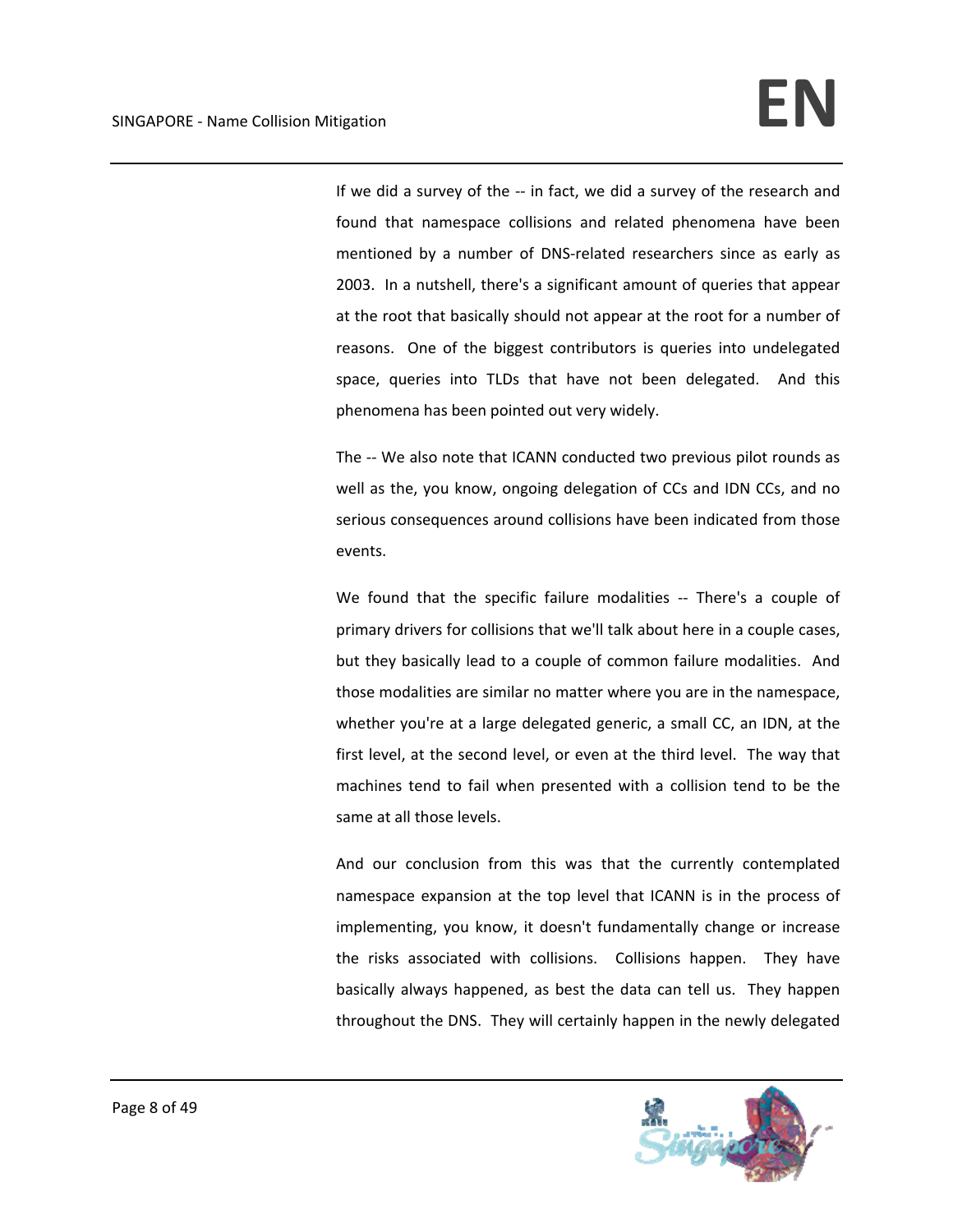space just as they happen in the currently delegated space. And the modalities and the consequences will basically be the same.

So why? Why are we seeing so many collisions currently and historically?

So one of the things that we found over the course of our study was a surprising lack of appreciation and understanding of the DNS at a fundamental level.

Many systems interact with the DNS in opaque and unclear ways that are not necessarily known to the administrators and operators of those systems. The most common situation there we found was related to corporate directory infrastructures, LDAP infrastructures. Things like Lotus Notes and Active Directory and such that have basically an overlay component of the global Internet DNS that is not always clear to the administrators at the time that these systems are set up.

DNS search list processing is another significant contributor as to why this is happening. DNS search list processing is basically our machines all being very helpful and causing a structured exploration of the DNS namespace whenever we type anything. For example, your machine may add JSadvisors.com, yourcompanyname.com, or other parts of the namespace to help your short queries work.

Search list processing has been a topic of another -- of a series of papers, including a recent SSAC paper, but I think this is a ‐‐ this is a really important topic to understand.

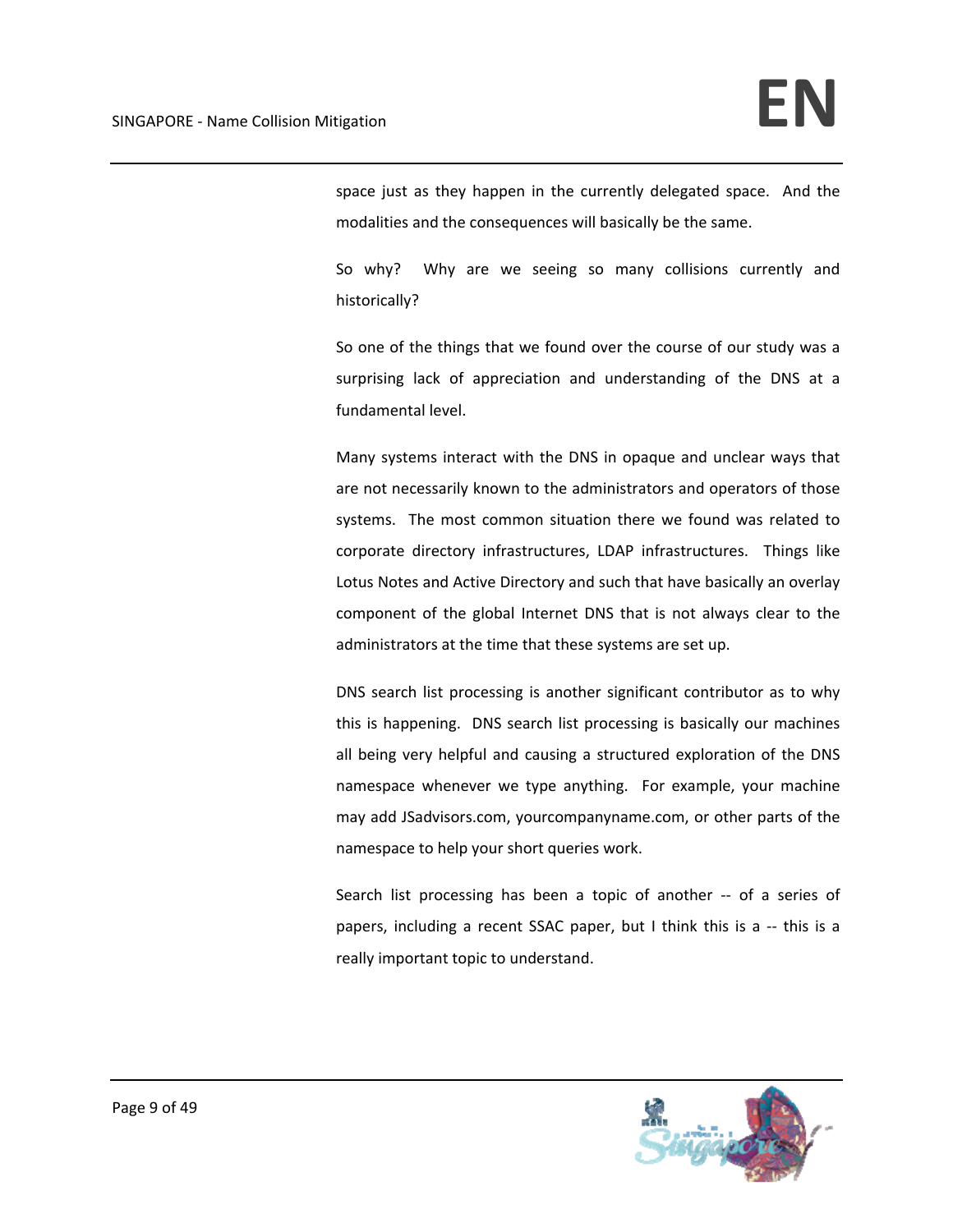DNS search list processing effectively creates a large number of synthesized requests into the DNS, and many of those collide into undelegated space or fail for various reasons.

It's also interesting to note that there's actually two levels of search list processing. Host operating systems, since the beginning of networked operating systems, have done some sense of DNS search list processing, but many applications, particularly Web browsers and, to a lesser extent, email clients, do some sense of DNS search list processing as well that interacts with the OS level search list processing in sometimes unexpected ways.

So those are both kind of accidental causes of DNS namespace collisions. The first two bullets.

The third bullet are intentional use of namespaces that either are not delegated or not under the control of the person that's using the namespace.

So this is a situation where I intentionally use dot corp or I intentionally use dot company name or dot home or something along those lines just because either I didn't know that I couldn't or maybe I did and I thought it was okay. But for whatever reason, I'm intentionally using a namespace that I don't control.

The -- Another cause of namespace collisions that we found was the retirement of host names and second-level registrations. This is, you know, a machine is retired or a service is retired, but devices are continuing to query that device, the retired name. Sometimes that

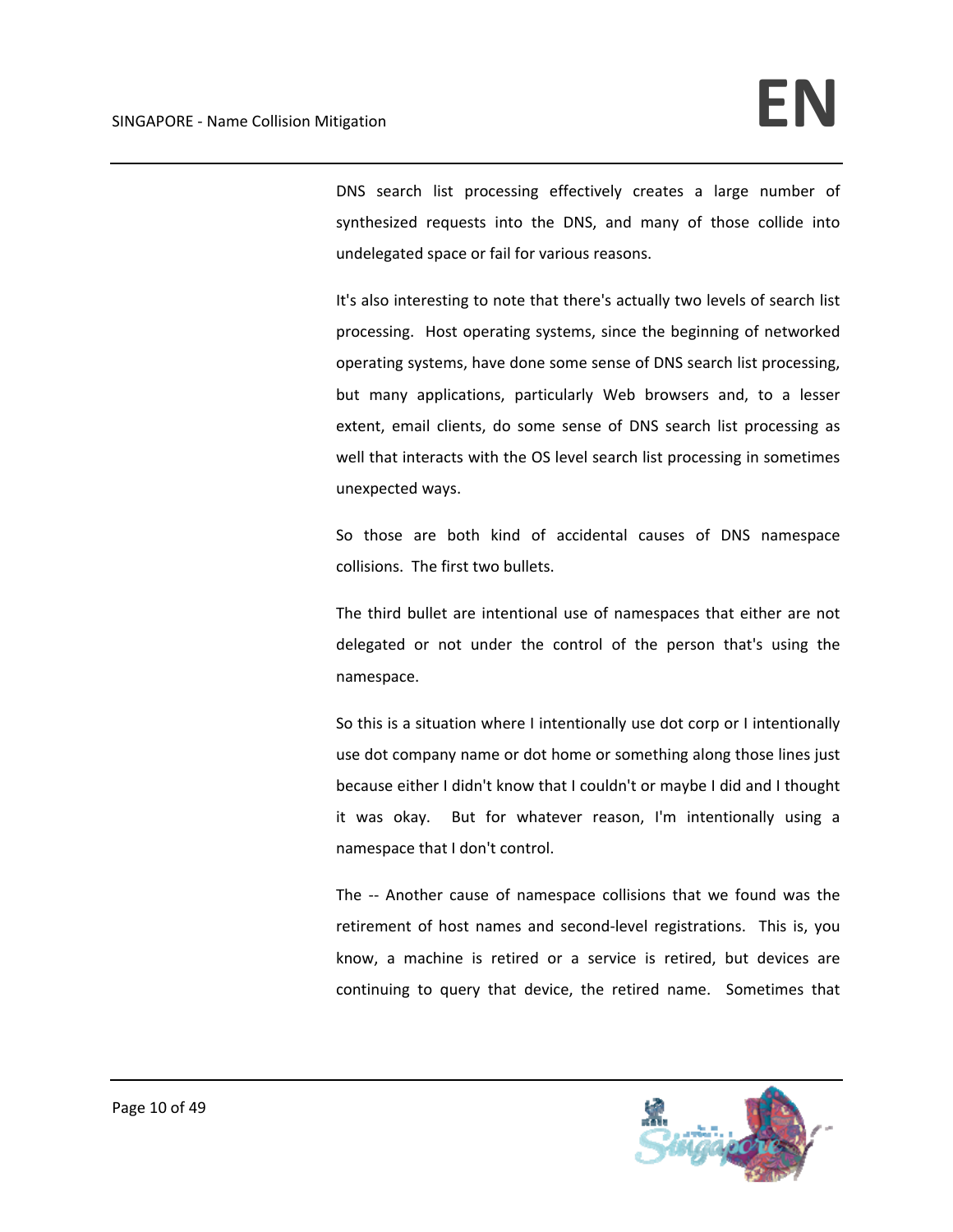name gets recycled. Sometimes that name gets repurposed or, in some cases, picked up by another party, causing a collision by definition.

And finally, you know, we found that colliding namespaces can be purchased. And in fact, they often are purchased. This goes by a lot of different names. Some people call it investing. Some people call it domaining, drop-catching. But those are all collisions by definition if you go back to the ‐‐ to the two definitions that talk about a user winding up somewhere that they didn't intend.

So one of the things that we did as a part of our study was look at other important namespaces that have changed over the years. Obviously the DNS is a very important namespace globally, but it's not the only very important namespace to have changed.

The examples that we found were around phone numbers and postal codes.

Between the '40s, when phone numbers were ‐‐ or when phones were not dialed by number, you know, you called your operator and made a connection, to three‐number dialing, four‐number dialing, in some parts of the world five‐number dialing, six‐number dialing and now in the U.S. we're all the way up to 11-number dialing in some parts, every one of those changes has necessitated a change in behavior from a user perspective as well as a change in behavior from a systems perspective.

One of the concerns whenever the namespaces in the phone number system has changed has been around PBXs and in other sorts embedded devices that interact with the phone number namespace.

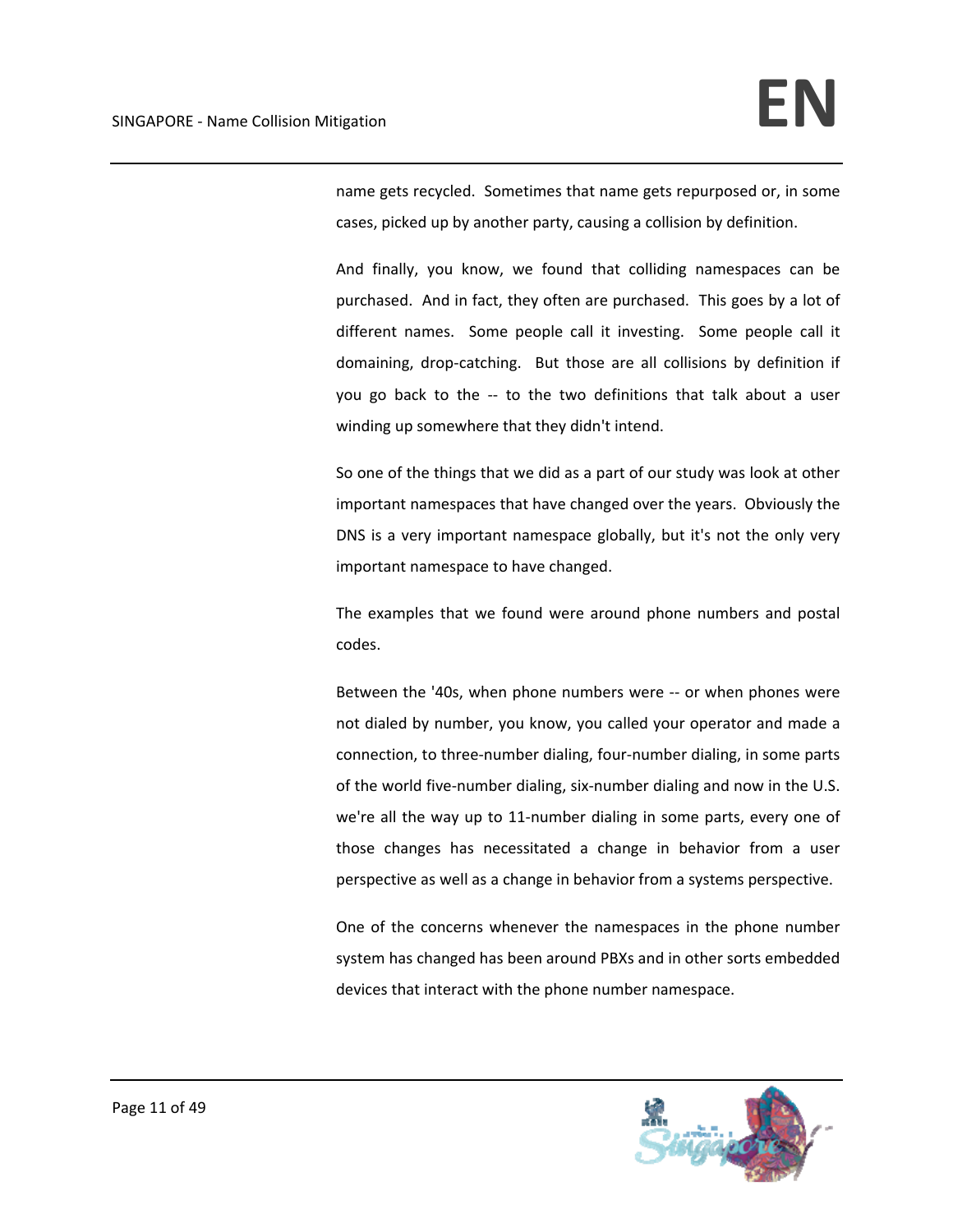Also in the U.S., and in other parts of the world, the area code and the exchanges have actually been changed in a number of places. So you have namespace expansion. You have additional numbers, but then in the U.S. you also have, you know ‐‐ I was born in the 216 area code, which served the west side of Cleveland, Ohio, and that namespace became the 440 area code in my lifetime. All those phone numbers that everyone had actually changed.

That has happened a number of times all over the world as additional demands for phone numbers have emerged.

Postal codes have also changed. Large buildings, growing cities, shrinking cities all get new postal codes, and sometimes postal codes change, sometimes postal codes are decommissioned. So these are important namespaces that have changed over time.

One of the things that we found when this has happened, that it's helped make these changes nor effective and more seamless, are the use of advanced notification. So basically a marketing campaign. If I'm going to change your area code or change your postal code, I have a notification campaign that says, hey, you're postal code is changing. And then some kind of a grace period or what we termed a NACK or a negative acknowledgment period. This is where if I call my old 216 phone number, instead of it going to some other random party, the phone company actually returned an error saying, whoops, by the way, you need to be dialing 440 now. In postal codes you get a nice little stamp on your envelope and it's returned to you saying it could not be delivered.

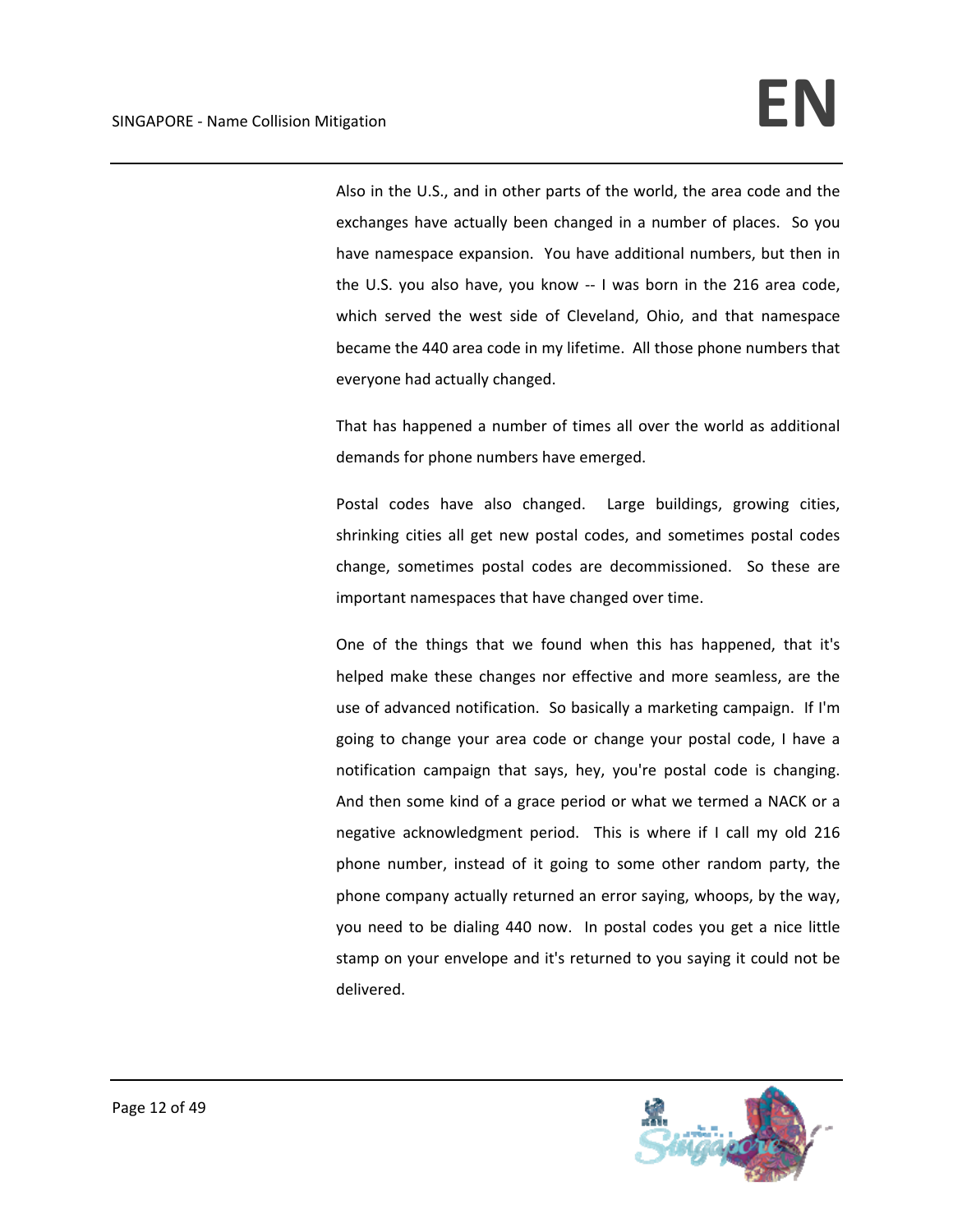But some kind of a confirm nation that you're doing something wrong is an important component of a change to an important namespace like this.

What we found was that those negative acknowledgment periods and those transition periods typically are relatively short in the overall scheme of things. 30 to 90 days were typical.

And, you know, one of the other things we found that was actually kind of amusing, in looking into the phone system, we found in the '50s, the advent of what was called the Anti‐Digit Dialing League, which apparently had chapters all over the U.S. and they were very concerned about the change from named exchanges to numeric exchanges. And the concerns that they were raising were both would cultural as well as operational and technical. They were concerned that this was an important namespace and it was changing. And they got quite a following to try to convince the phone companies to not make a change to the namespace.

I told a story at the London IETF that my dad would probably have been a member of the Anti‐Digit Dialing League when our phone number changed from 216 to 440 back in the Cleveland area.

But the message here was there's always resistance to change, but history has shown that important namespaces can be changed, and ‐‐ and negative acknowledgment periods tend to help that.

So a quick summary of our report. The -- you know, we're recommending that home, corp and mail are not delegated. In the IP space, there's what's called RFC 1918 space which comprises the IP

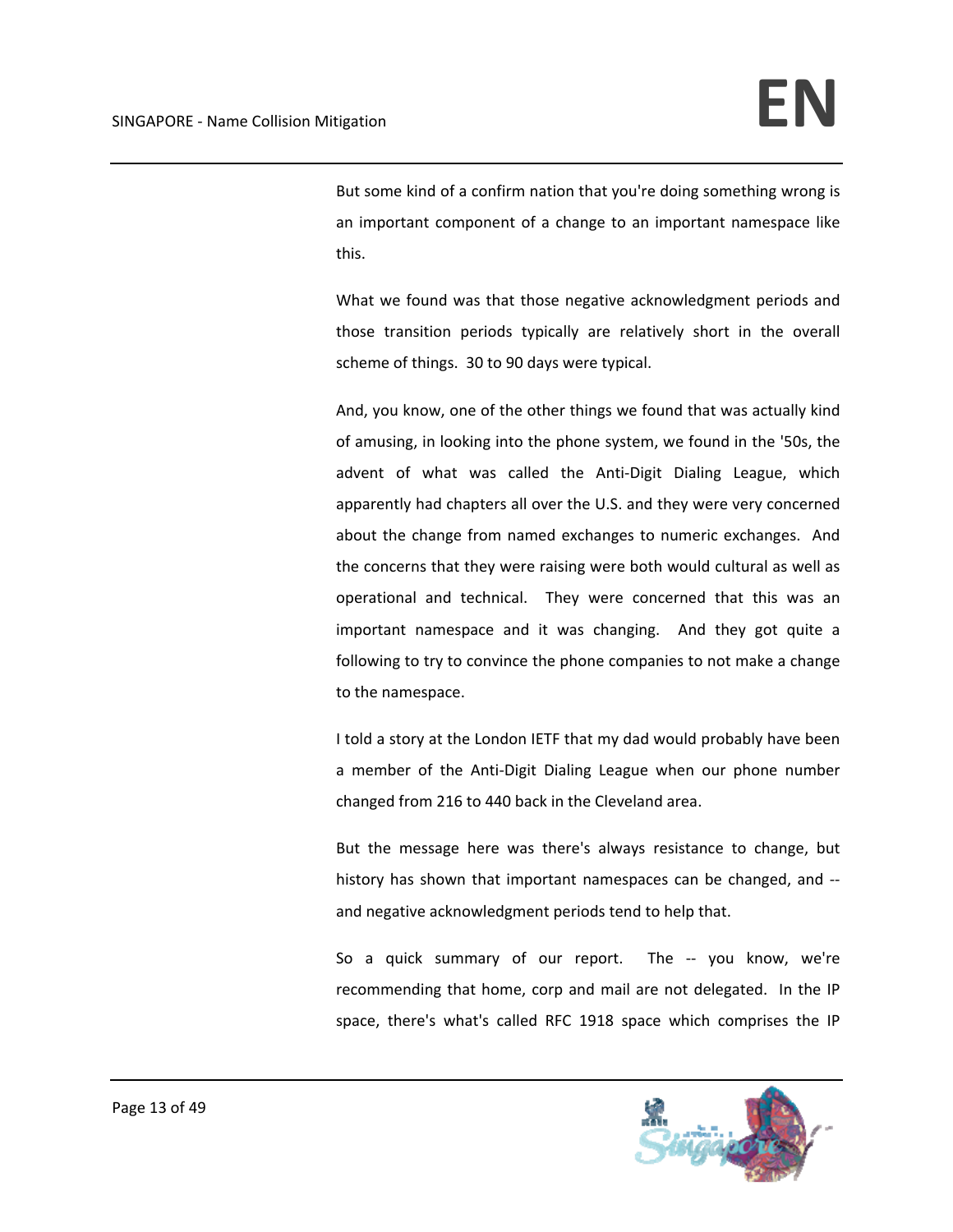addresses that may be familiar with you, 192, 168, ten dot, et cetera. These are IP addresses that are known to be okay to use locally. They're not supposed to be routed on the Internet.

No equivalent of RFC 1918 space exists in the DNS, but it's fairly obvious that particularly home and corp have been basically appropriated for private use. The use of these namespaces is very broad and hard‐coded into a number of installations, a number of scripts, a number of devices, and it would be fairly difficult to undo at this point.

Also, it's pretty clear that the Internet has shown a need for RFC 1918‐ like namespaces in the DNS. So it seems natural to use the ones that have, again, basically been appropriated for this purpose to -- for that.

For the remaining proposed TLDs, we're recommending a negative acknowledgment period we called controlled interruption that buffer the potential legacy use of a TLD from the new use of a TLD.

The technical measure we're recommending there is the use of the loop back or the local net subnet. 127/8 is intended to never leave the interface that it originated from, and it ‐‐ for a bunch of technical reasons that are described in the paper, it makes sense to use that for this negative acknowledgment period to communicate with folks that then need to make a change.

Nondelegated TLDs, it's okay or we recommend, rather, to implement the controlled interruption by using a wildcard record that will basically for the 120 day period cause any inquiry into that TLD to return the 127 IP address.

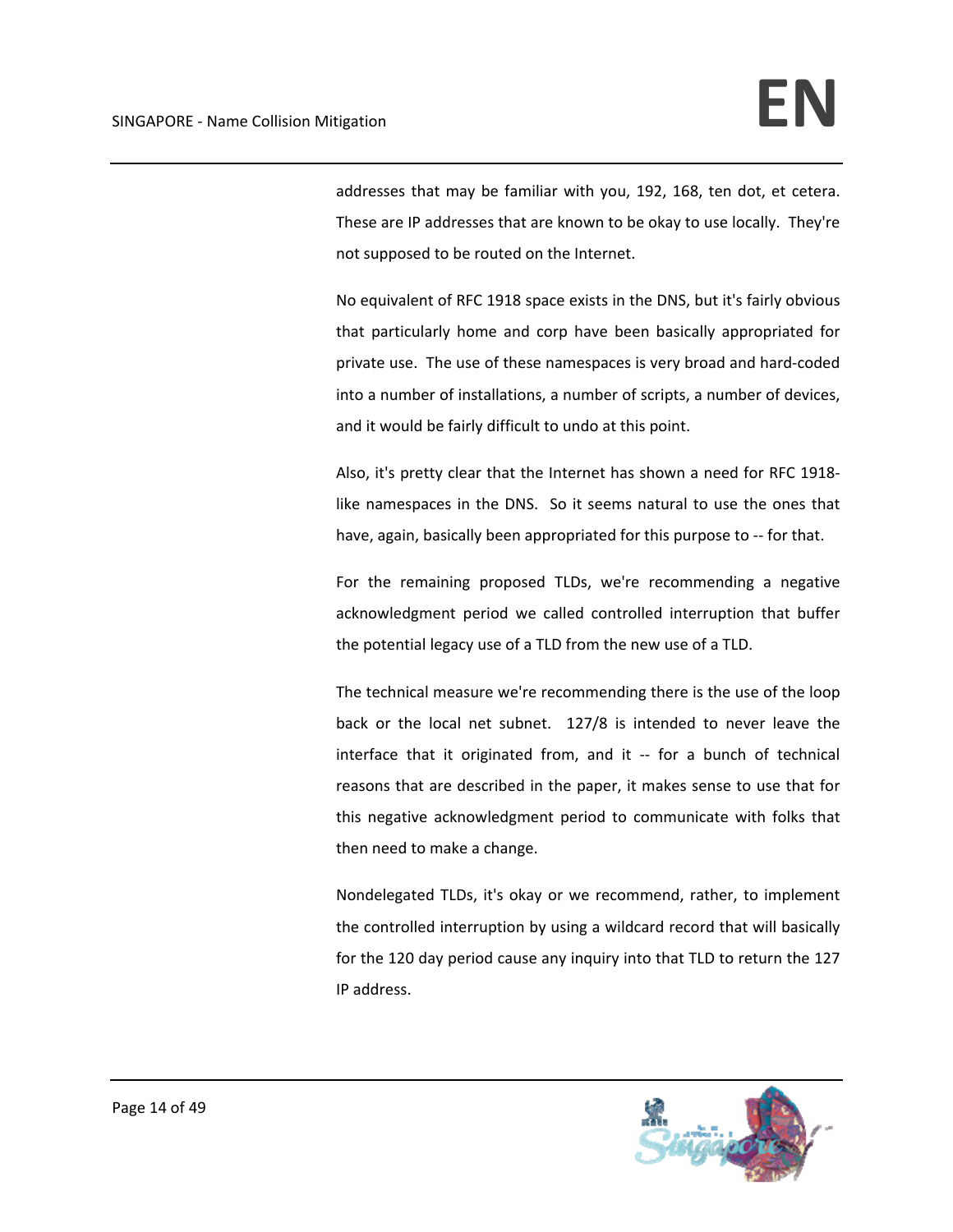For a delegated TLD that has elected the alternate path, these TLDs are in production. They have registrant information in them. They have active names in them. And for all of the reasons that the ICANN community came up with in the late '90s to not put a wildcard in a production TLD, we are recommending that we do not put a wildcard in a production TLD but, rather, implement the controlled interruption by individual resource records assigned to the second‐level strings on the block list.

We recommend that in order to ensure uniformity, ICANN monitor the implementation. One of the things we thought a lot about was the response mechanisms. The SSAC report and a couple of other communications, when collisions has been brought up, talked about potential de‐delegation of a TLD if it's causing problems or a response mechanism to make sure that ICANN is, you know, adequately equipped to deal with a scenario where a collision is causing a real problem.

And so, you know, we -- we thought quite a bit about that issue, and for obvious reasons it's really fraught with peril.

The threshold issue is very problematic. Basically, how do you decide between, you know, a couple of parties. One party could be using a second-level registration, following all the rules, doing all the right things, and depending on the proper functioning of that second‐level registration.

Another party may be harmed by that second‐level registration because of a collision issue and because of legacy usage, be it intentional or unintentional. So how do we decide between those interests?

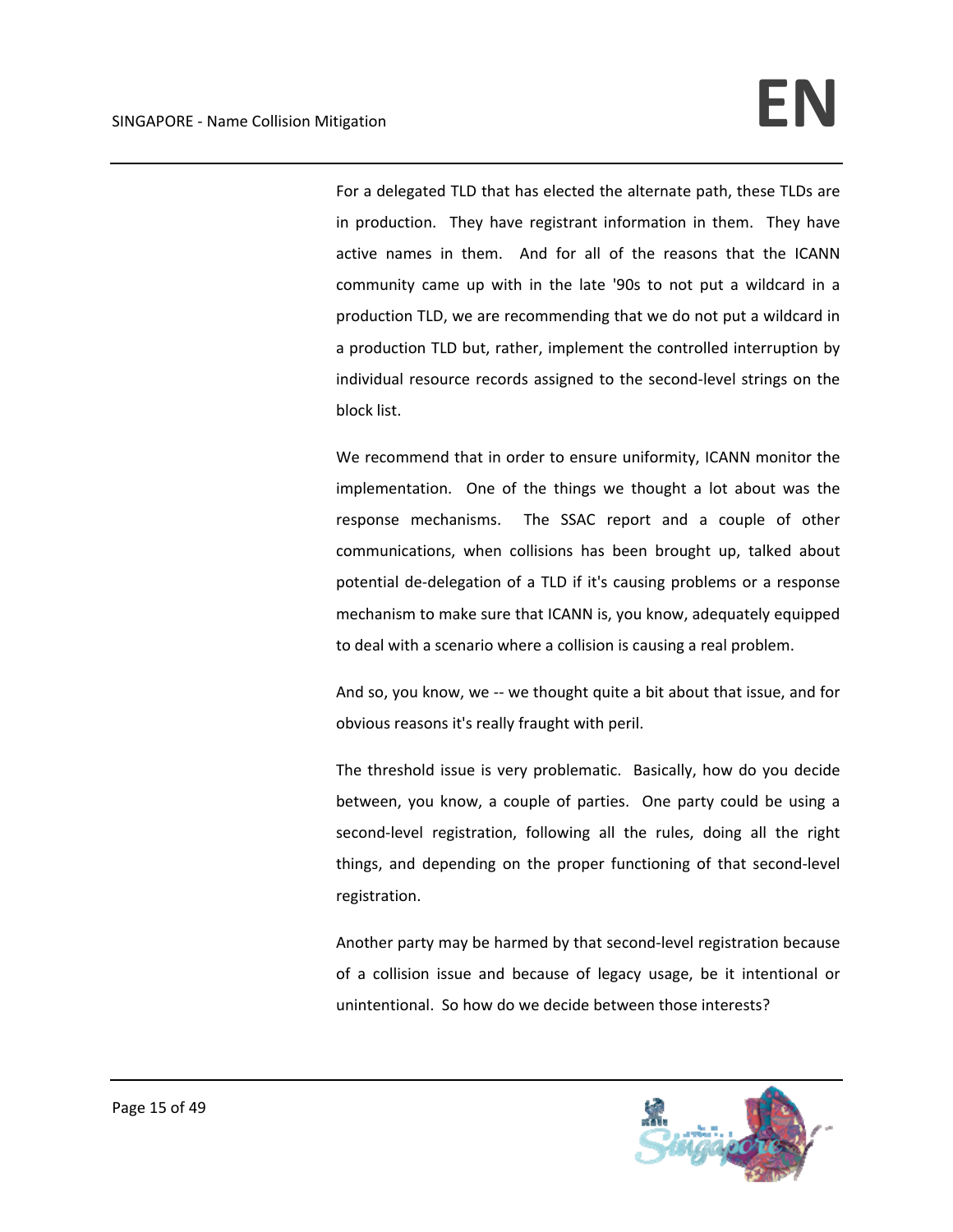Because all of those interests wind up being economic at the end of the day and the scope here is global in nature we decided basically that you can't, and that the threshold had to be extremely high for someone to take action regarding a problematic collision.

So the threshold that we're recommending is a very high one, admittedly, but we believe it's the only threshold that can be implemented, again, on a global basis, and that is if there is a collision that, for some reason, is causing a clear and present danger to human life, so this would be an industrial control system, a medical device, something along those lines where inaction is not acceptable, then it would be appropriate in those situations to take action. What does that action look like? Well, obviously, the first step would be to contact the registry to try to get the offending second-level delegations remedied, removed, suspended, adjusted, whatever the potential situation may be.

However, again, given that this is a very serious situation, a situation where there is a clear and present danger to human life, there has to be a backup plan. And the backup plan, in the event that the registry is unable or unwilling to comply, we recommend instead of a root‐level de‐delegation, which is extremely ugly and fraught with peril and unintended consequences and a very gross remedy to this issue, we recommend using EBERO and making surgical changes to the ‐‐ to the zone as opposed to, you know, gross changes to the root zone.

So in this case, if there was a second‐level registration causing problems and the registry was unable or unwilling to make a change, that registry could be transitioned to an EBERO. The EBERO would then make the

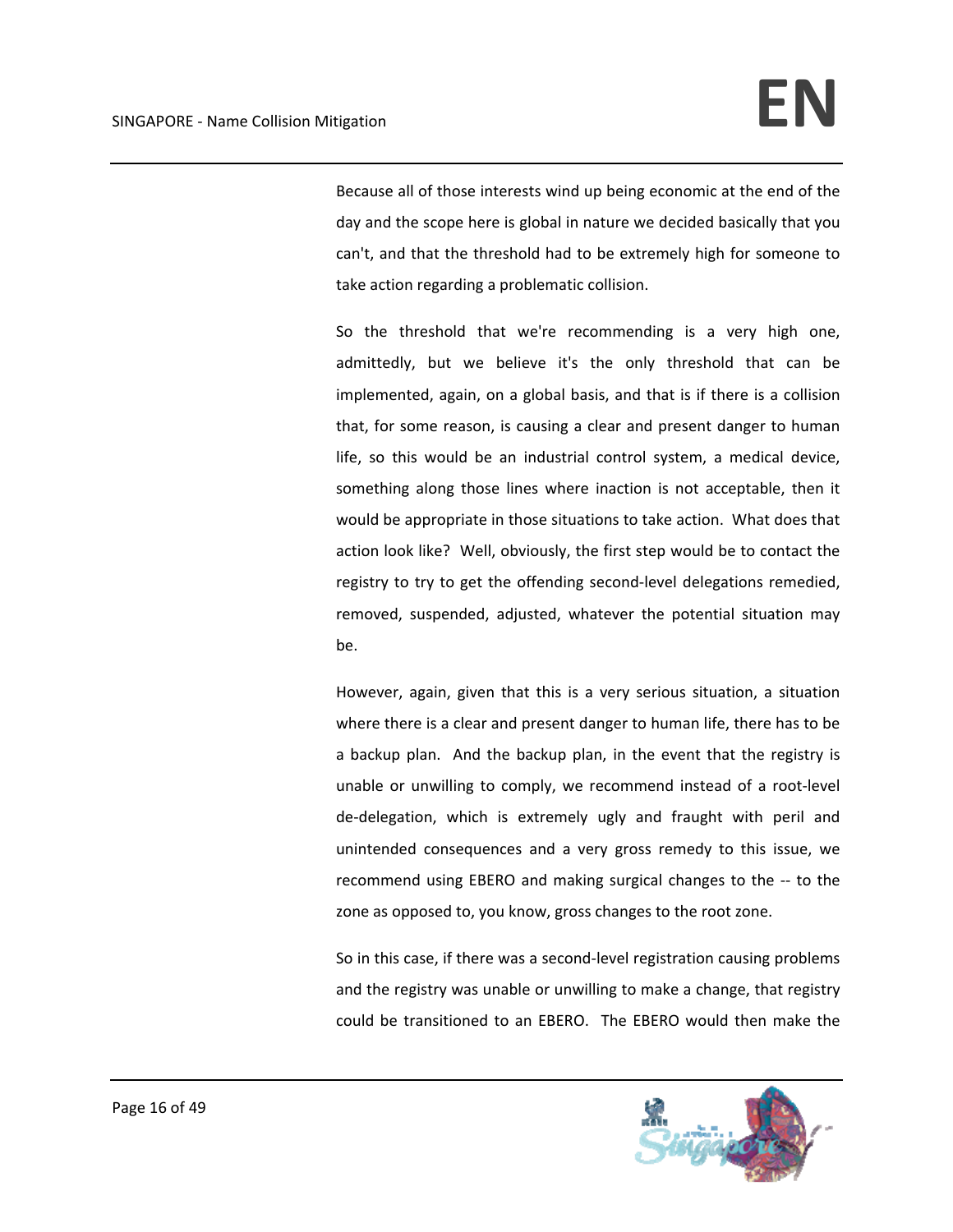surgical change required to remedy the clear and present danger to human life. Even though that's a very -- there's a lot of moving parts to that, it's actually far superior at our belief to a root‐level de‐delegation which again could effect hundreds if not thousands of parties in untold numbers of ways.

We were consumers of the various DNS OARC data sets, particularly the oft talked about DITL, day in the life, data sets. DNS OARC did a fantastic job of making the DITL data sets available to the researchers, a number of researchers that worked on this during this process. But I actually want to acknowledge DNS OARC. They did a great job stepping up to the challenge. They all of a sudden became very popular over the course of the collisions effort, and they really stepped up and did a great job.

I also actually want to acknowledge Sim Machines that was our partner in analyzing that data as well. They helped us and did a great job contributing to our work.

But the DITL data in a number of ways can be improved on. The attention to the queries at the root, who is asking the root what and why and when, there's more work to be done there. There are better ways to collect data to facilitate researchers in the future, and so our report did mention a number of suggestions for additional data collection at the root level to help future generations understand more about what's going on at the root.

A couple of responses to questions and discussions that we've been in since the Webinar.

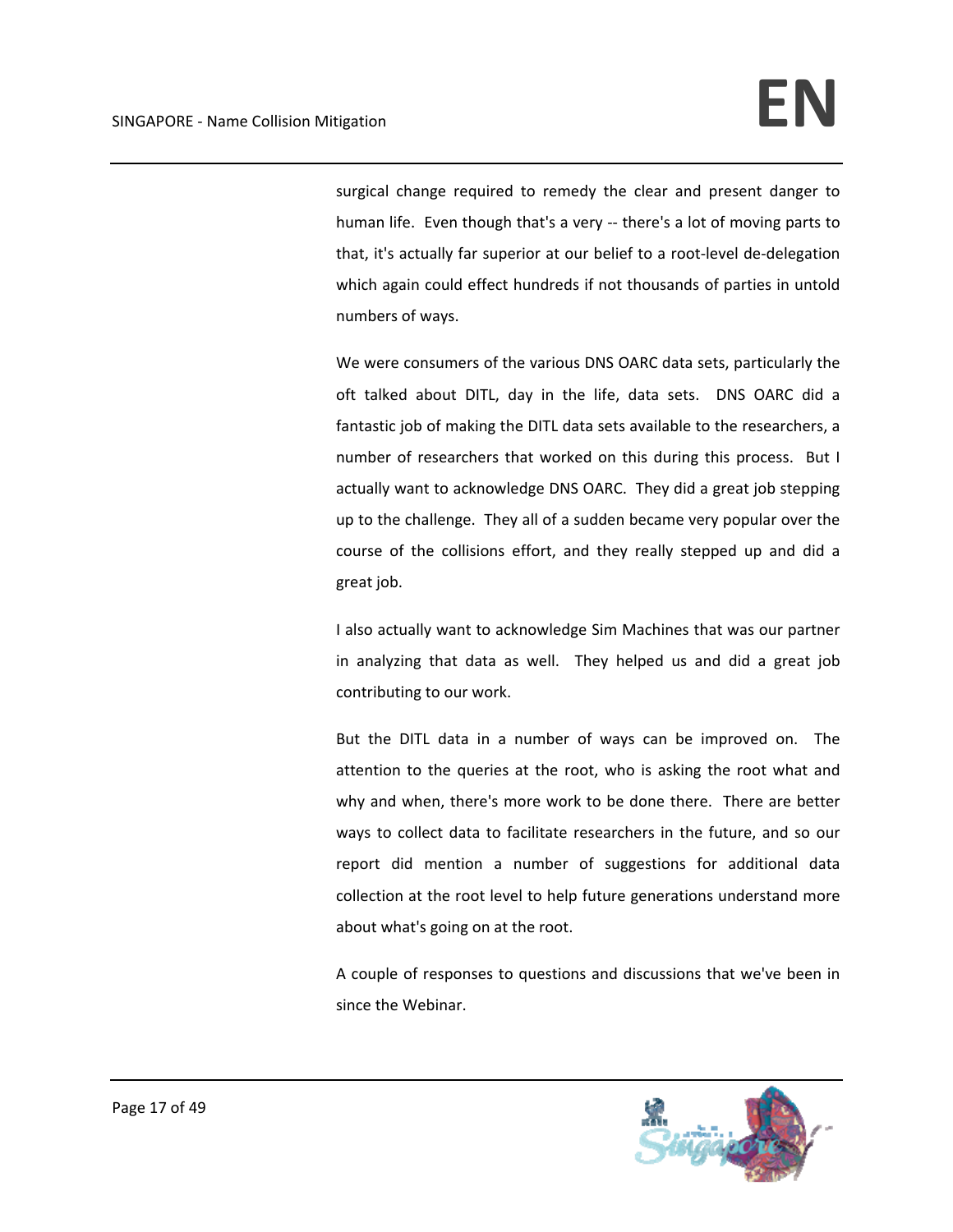The -- I talked a little bit about the clear and present danger to human life. I thought it would be fun to introduce another acronym because ICANN is short of acronyms, so there's another one.

The rationale for choosing such a high bar was really making sure that a serious situation could be addressed, but obviously I think we all don't think it's appropriate for ICANN to be involved in effectively commercial disputes between parties that have an interest in a particular string one way or another.

So that's one of the main drivers to setting that exceedingly high bar. The clear and present danger to human life is guidance to two sets of people. To the people that are reporting the problems. So, making it clear that, you know, ICANN will only request action be taken under this very specific circle cause a certain self‐selection of reports into ICANN about potential harms so that, hopefully, the harms that ‐‐ hopefully, there are no harms being reported. But, if a harm is reported, it will be a sufficiently serious harm and we won't get a lot of noise being reported. But it's also guidance then to ICANN as they evaluate the request for potential action to potentially contact the registry or maybe even invoke the emergency response mechanisms at ICANN, including EBERO to respond.

A couple of quick comments about 127.0.53.53. For those of you that are technical in the audience, you will note that's a very odd address. It's odd by design. It's designed to be an indicator to somebody reviewing logs trying to figure out what the problem is. It's designed to stick out so that somebody will, hopefully, use the search engine of their choice to try to find why in the heck is this IP address appearing in my

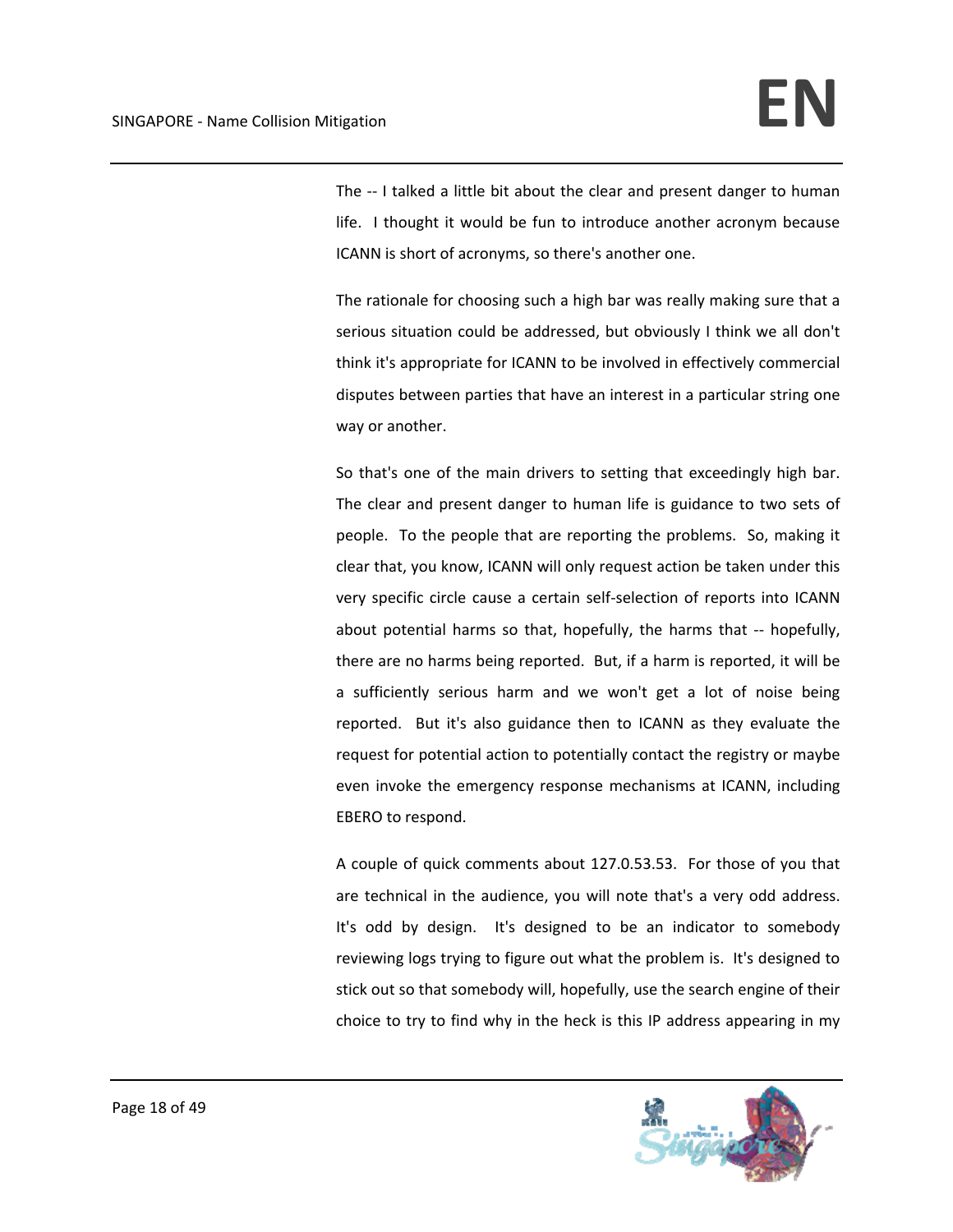logs. And then, hopefully, the information about this issue and the ways to remedy it will have sufficiently high search rankings to be visible to the folks that are looking into this issue.

We evaluated a couple of other mechanisms again for implementing some kind of a negative acknowledgment period. The two main alternatives were, instead of using a local host. So a 127/8 address, using an RFC 1819 address such as 10.0.53.53 or something along those lines. as well as using an Internet honeypot. So this would be an Internet routable IP address run by ICANN or some trusted third party that would provide information to help folks remedy the issue.

These -- all of these approaches have various positives and negatives, I would encourage you to take a look at our report where we talk about the plusses and minuses of each of these.

One of the things I wanted to call out is we thought a lot about the audience for the 127.0.53.53 messaging. Who do we want to reach? Who is going to be seeing this in a log, and what do we want them to do?

So we, basically, broke down the audience into a sophisticated category and an unsophisticated category, for lack of a better term. It's not meant to be insulting. The unsophisticated actors, we felt that we needed to protect them, cause no harm while, you know, they were figuring out this issue. So one of the things that we really liked about the 127/8 space was this won't cause any traffic to be transmitted outside of their network that wasn't already being transmitted. We thought that that was a very, you know, good feature. We could break

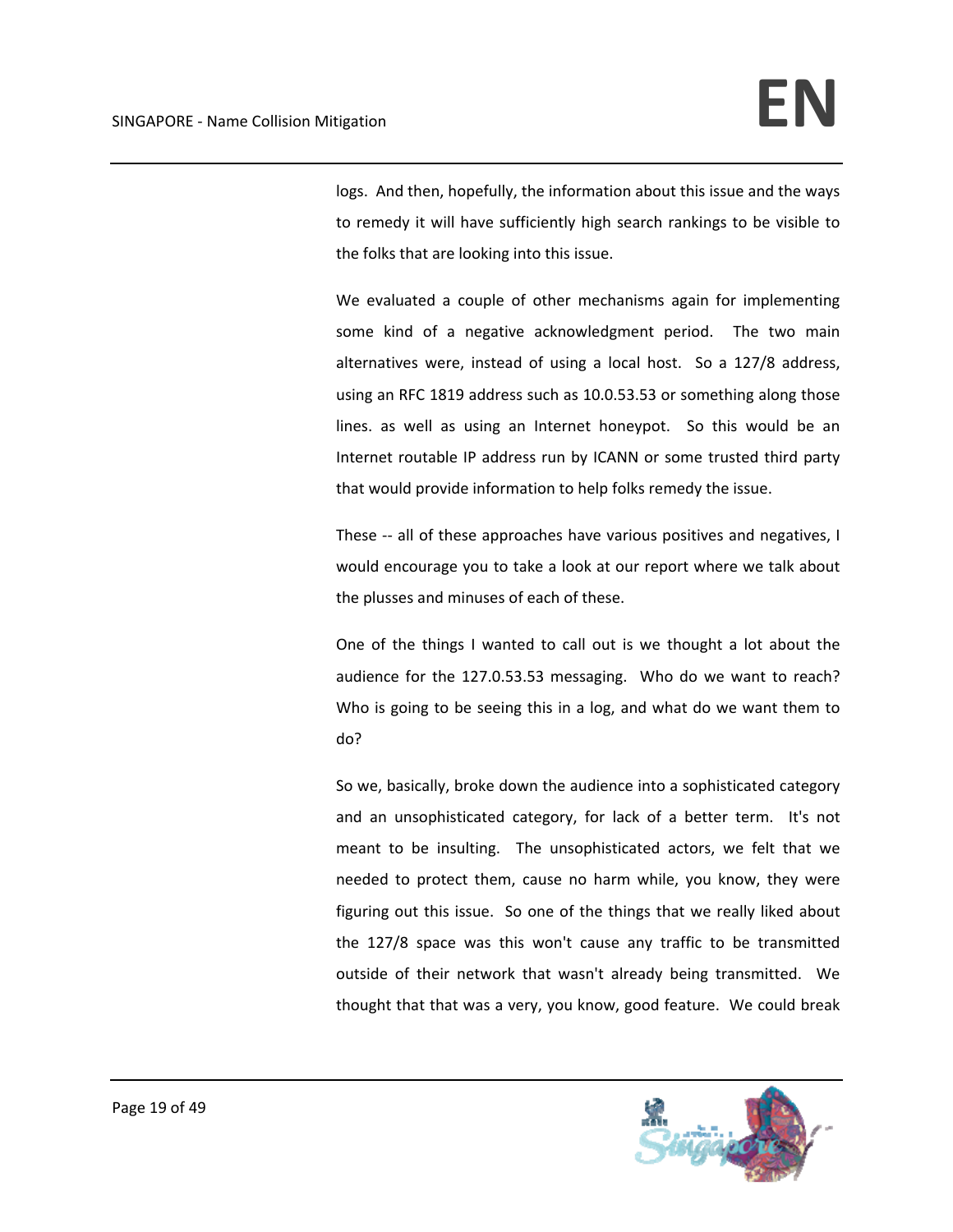their system so that they could, hopefully, notice without exposing them to potentially new security issues in the process.

But one of the problems with 127/8 approach is, if you're trying to troubleshoot this issue, your logs are basically localized to the specific machines. So, if I have a thousand machines under management, my logs indicating the failed connections to the 127 space will be on a thousand different machines.

That was actually one of the advantages to the 1918 space in the honeypots were more of a centralized logging facility, so that somebody could get a better sense of what was going on kind of from a macro perspective.

But then we said, well, sophisticated actors actually already have a number of ways to potentially, you know, figure out that this is happening beyond a host level at a network level. And we experimented with a couple in particular using response policy zones and an intrusion detection system to detect at a network level that these 127/8 responses could be identified, if you're a large enterprise or an ISP, and wanted to get a sense at a macro level what was going on. And we know that can be done.

So sophisticated operators have additional tools available to them. Unsophisticated operators are protected from additional harms during the negative acknowledgment period.

Why 120 days? So this was another question that we got during the webinar and also at the London event. The -- this is a hard issue. The expired domain, you know, reacquisition policy, one of the things that

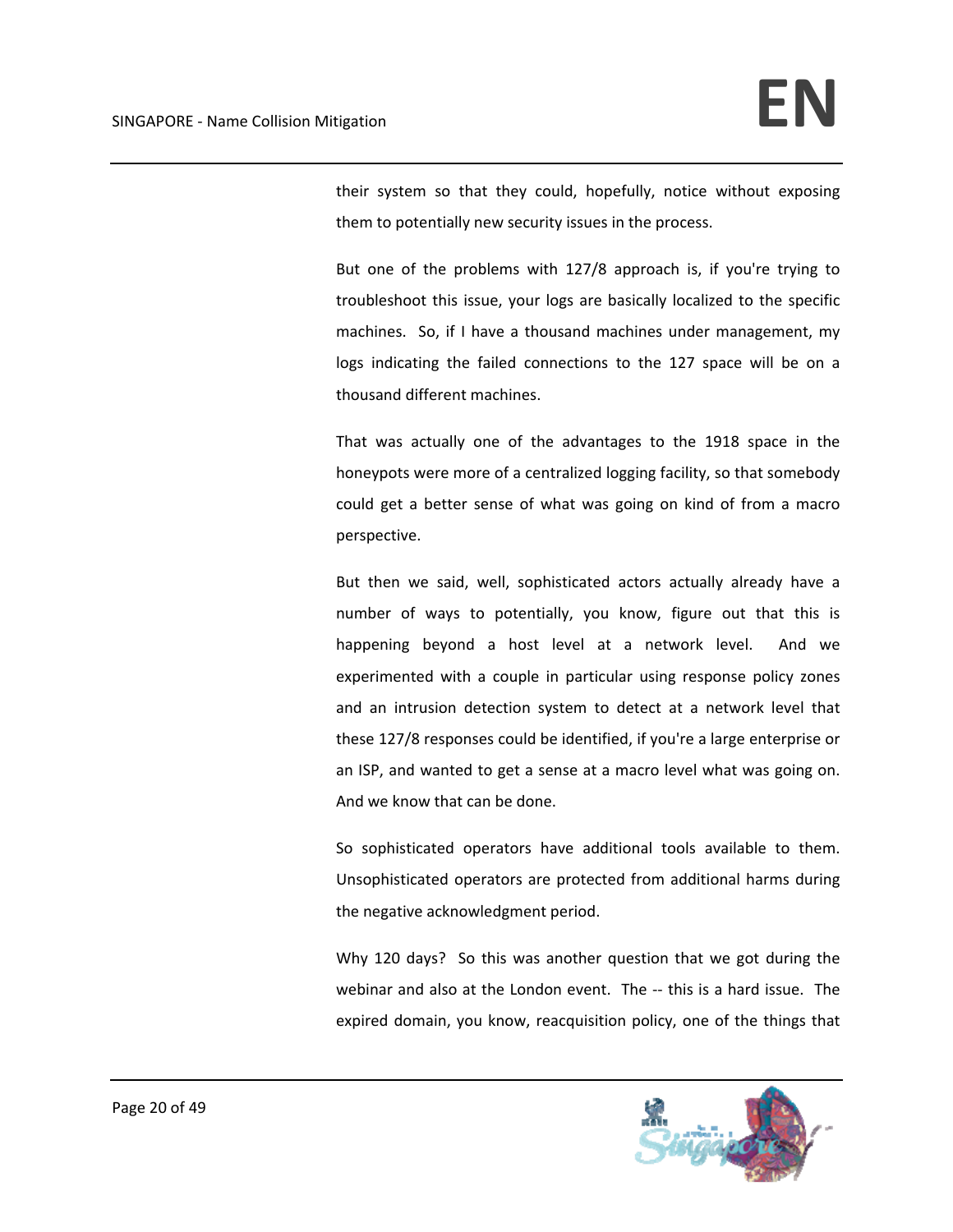the -- one of the ICANN policies that we looked at that that was an inspiration to controlled interruption, actually only requires the ‐‐ the registration from the second level domain to be interrupted at a minimum of eight days. So, obviously, you know, there's a light year between 8 days and 120 days. So that's a benchmark that's out there.

There's another benchmark that's out there. And that's the CA revocation period, which, you know, we're probably all aware. And that 120-day period is designed -- to serve a similar purpose. To effectively buffer between potential legacy usage of a certificate and potential new usage of a certificate in a newly delegated TLD name space. That period is set at 120 days. So we kind of have this range out there. We looked a lot at how controlled interruption impacts different systems. Some systems have a very bright, very obvious response to the 127/8 response. They fail in a bright and obvious way. And that's great. That's actually what we want to have happen. We want the red stamp from the postal service on the envelope saying here's your problem. Go fix it. But, unfortunately, not all systems fail in a bright and obvious way. Some of the failures are a little bit more subtle, will take a little bit more time to figure out. And so that argues for a longer negative acknowledgment period while folks figure out the potential issues.

One of the other kind of factors here is the collisions issue is a serious issue. We found that real problems can occur when you have a collision anywhere in the name space. Delegated, non-delegated, first level, second level -- there are real problems that can and, in fact, have occurred. We worked with a number of end users, a number of vendors that there are issues.

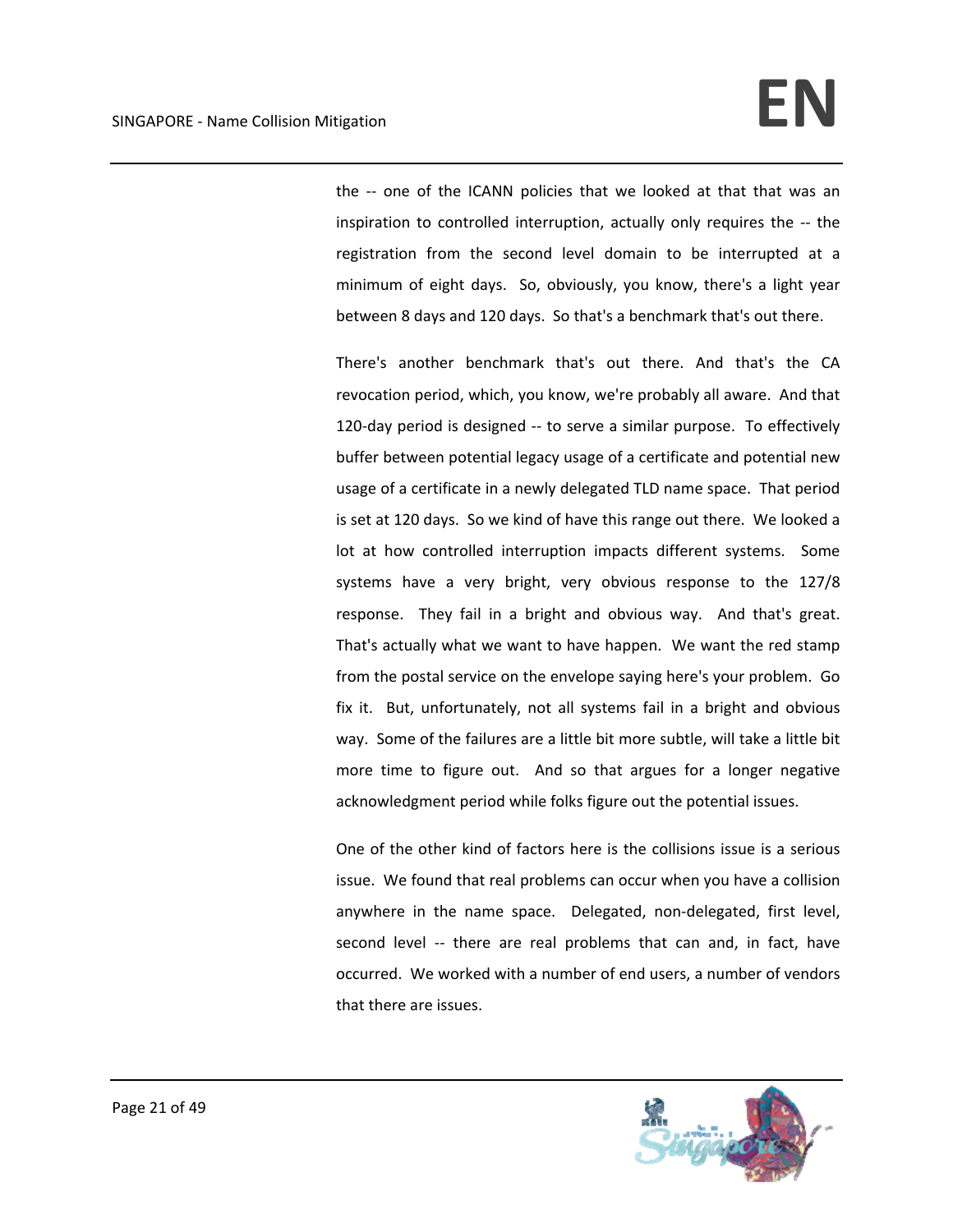## SINGAPORE ‐ Name Collision Mitigation **EN**

And so that actually argues, you know, for the longer end of this spectrum while these vendors get additional guidance out to their users, while some of these vendors make adjustments to their software and hardware to actually notice the controlled interruption period. One of the things that we're particularly excited about is we're talking to a number of vendors now about building in detection of the odd 127.0.53.53 IP address. So, instead of an administrator having to go figure out what this strange IP address means, they'll actually get a log from their application saying, you know, we got this interruption, this instrumented IP back. You have a problem and go read this article or go take this action.

So these things tend to argue for the longer end of the notification period. We like the conservative approach, and so our report does recommend the 120‐day period.

One of the other factors, finally, we're conscious that, you know, not all interaction with machines or potentially impacted machines is realtime. There are a number of scheduled jobs -- daily, weekly, monthly, quarterly ‐‐ a lot of jobs are scheduled quarterly, particularly in accounting and banking and finance. And so we want to make sure that any potential issues and jobs that only run quarterly are -- have an opportunity to be noticed as well.

That's it.

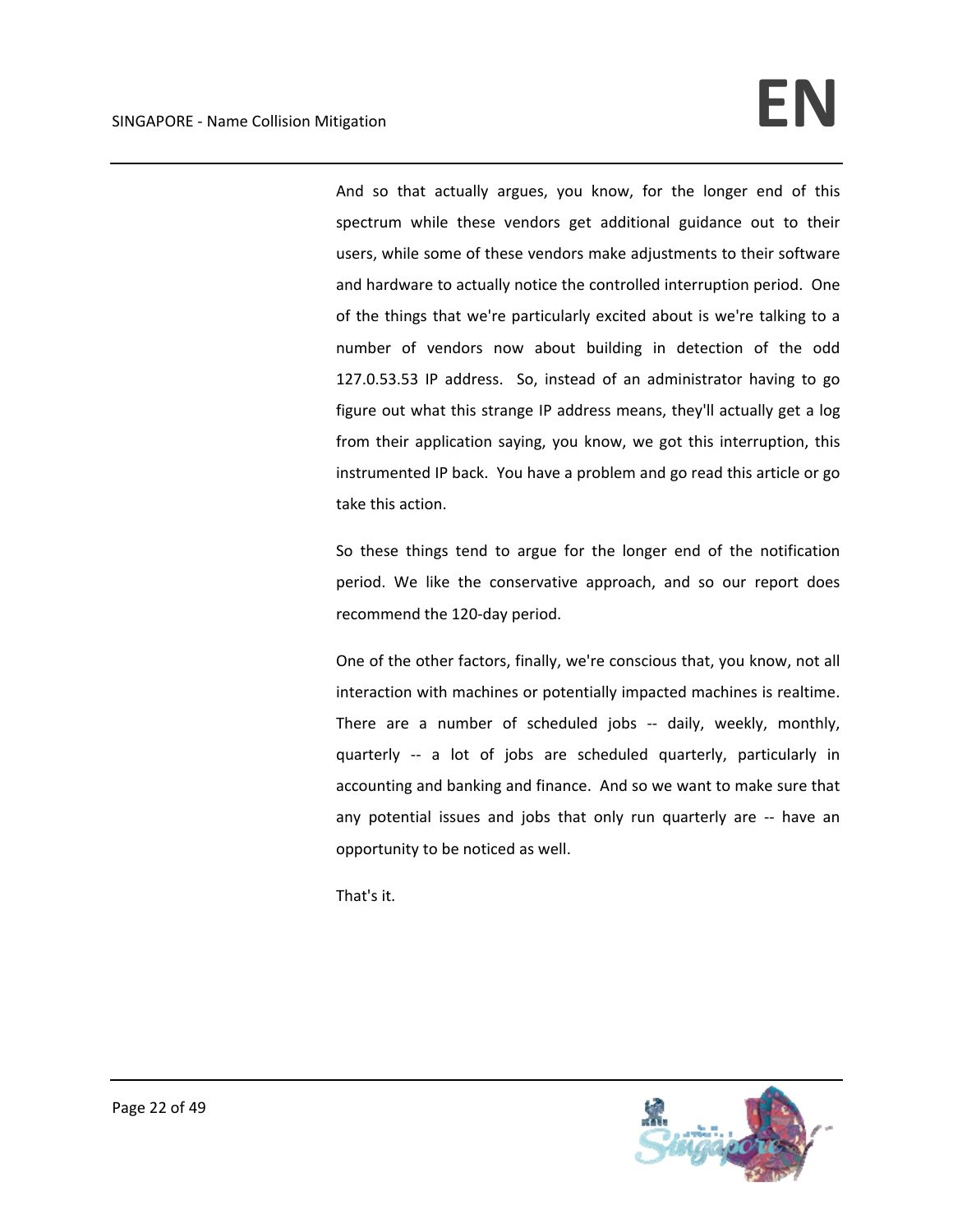FRANCISCO ARIAS: Thank you. Now I'm going to talk about the interactions between the name collision mitigation measures and other provisions in the ICANN contract.

> But, first, I would like to interject one question we received before is whether do we anticipate an effect on the right of the new TLD delegations by implementation of these measures that are being proposed? And the answer is no, we do not anticipate any effect on these.

> Regarding the activation of names under the new TLD, it is currently a requirement to not activate names under the TLD for 120 days counted from the contracting from the effective date of the agreement. That has not been changed. That is not being proposed to be changed.

> The proposal will be to add a second period of not activation of names accounted from delegation. And these two periods could overlap. In other words, you don't have to wait until the first period from contracting ends to start a count from the other period. In the previous section, my colleague Russ explained that, if all goes well for a TLD, they can go from contracting to delegation in approximately 60 days. So suppose a TLD that is going in this fashion, then you will start the clock for the contracting 60 days. You reach delegation, and then you will start the other clock for the 120 days. And at the end of those 120 days after delegation, you will have an effective period of 180 days in which delegation ‐‐ sorry ‐‐ activation of names was not allowed for the TLD. So it's not the sum of 120 and 120. It's not 240. It could be less depending on the how fast the TLD proceeds to delegation.

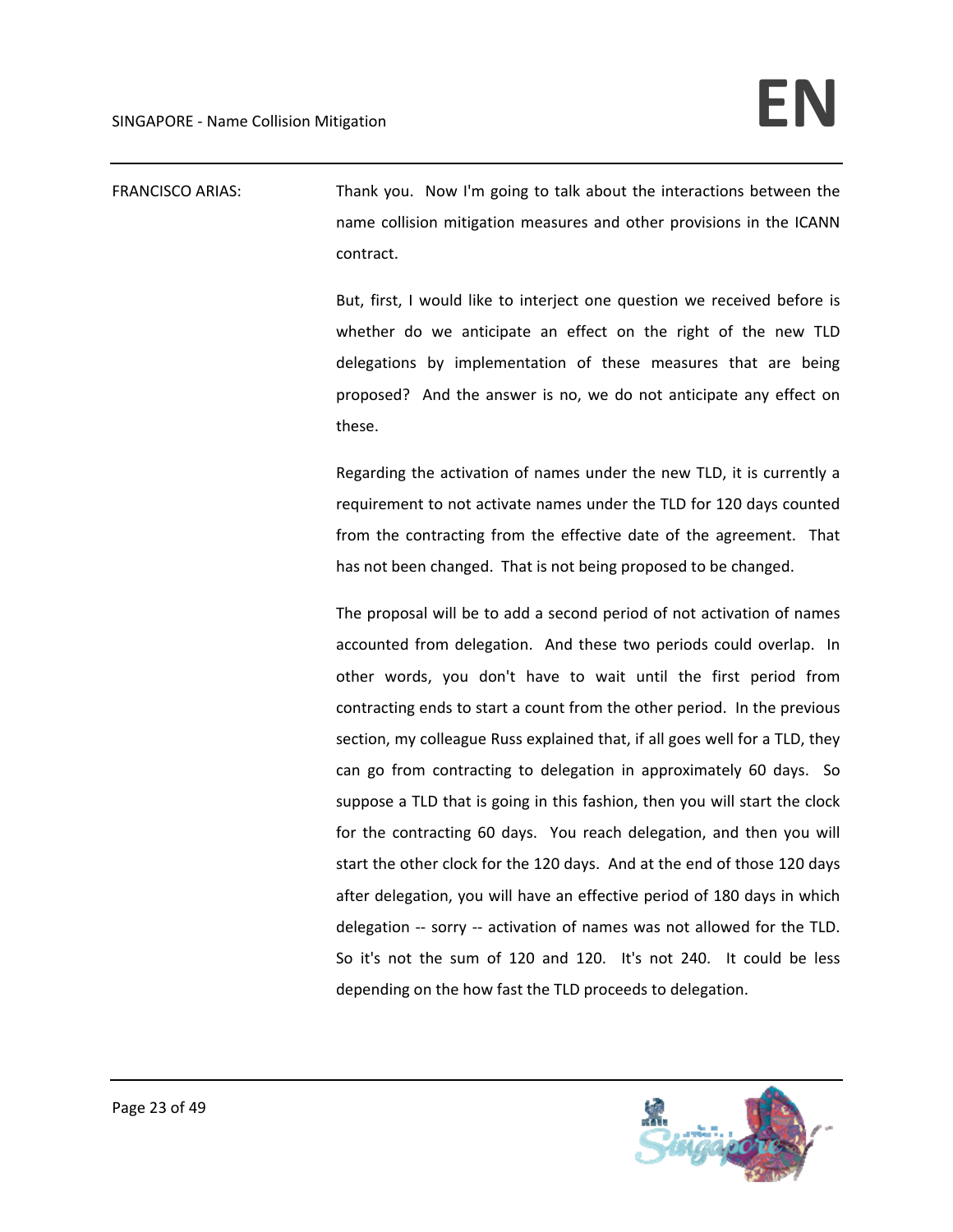The only exception to the rule remains to be nic.tld. The reason I explained before is that this is required to offer such as like WHOIS. And we made a conscious decision to allow this service to be there because it provides other benefits to the community. And we also have the alternative to use the name collision report mechanism in case there was an issue with this.

Regarding the registration or allocation of names under the new TLD, they will be allowed. This has not been affected. It will remain as it is now that registration will happen subject to the RPM and other requirements in the registry agreement.

So names that are registered will be subject to, for example, sunrise if the TLD is during the sunrise process or claims, if they are in the claims period.

There was a question before whether there would be a requirement for, if a registry is not allowing registration of names in the SLD block list during sunrise. And where there will be a requirement to do another second sunrise period, once they release these names suppose they go for the 120 days in which they publish these WHOIS records in the DNS for the names in SLD block list. And the answer is no, there is no such requirement to do a second sunrise for those names. The only requirement in the RPM requirements is to have those names in the claims period.

The -- regarding the 100 names that are specified in a specification 5 for the promotion of the TLD, they will not be affected by this proposal. They will still be allowed. The only requirement that will apply is that they cannot be activated until the end of the activation period.

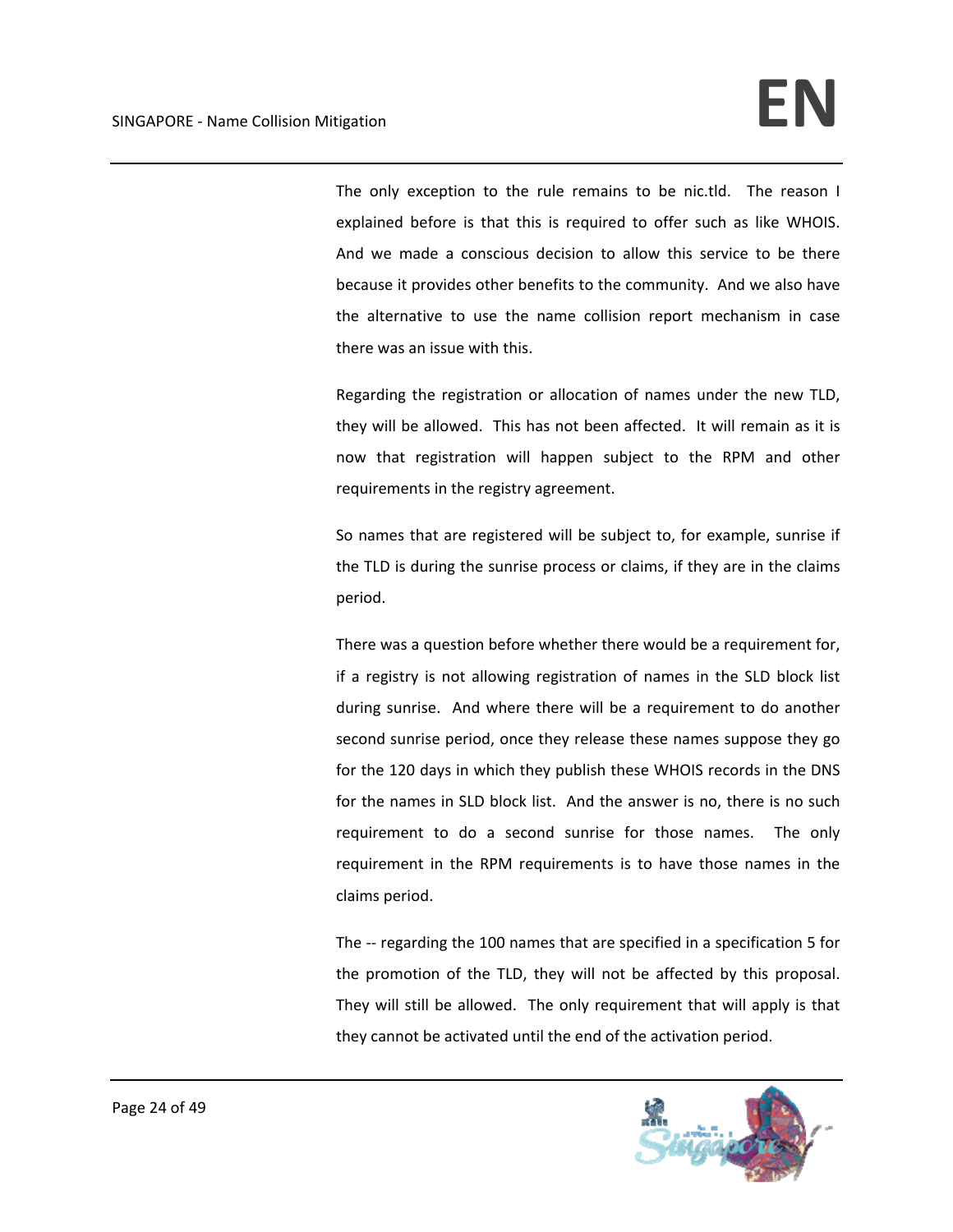And, of course, they are subject to other requirements in the registry agreement.

Regarding the alternate path to delegation, we believe this new approach, the control interruption measure is superior and supersedes what we have in the SLD block list. And, therefore, once and if this proposal is approved, the alternate path to delegation would not be available any more for new TLDs that are delegated after this happens.

As Jeff mentioned before, TLDs that are already delegated, they don't have to do or they will not be required to introduce a wildcard in their TLD. We don't think that's a good idea. And the requirement will be to introduce these records for the SLD block list.

Finally, the name collision report mechanism, this is something that we have already working since last year. By this mechanism any party can report a significant harm caused by name collision to ICANN, and then ICANN will request action for the registry in regards to this name.

So far we have received no valid requests regarding name collision by this mechanism.

So the only effect on this provision is that there is a -- there will be a clarification on the threshold for this harm that could be clear and present danger to human life as explained by Jeff.

And with this, let's go to the Q&A session.

Eleeza, do we have a question in the chat? Would you mind?

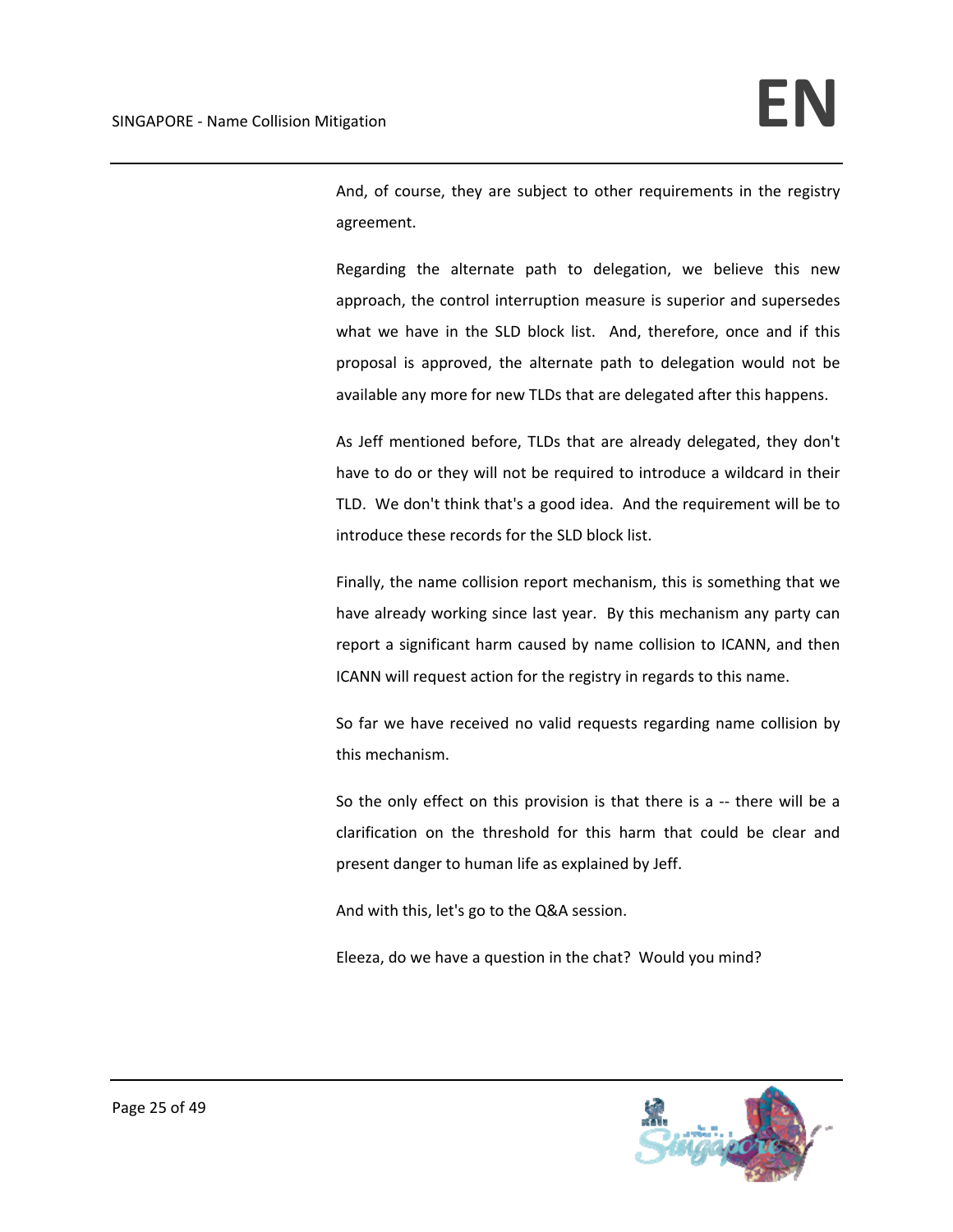## SINGAPORE ‐ Name Collision Mitigation **EN**

- REMOTE INTERVENTION: Yes, we do. The first one is from Reg from Minds + Machines. During the presentation, JAS said we are recommending that we do not put a wildcard in a production TLD but rather implement the controlled interruption by individual resource records assigned to the second level strings on the block list but did not discuss why the wildcarding option could not continue to be available as a choice to TLDs. Clearly, it was sufficient since TLDs have gone live using wildcarding and the Internet was not destroyed. Could an explanation be offered?
- JEFF SCHMIDT: Thank you. I don't remember the SSAC report number. Somebody in the audience, I'm sure, does. But it's one of the early once, SSAC 3 or so, that discusses the issue of wildcarding and production TLDs or registry level or Internet level registries, or whatever they called it back then. There's a lot of history and a lot of science and a lot of work has been done that, basically, says that wildcards and production TLDs are a bad idea. And so we didn't want to go against that. And so we drew the line in our recommendation saying that a TLD that does not contain registrant data is not in production. And, thus, a wildcard would be okay and, in fact, preferable in those situations. Once a TLD contains registrant data and is in production, all of the reasons that are described in that SSAC report and others for not putting wildcards in production TLDs become applicable.

JEFF NEUMAN: Sorry. How do you turn this thing on?

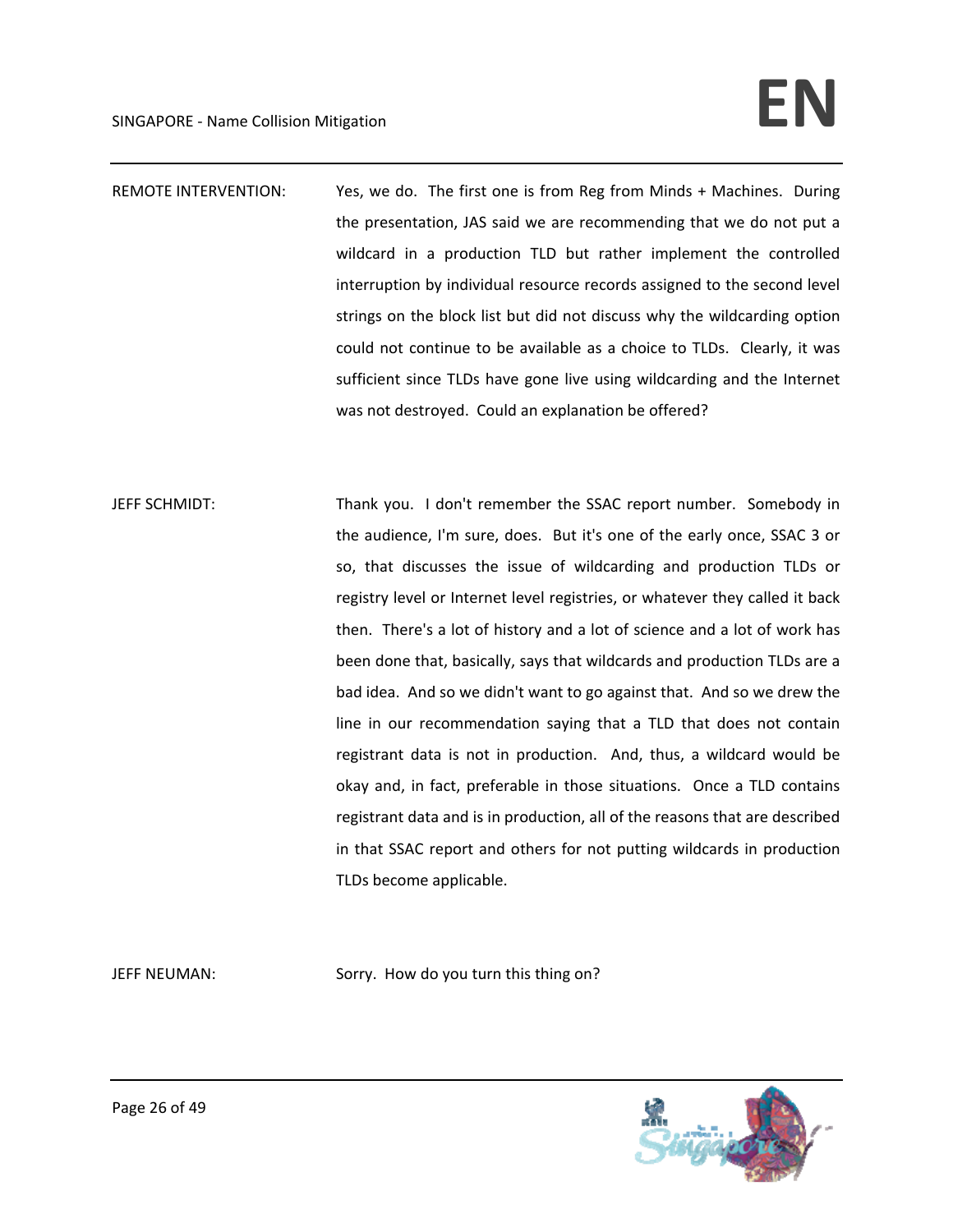Okay. It's on, great. Cool. Jeff Neuman with NeuStar. Thanks, Jeff, for the report. I think it was fantastic. It was really well done. You had a very short amount of time to do it. And I just want to comment you for the report you did. And the outreach that you did also as well, I think was fantastic in reaching out. I think it's the first time I've ever seen a report drafted by an independent group where you solicited comments during the actual drafting of the report. I think that is a fantastic way to go forward with other independent reports and hope that ICANN actually uses that kind of model going forward for other types of papers that it does.

I do want to, obviously, make a comment on the 120 days. As Francisco was alluding to, it really means 180 days from the day you actually sign your contract. I think that period is way too long. I mean, I know that you were looking for a day. And you even showed up on the screen something I was going to comment on, which is a typical NACK period is anywhere from 30 to 90. We operate the U.S. common short code system, which is a registry of 5 and 6 digit codes that you register ‐‐ that U.S. carriers register to do programs like ‐‐ for people like me that watch American Idol and you vote ‐‐ yes, I vote ‐‐ they have a NACK period of 60 days between when a user lets their code go to when a new user can register that code, simply because they don't want these types of collisions.

I would proffer that that's a much more reasonable time period than 120 days. I know that the CAs use 120 days, but that's from the date of signing the contract to give them enough notice. It has nothing to do with any kind of collision. And so I also -- you know, there was a thing on there that the clear and present danger to human life. I think any

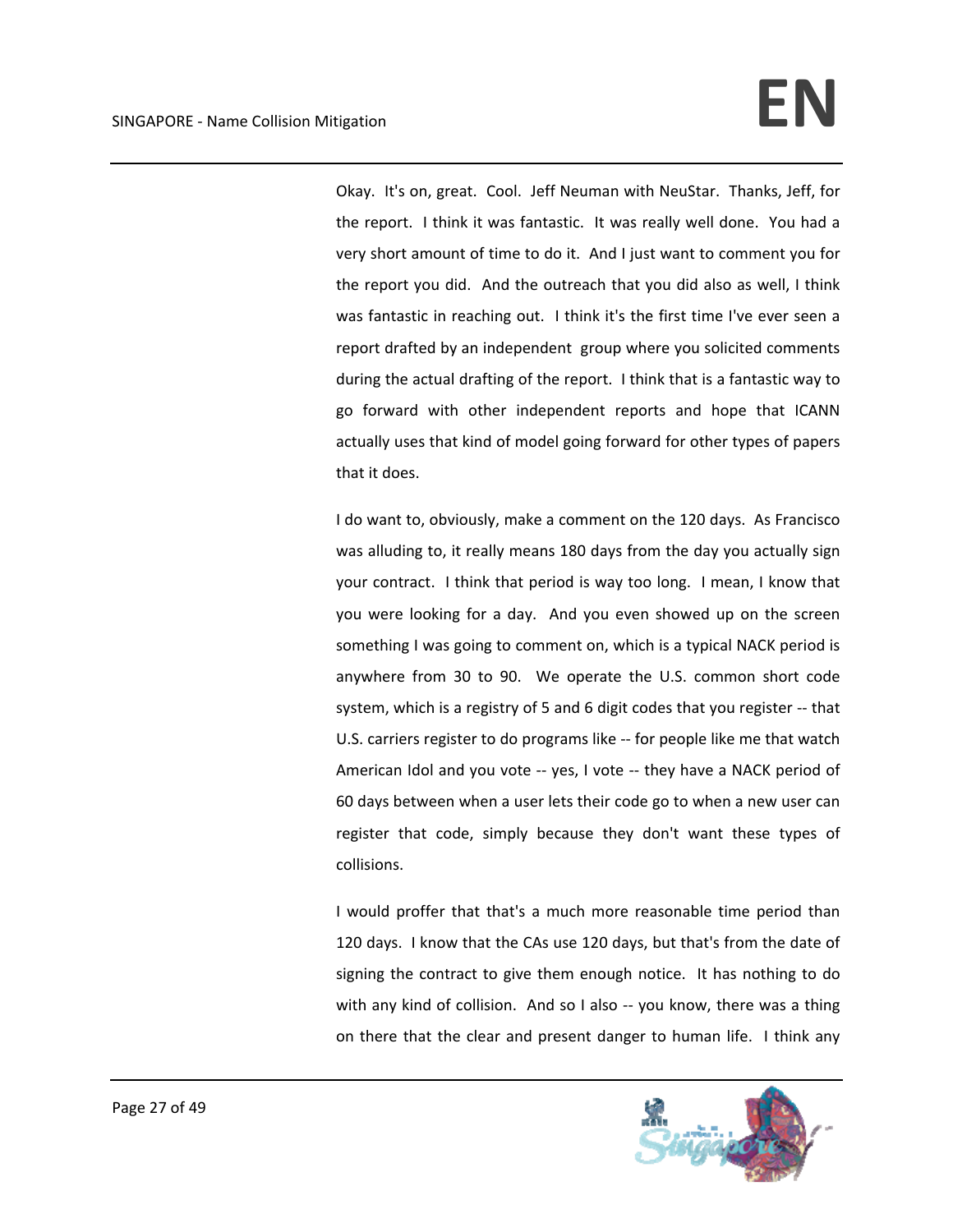system that could be interrupted or prevented from working is not going to take 120 days to figure it out. I mean, by definition, if it's going present a clear and present danger to human life, you're going to know that in day one, not day 120. So I really hope that ICANN has movement for that.

The last thing is I'm assuming ICANN will waive all of its fees for the first year until someone can actually put names into their registry. So I think ICANN will, hopefully, come out with that.

It says that, Francisco, you've created an exception for nic.tld because you said it's required for services like WHOIS. I mean, really? If you're not allowed to put any names into the TLD, then why is WHOIS a valid or valuable service? If you want to know who operates a TLD, you can go to IANA. You don't need a WHOIS on a nic.tld page. And the other thing, Francisco, you mentioned about, well, you can still do sunrise and you can still do claims. I think that ignores, really, the commercial realities of what anyone should do. You know, you're not going to sell names during a sunrise period or claims period if you can't ‐‐ if you can't allocate them within any kind of reasonable time period after that.

So I would actually encourage you not to show that slide any more, because it really does ignore the realities of all the TLD operators in this room. And, sorry. One more thing is there any reason why ICANN could not just do the delegations today, petition with IANA and ‐‐ for at least today it's the NTIA. But get all the TLDs in the root now; start the controlled interruptions; point them all to 127.0.53.53; get their support mechanisms up; get the education up so that we don't have to wait until

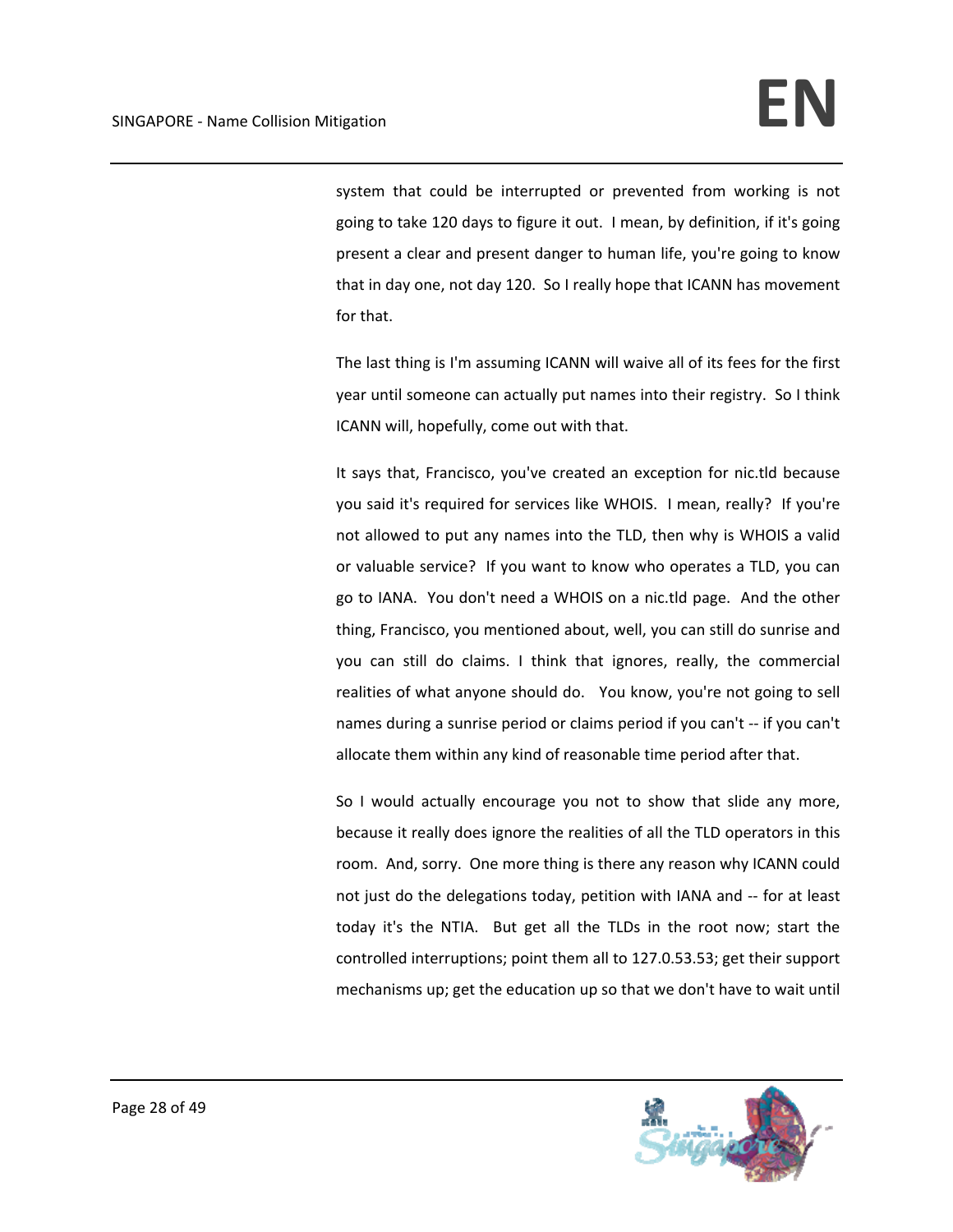we sign an agreement, you know, whenever that is and then another 180 days. Thanks.

[ Applause ]

JEFF SCHMIDT: Thanks, Jeff. So ‐‐ and thanks for the kind words.

Regarding the 120 days, you know, I hear and I understand your concern. I want to point out to, you know, everybody here and everybody in remote participation, that our report is a draft. It's ‐‐ you know, currently in the ICANN public comment period. We kind of ran a public comment period before the public comment period. But it's now officially in the public comment period.

So it hasn't been even given to ICANN at this point for formal consideration. They certainly haven't agreed to do anything in it.

So, to the extent that you want to, you know, make comments about ideas to shorten up the 120 days, justifications, alternatives, please do. We welcome any comments and any ideas that you have to that effect. So thank you. It's a good comment.

FRANCISCO ARIAS: Jeff, regarding the comment about nic.tld, I appreciate that perhaps you don't believe this is something that having registrations, even if they cannot be activated, is not something you would be interested in doing. However, a lot of people seem to be interested in that, and so far the contract allows that to happen.

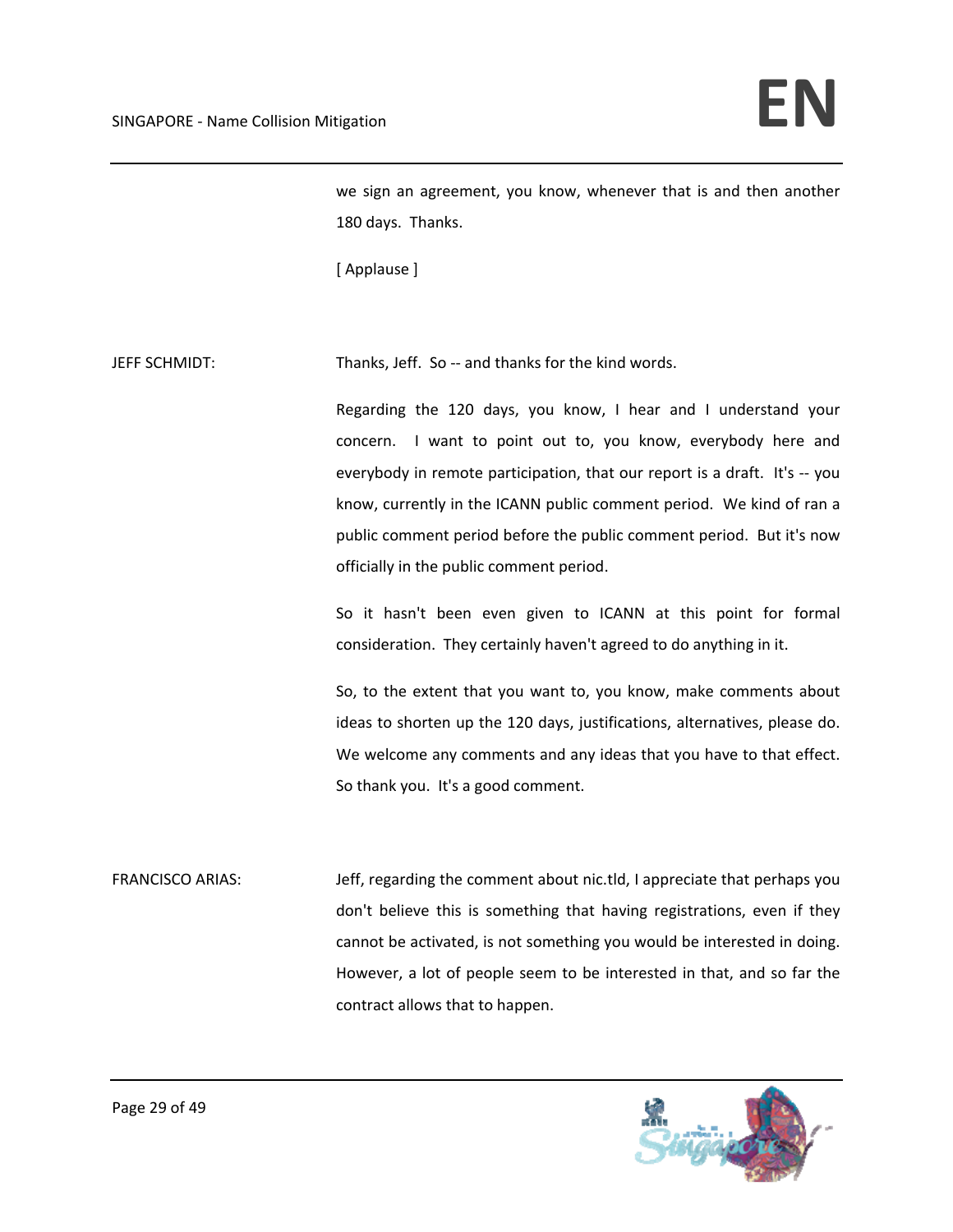Regarding the idea of delegating all the TLDs at once, I think that's a very interesting idea. You may want to think about it and perhaps post it in the public comment in more detail. At first, I think there are ‐‐ I can see a few issues with that idea. Some of the TLDs have not -- a good amount of them have not been formally approved. So requesting delegation of them, I'm not sure how that will work.

Just first thoughts on the idea.

JEFF SCHMIDT: Thank you.

JEFF NEUMAN: Sorry. Can I follow up on that?

BRET FAUSETT: Argh.

JEFF NEUMAN: I'm sorry. I just want to follow up on that just as -- what's the harm of delegating a TLD as an experimental thing even if a contract is never awarded for it? There's no harm.

FRANCISCO ARIAS: I think there are implications that need to be understood. I don't think we are going to solve it here.

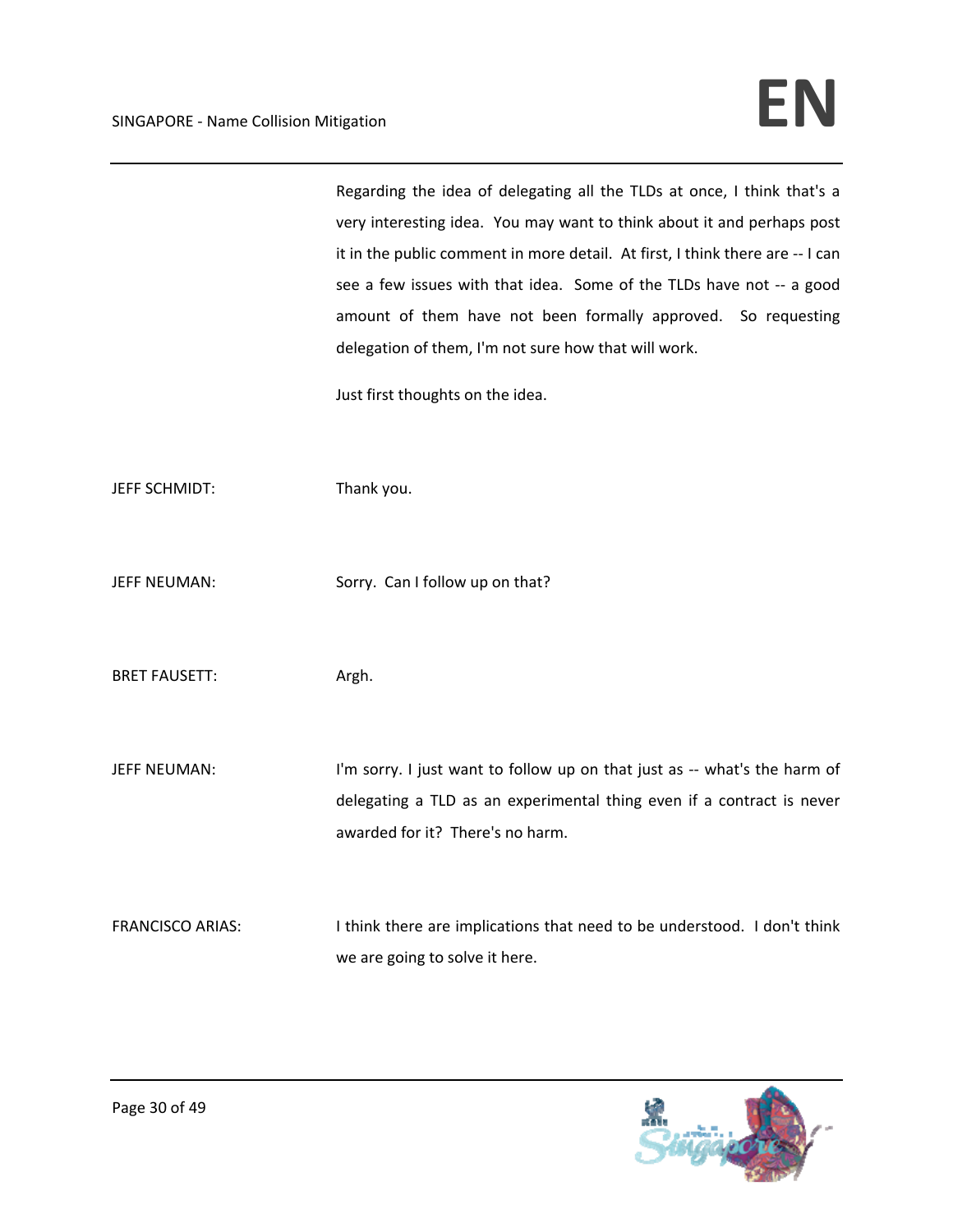BRET FAUSETT: Thanks. Bret Fausett with Uniregistry. We are an applicant for a number of TLDs, including dot home. And I make that disclosure up front because I want to address this idea in the JAS report that home, corp and mail should be permanently reserved.

> As a registry operator, dealing with name collisions is incredibly frustrating, but at least I take some small comfort in the fact that through the names mitigation process, we are educating users around the world about the proper use of the DNS. We are taking people who are using the Domain Name System in nonstandard ways and telling them about the perils of this and trying to get them to take corrective action. So when we say now that three TLDs actually might be permanently reserved, we're encouraging them to continue with these nonstandard practices.

> So I would not call them permanently reserved. Clearly you've made a case that I think is compelling that the period should be longer than 120 days. Clearly these are outlier cases that need to be addressed in a special manner, but we shouldn't call them permanently reserved, because when we do, we're allowing the behavior that we're trying to correct for the other TLDs to continue.

Thanks.

[ Applause ]

JEFF SCHMIDT: Thank you. A quick ‐‐ a comment on that. RFC 1918 IP space exists for a reason. It exists for a reason because private networks need private IP spaces.

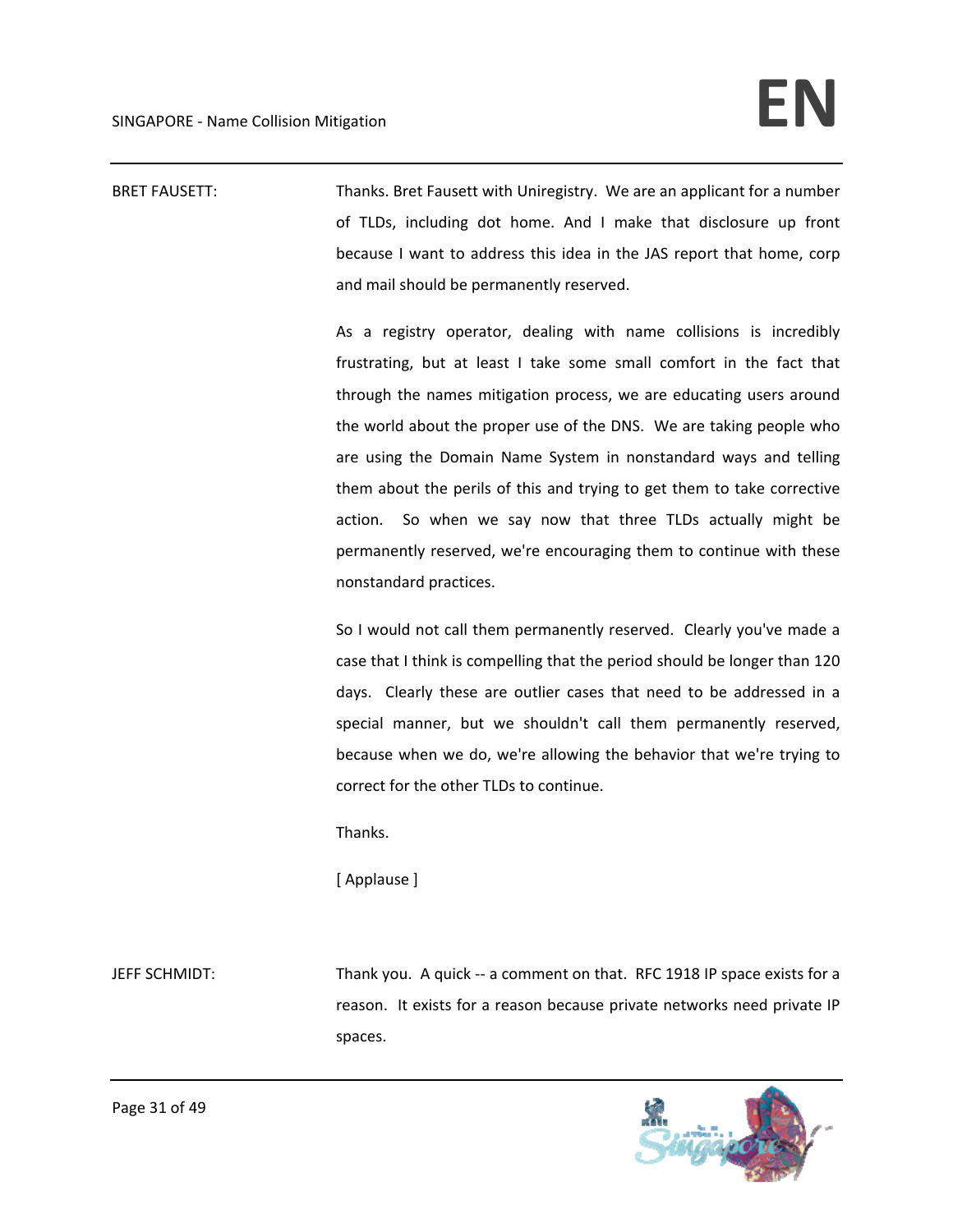The need for private DNS spaces has emerged during, you know, this study. It's obviously been around for a long time, but I think the need for not allowing haphazard use of the DNS but funneling correct private usage to a couple of places is ‐‐ you know, is appropriate.

I just want to make the distinction, we're not recommending throw up our hands and say corp and home are beyond repair. What we're saying is there's obviously a need. Let's funnel that need, put it in a couple of places and cause people to pay more attention and do the right things.

Corp and home are also very interesting because RFC 6 ‐‐ there's an RFC that intimates that corp and home are safe to use for private DNS namespaces. It's fuzzy, about you somebody that is trying wholeheartedly to do the right thing could certainly have gotten the wrong idea.

So I just didn't want you to think that we were throwing up our hands and saying they're beyond repair. I think those are very special for a number of reasons.

JORDYN BUCHANAN: Hi, Jordyn Buchanan with Google. I have three questions.

The first relates to the 120 days. I'm just trying to understand sort of the data driving that period. And it's unclear to me from your explanation as to whether it's 120 days for detection of problems, and that would explain why we care about things like batch jobs, or if it's 120 days for mitigation of problems, which is why maybe the CA/B forum standard is useful, because it's clearly not a detection problem

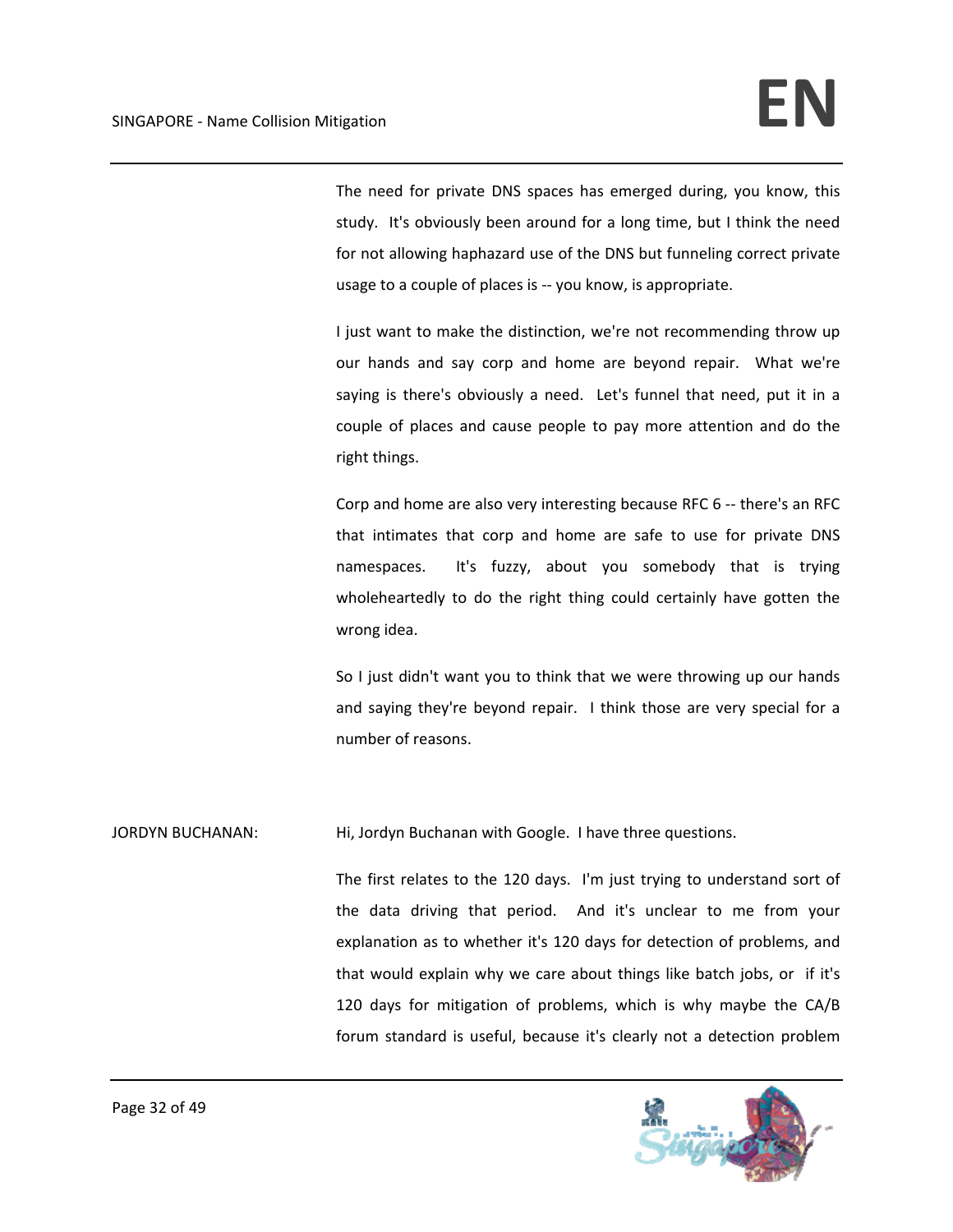there. You know what it is. And just sort of what data would underlie the 120 days as an approach or how frequent these problems are, are there quarterly problems either way, just to wrap my head around that. So that's the first question.

The second question related to what Bret was just asking on home and corp. Did you consider whether it would make sense to reserve a new namespace and use that for internal use, and then maybe wait a few years and see if people migrated off of home and corp at that point and see whether they were safe to use.

And the third one specifically about dot mail. I think for home and corp you're implying that those are used as internal networks, much like the RFC 1918 space is. Mail seems clearly to be used almost exclusively as a host name as opposed to an internal network. So I'm trying to understand, especially given that dotless mail wouldn't be allowed under the existing agreement, what's the rationale for reserving mail? It has a lot of usage, but it's all for the dotless name and it's not for internal networks.

JEFF SCHMIDT: Thanks, Jordyn. What was the middle question?

JORDYN BUCHANAN: Reserve some other namespace for internal use and reevaluate in a few years.

JEFF SCHMIDT: 120 day detection versus remediation. Good question.



Page 33 of 49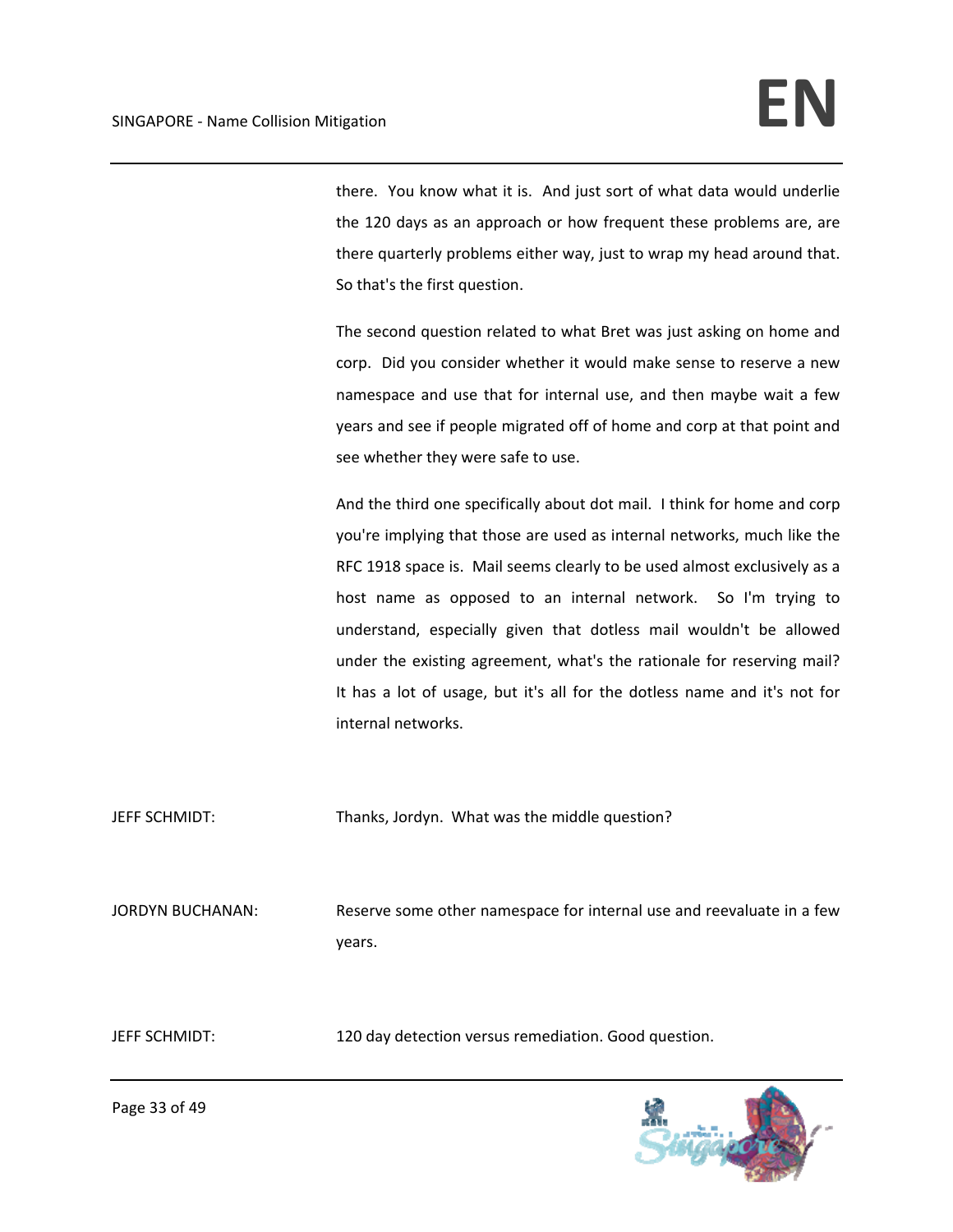The intention of the 120 days is actually both. And neither of them, in the case of a DNS namespace collision, are trivial.

So detection, you know, as I mentioned earlier, is not trivial, and we need to make enough noise so that somebody notices it in their logs. So that's kind of that phase. That's not going to go fast, in some instances. And then remediation is also not fast.

So, you know, you take a ‐‐ you know, an extensive ‐‐ sorry to pick on Lotus Notes, but an extensive LDAP infrastructure that, you know, that is using a DNS namespace incorrectly, that's certainly going to be hard for somebody to rename.

So the 120 days is designed to cover both, which is slightly different than the CA browser form 120 days, which, as you said, is all about remediation. The detection part has already happened. But we have both in the 120 days.

We thought about using, you know, like, going the RFC 1918 route and telling everybody to use dot internal or dot local which are basically already ‐‐ or dot invalid or one of the ones that are already reserved.

The issue there is purely about fighting the current. The usage of home and corp are, at present, so extensive and so widespread that fighting that doesn't system like it makes sense. That, you know, namespaces are needed, and those currently aren't delegated now. So it just kind of made sense to leverage that existing issue.

Dot mail, yes. So corp and home ‐‐ corp and home have been known issues since the first Interisle study where it was very clear that they were exceeding outliers on a number of dimensions.

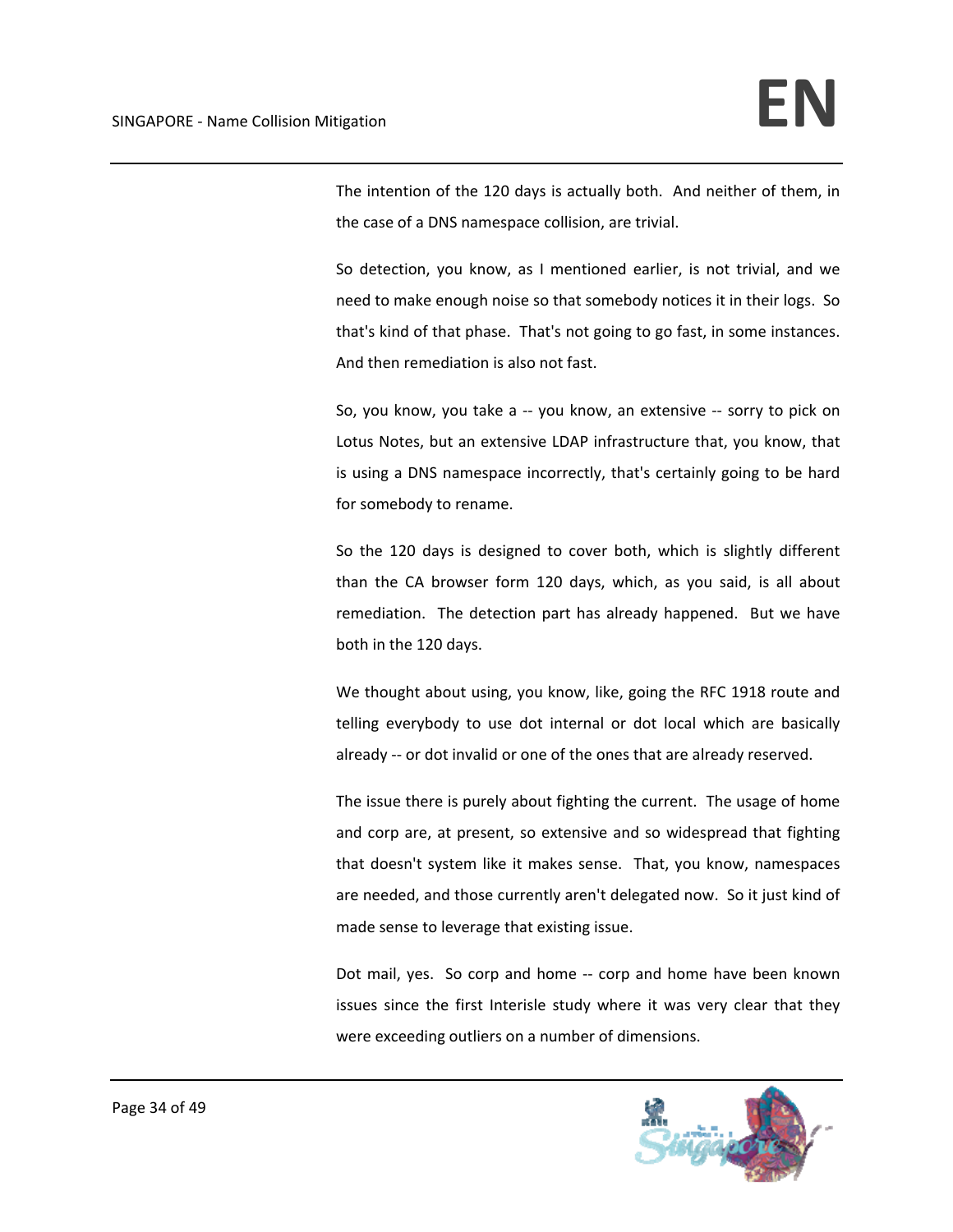We put together a multi-prong test internally to figure out whether -you know, whether a TLD should be recommended for the reserved list in our report. And in that multi‐prong test it included frequency sorts of things, like how often are collisions being seen, what is the diversity of second-level strings within that TLD, how many source IPs, how many source autonomous systems, all those sorts of things. But we also looked at evidence that the string is hard coded into systems, included in documentation, included in scripts, included in examples and all those sorts of dimensions. And that's really where mail stuck out.

You know, if you notice, mail isn't on top of any other frequency lists. It's in the top ten or so of probably all the frequency lists that everybody's seen. But when you include the other dimensions that we looked at, particularly around the example scripts and being hard coded in configurations and such, mail really ‐‐ the specialness of mail and the issues around the usage of mail start to become apparent.

We also liked mail because it's a generic term. It's not associated with a particular vendor, a particular product or something that's going to be temporal. You know, it's a long-lived generic term that is relatively consistent with, you know, other reservations. And so it just kind of seemed to make sense.

JEREMY EBBELS: Hi, Jeremy Ebbels from ARI Registry Services. Jeff, I have, hopefully, what is a simple question. For applicants who are already delegated, when would the 120 days start? And does anything need to be put in place before that period begins?

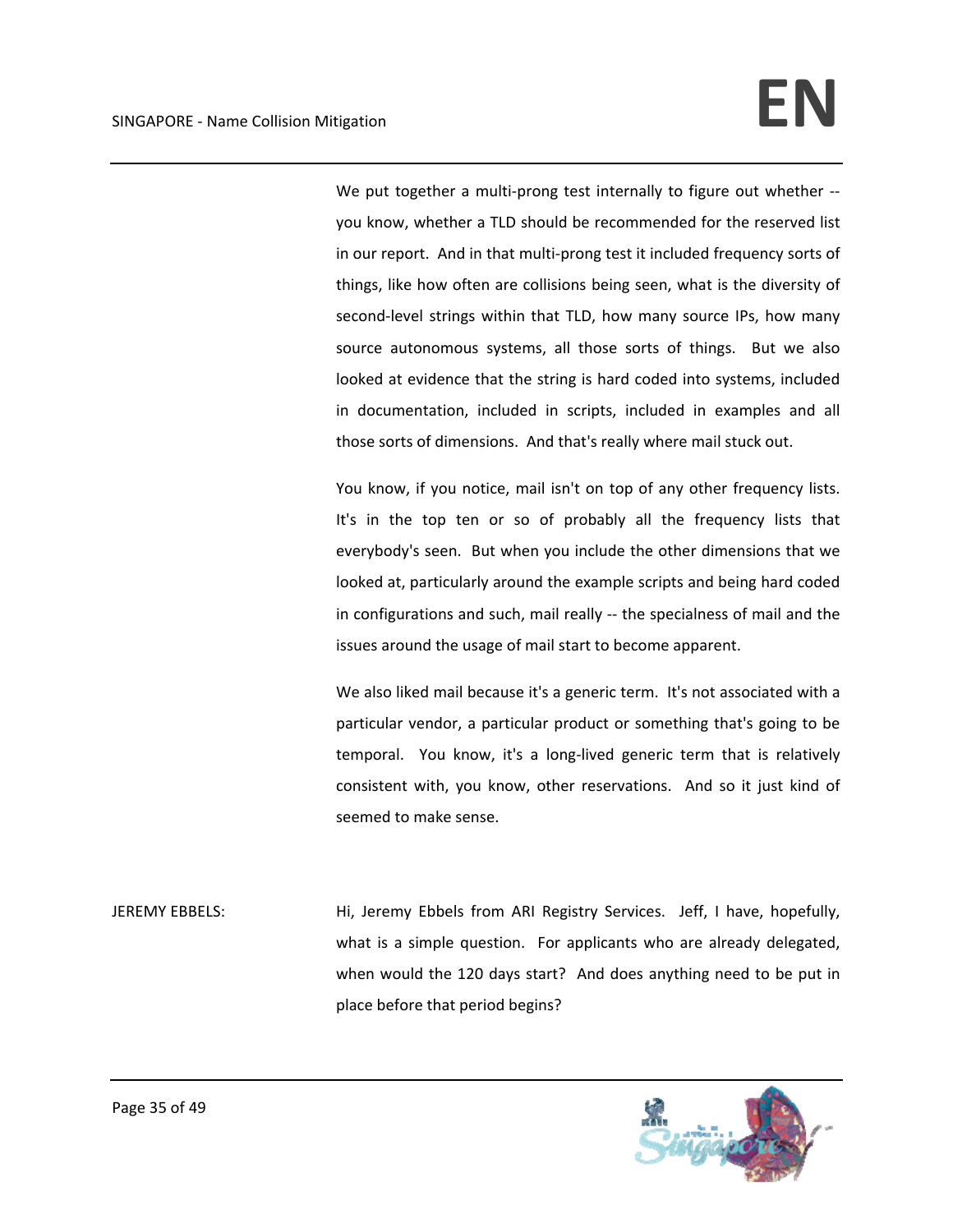## FRANCISCO ARIAS: I think I take this one.

So this is something that we need to define one of the details. This came up in the past Webinar, and we mentioned that this could be as simple as given that we are currently monitoring all the TLDs, (indiscernible) TLDs for the SLD block list, we could perhaps use that as soon as we see that there's the SLD block list has been -- is now policy name in the DNS, this special record, then we could start the clock. But in so many, this (indiscernible) has not been defined yet.

JEREMY EBBELS: Okay. Thank you.

DANNY McPHERSON: Danny McPherson. I had a couple of questions, a couple of comments. Jeff, I -- I do share Jeff Neuman's comments on you guys engaging with the community during this. I think you have done a fantastic job on that, so thanks for that.

> One of the questions or one of the comments or observations I wanted to share is a lot of the issues or the concerns people had relevant to name collisions ‐‐ for example, in SAC 57 with internal name certificates ‐‐ isn't necessarily the collision itself. It's a combinatorial effect of the collision and the fact that someone can get a certificate for that namespace or that the public suffix list doesn't include that so super cookies and privacy issues may emerge as result and so forth.

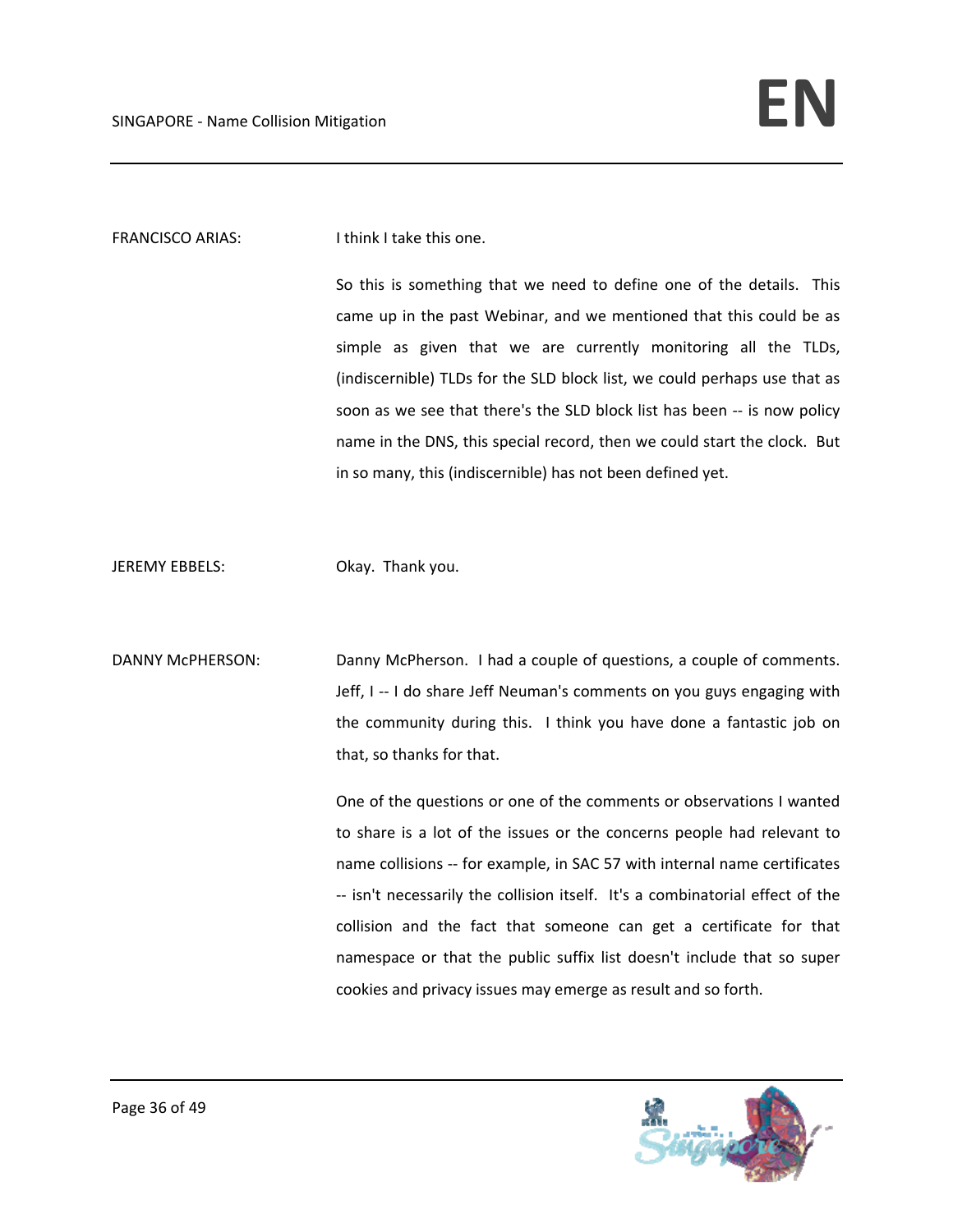So I think making sure that we continue to analyze those systems and deal with the residual effects ‐‐ or, I'm sorry, the residual risks in SAC 57 that really haven't been followed up on quite as much directly, as well as the things like the public suffix list, which I know SSAC is working on and ICANN is already doing a lot of work on. They've done some work with an ICANN fellow and others related to that.

So I think those external systems, and making sure that when you sort of close the time frame from when a new gTLD is delegated to when all the external systems are caught up is going to be an important thing to do as we go forward with new gTLDs.

One of the other things I wanted to ask, actually the lady who presented at the start of this said you had reached out to a hundred or so organizations. And I did receive from you, actually, Francisco the press kit related to name collisions and I think the materials there are getting much better. I was wondering if you've seen any measurable impact as a result of that.

You know, for example, when we did the CBA and then we reached out to the primary source of that, we saw about a 60% aggregate drop in the number of queries to our root servers as a result. And that's something that's immediate and measurable and means that, you know, their risk profile goes from this to this and allows applicants to move forward that much more quickly.

I know half of the answer to this, which is the measurement apparatus in the root server system doesn't have the capability to provide that today, but I don't think we're making any progress towards getting that, and I think that's a disservice to the community. And I think that some

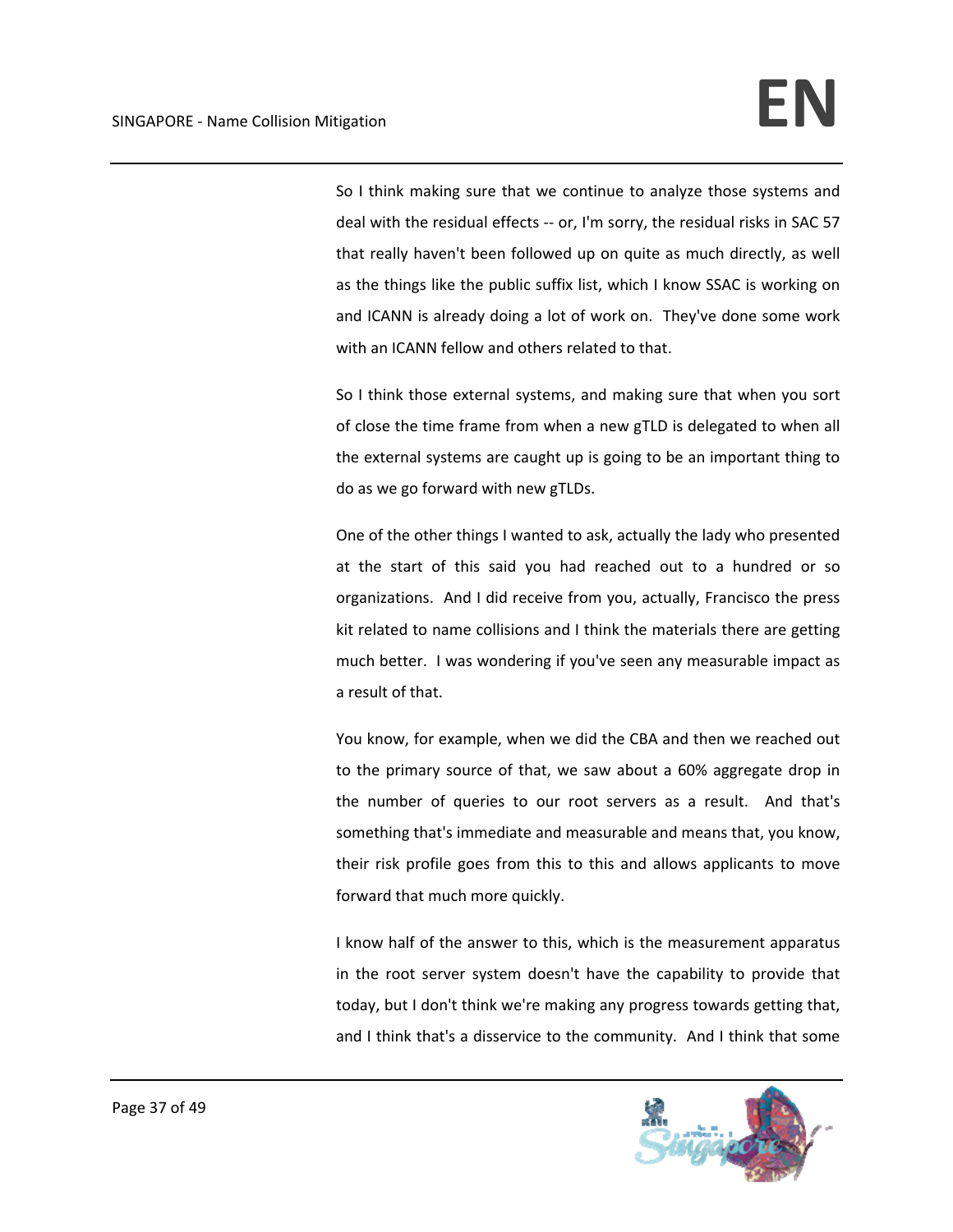work needs to be done there. And, you know, I think that, you know, in this role with IANA and the root operations and other things, the measurement apparatus, the data collection ‐‐ for example, VeriSign has been collecting this since we provided our initial reports. And so I think that's something that should be expected of the root server system so that these people that want to move forward more quickly can do that.

One other point. SAC 63, KSK rollover in the root, has a lot of recommendations in it like community outreach, like measuring things at the root system, like seeing what queries at what frequency and so forth. I think three or four of the five recommendations in SAC 63 are recommendations that also address some of the issues with name collisions. So evaluating that in that manner and making sure that we capitalize on the programs you guys are putting in place for community outreach will be really valuable as well.

My last question is when are we going to see the rest of the report? And what are the timelines from that point forward?

JEFF SCHMIDT: Thanks, and thanks for the kind words and thanks for all your help on this issue. You have been working on collisions longer than we have so thank you.

Kind of going through those, I'll take two and Francisco will take two.

You're right, the collision in and of itself isn't the problem. There's something that happens after that that makes a problem.

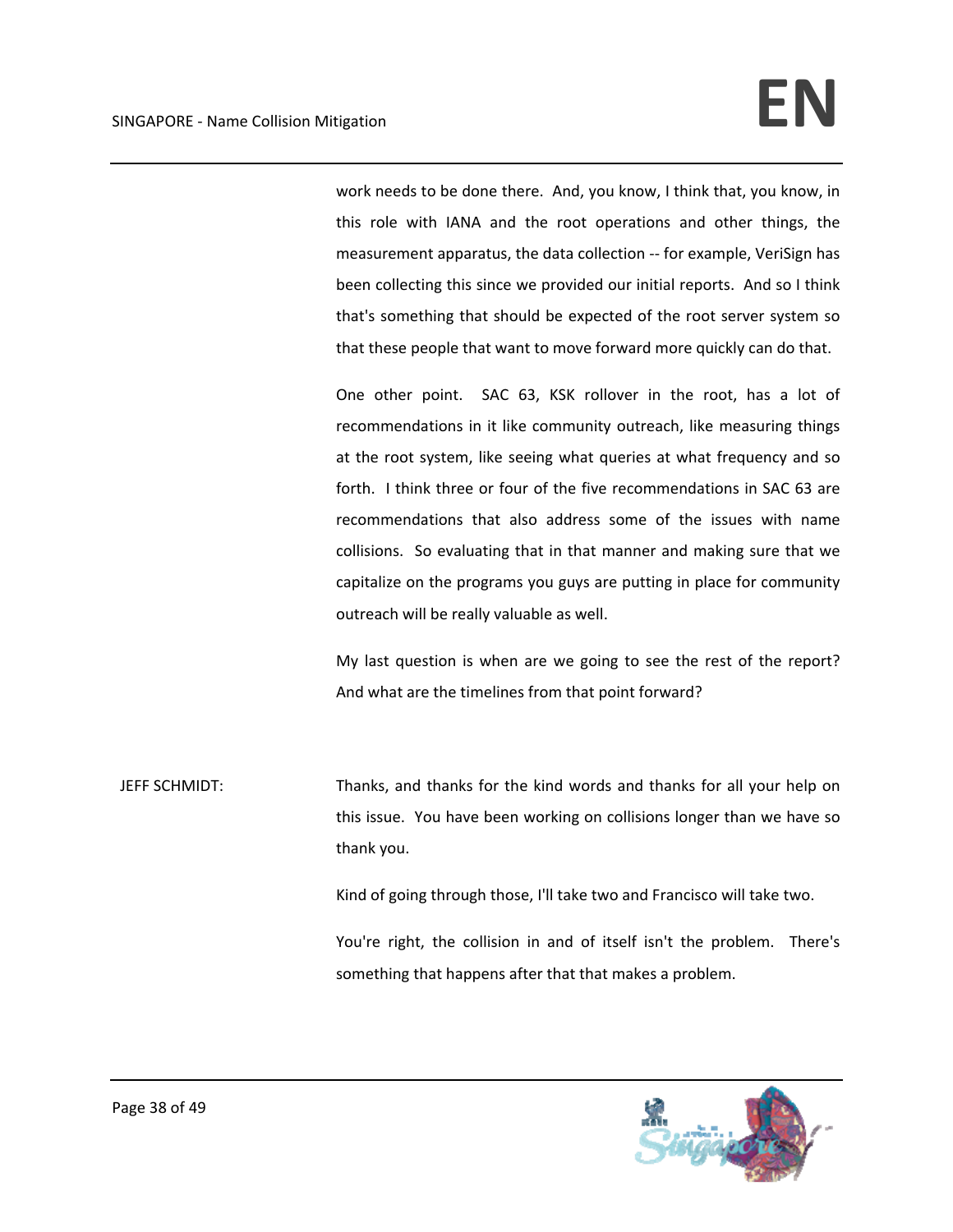We found that there's two specific things that are the root causes of the problems afterwards.

One has to do with not being able to find a resource, so something causes, you know, a DNS lookup that was succeeding to fail. And that can be any number much things. DNS lookup says, as we all know, we're not as straightforward as many people think they are, particularly with the interaction of search list and stuff. So that's kind of one of the core issues.

The other one, we talked about this in London a little bit, is, you know, the improper reliance on DNS as an authentication mechanism. So, you know, just because, you know, I asked for the IP address for, you know, Jeff dot JS advisors.com and somebody gave me an answer, hey, talk to one dot two dot four, that doesn't mean I should just believe them.

So getting to, then, your other question about when is the rest of the report coming out, you know, we are going to talk about those two issues in great detail as well as release the rest of the data that we are not able to release at this point as a part of the complete report.

It mentions in our report the rationale why we split it up into two phases. It has to do with we did identify an issue that did not materialize in new space that existed. It materialized in existing space but it's serious enough that we're working with a vendor on a responsible disclosure process and want to give them time before we release all the data. You know, our data, once the vulnerability is known, will unfortunately help somebody do bad things and so we don't want to do anything there.

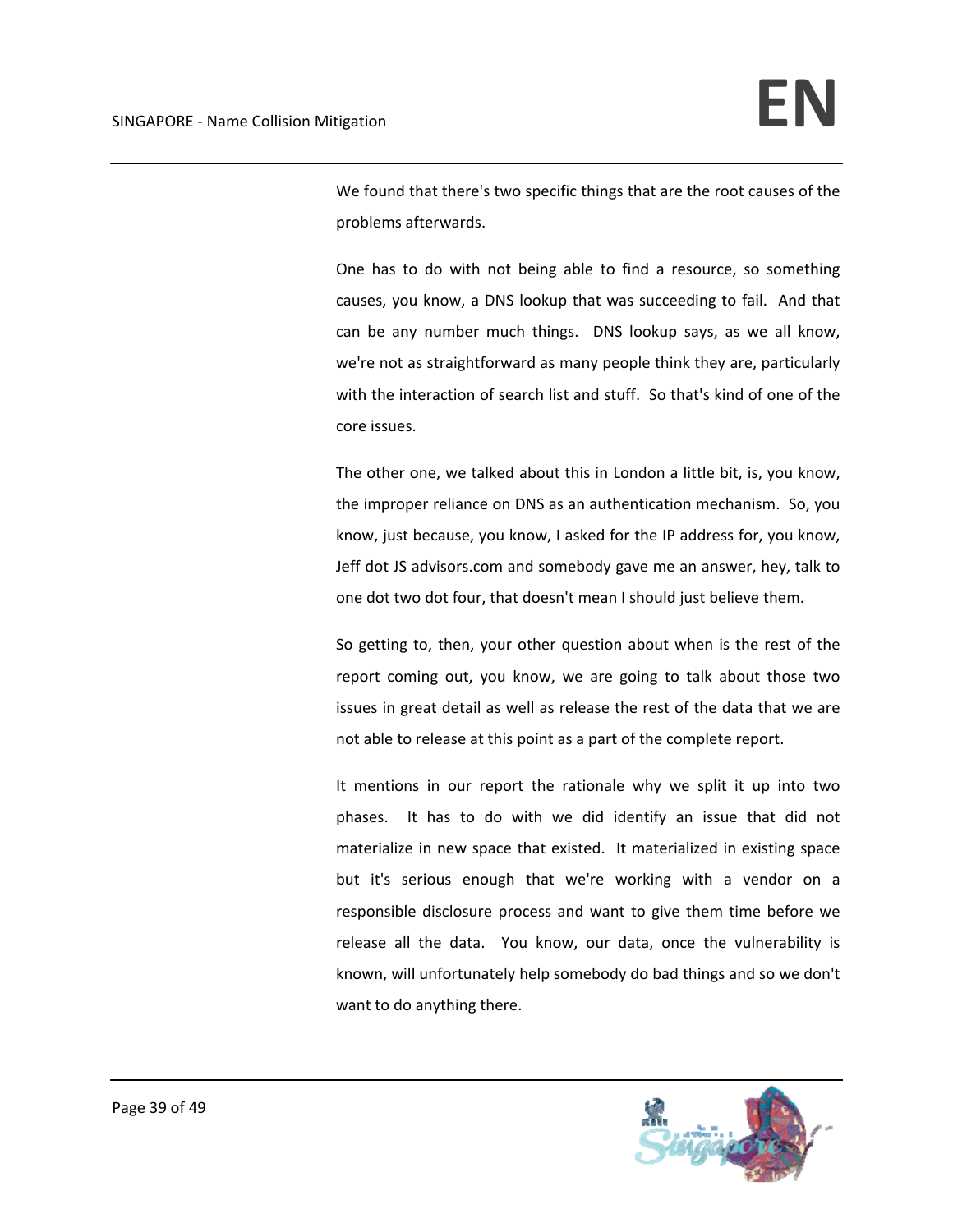Right now our estimated time frame, again, it's driven by the vendor in this particular situation, but our estimated time frame is, you know, in the June time frame.

- FRANCISCO ARIAS: We're running out of time. I would like to close the lines and ask the rest of the people in the line to be quick on the questions.
- ANDREW MERRIAM: Andrew Merriam, Top Level Design.

I want first wanted to thank Akram and Francisco for acting so quickly on NTAG's request for an Webinar. That was great interaction. Really appreciate it, so thank you. And during that Webinar, I believe Francisco answered that having new TLDs blocking all domains instead of the APD block list would be better. So could you clarify objective criteria on how it would be better and why a solution that is acceptable to previously delegated TLDs would not be acceptable to address the same problem for those TLDs that are still working towards delegation?

FRANCISCO ARIAS: We believe the control interruption option is better, is an enhancement, and, therefore, it's why we think we should -- if this proposal is approved, to retire the other option. This is already considered in the contract ‐‐

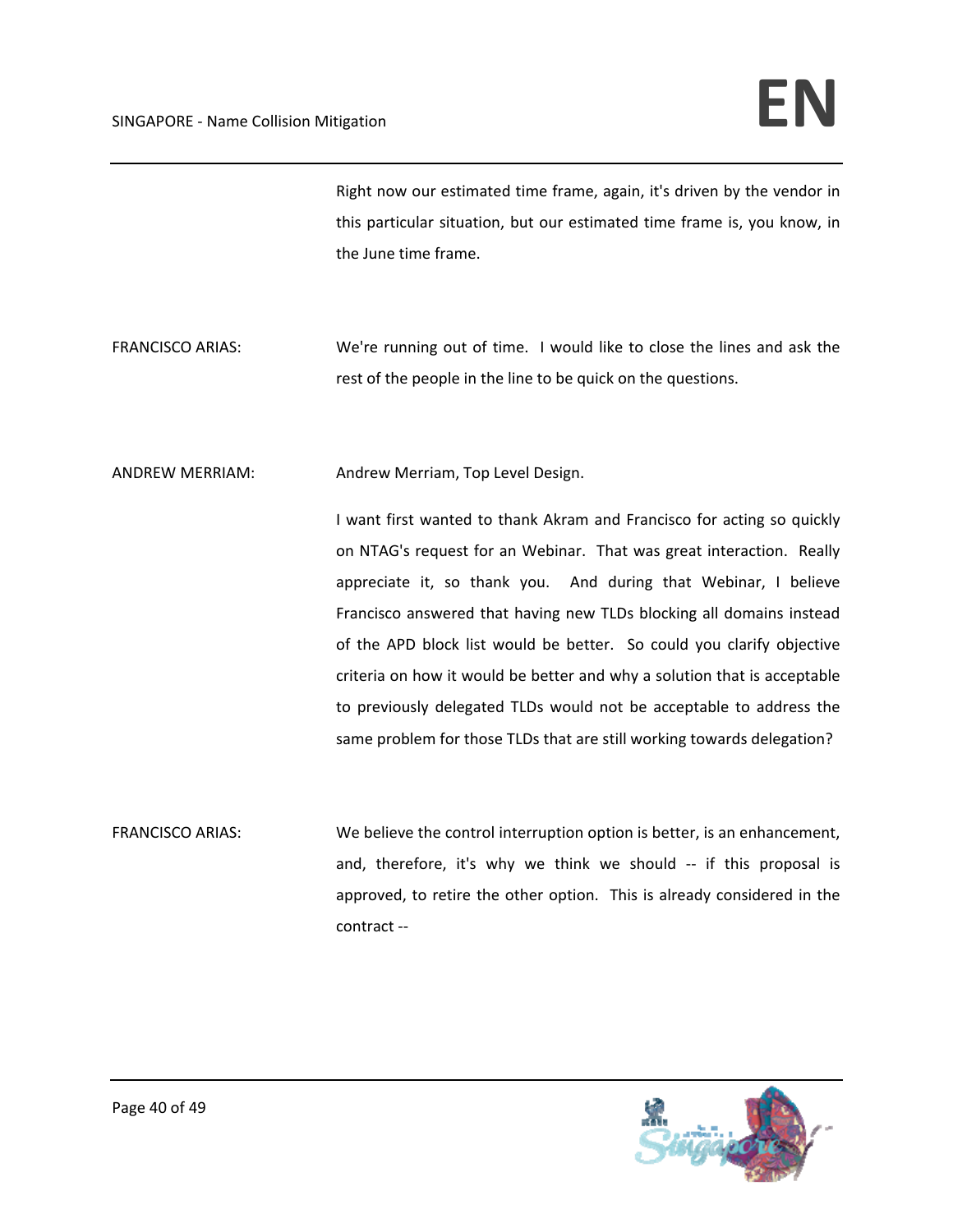ANDREW MERRIAM: Further details on how and why it would be better and for the communication would be ideal.

JEFF SCHMIDT: Yeah, so the intent of the block list approach, the block list just returns NXDOMAIN. It doesn't change the behavior. It doesn't do a negative acknowledgment. The controlled interruption actually initiates a negative acknowledgment. So the SLD block list preserves the existing behavior.

DMITRY BELYAVSKY: I'm Dmitry Belyavsky. I have two questions. First one, is there any procedure to premove the particular string from the collision list? The second one is should we use the control interruption for the strings which are not allowed by the TLD policy?

Thank you.

JEFF SCHMIDT: Thanks. There's no discussion in our report about removing specific strings from the SLD block list.

DMITRY BELYAVSKY: What about nonallowed strings?

FRANCISCO ARIAS: Nonallowed strings? Like?

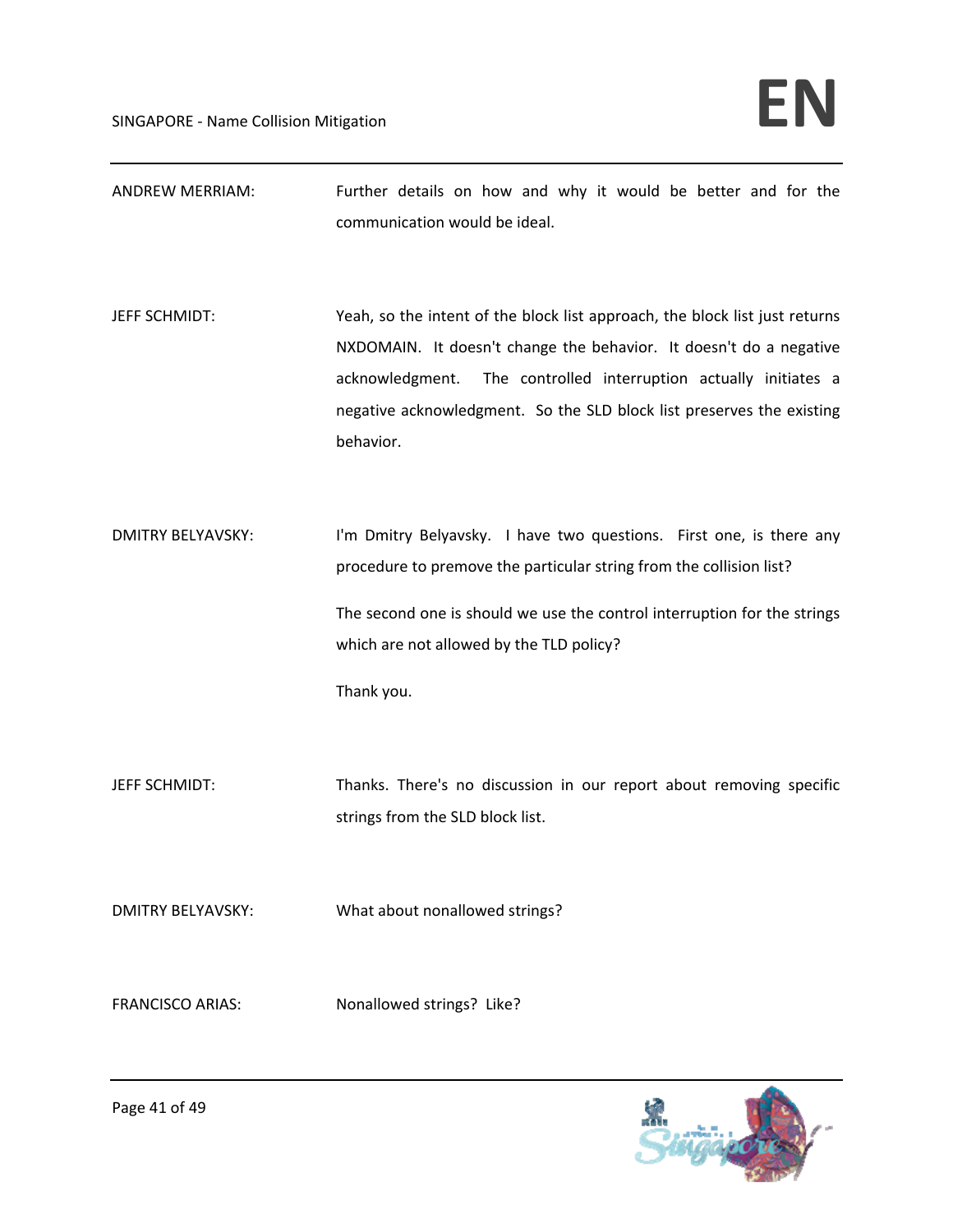- DMITRY BELYAVSKY: Well, for example, IDN strings in domains which policy forbids IDN. And vice versa.
- FRANCISCO ARIAS: Yeah, the extension to the control interruption idea is to mitigate the name collision issue. I don't think that will apply to the use case that you mentioned. Eleeza.
- REMOTE PARTICIPATION: I have several questions from remote. I will just list them all off quickly.

This one is from Rubens Kuhl. To Jeff Schmidt, how many algorithmic sources of SLDs, notably rogue applications besides Google Chrome 10, were identified during the research?

Would they explain what other sources tried to classify as a growing entropy namespace, and the growing number of SLDs to block that led to the 25 SLDs ineligible to APD?

And then I have two more if I can ask them, Francisco.

JEFF SCHMIDT: Yes, hi, Rubens. Yes, and many. We identified probably on the order of 10 or 12 algorithmic sources of queries.

FRANCISCO ARIAS: Go ahead, Eleeza.

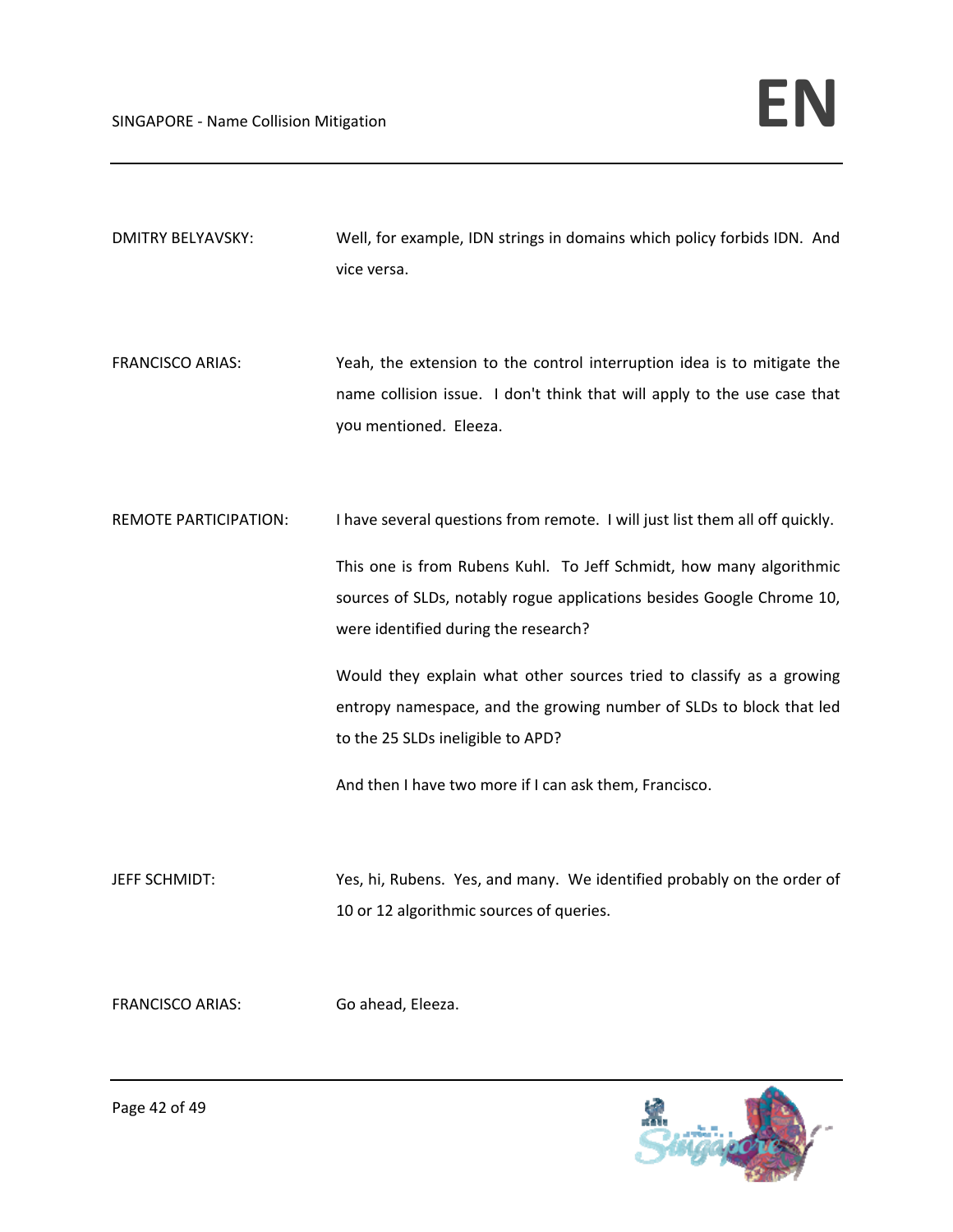REMOTE PARTICIPATION: The next one is from Limei Liu with CONAC. The SLD block list under some Chinese TLDs result from the registries operation of TLD test bed.

> In that case, any single SLD on the block list will be resolved to only one corresponding address and is under the registry's sole management. This is fundamentally different from the ICANN's definition of name collision, plus the controlled interruption is unworkable for such TLDs as which will stop the normal resolution of the block SLDs and have negative impacts on user experience. Can you indicate how shall this situation be properly dealt with.

FRANCISCO ARIAS: So I think we responded to that question in a letter, but briefly, as it has been shown by research done by VeriSign, for example, in the CBA string, it is difficult to exactly define that all the quarters to a string come from a certain source.

Thank you.

Mikey.

MIKEY O'CONNOR: Thanks. My name is Mikey O'Connor, and I, too, participated in this study, and wanted to -- and continued after this study was done. I want to characterize one thing. There's a lot we don't know in the London work, in the seminar that was in London several weeks ago. When I

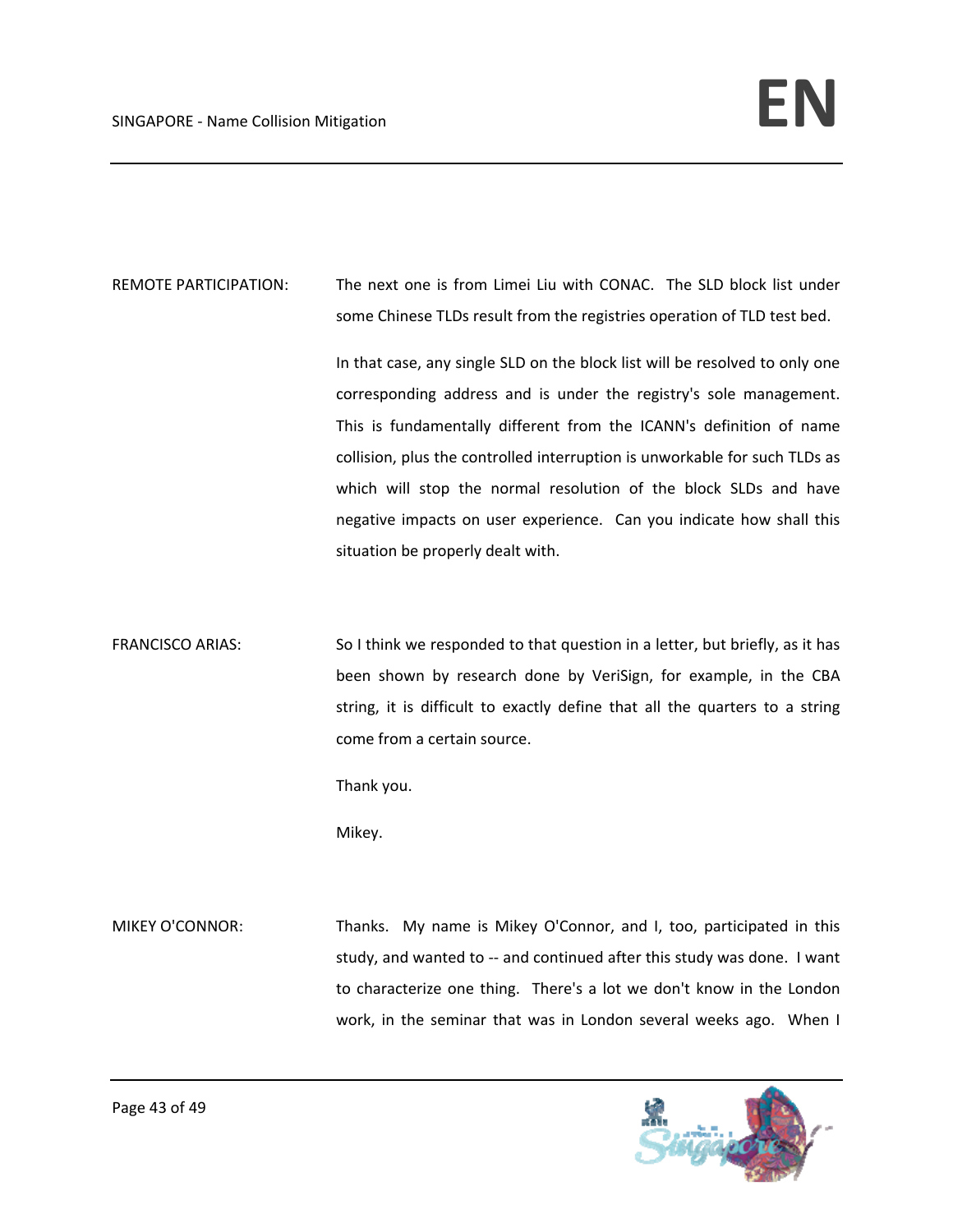wrote my notes at the end, it was more a whole lot of really smart researchers saying, gee, there's a lot of stuff we don't know yet.

So let me give you one more thing, you community folks, that we don't know.

I've been running -- I contributed the DNS to corp.com to the JS study and to the Interisle folks because it's a delegated domain that's already got this kind of traffic, and maybe we could learn more about things from doing that.

One of the things that Jeff and I did was we tried out the 127.0.53.53 loop back address thingy to see how it would work. And I tell you true, given that I'm something of a scaredy cat about name collisions, that first time we put that in the DNS, that was a bad day for me.

Mikey cranky that day.

We did if for an hour that day, and we got no email. So the next day we did it for six hours. That was another bad day. And we got no email.

And remember, we had all this cool stuff in the root about, you know, if there's imminent harm to human life, here are 7,000 things you can do to get ahold of us so we can stop this right away. Silence.

So the next day we did 12 hours, and, you know, I was getting a little calmer about that. And since Jeff got done with the research part of his study, I've left corp.com delegated with a wildcard to 127.0.53.53. So if you want to test it right here in the room, go to anything dot corp.com and see what happens, because that's what's there today.

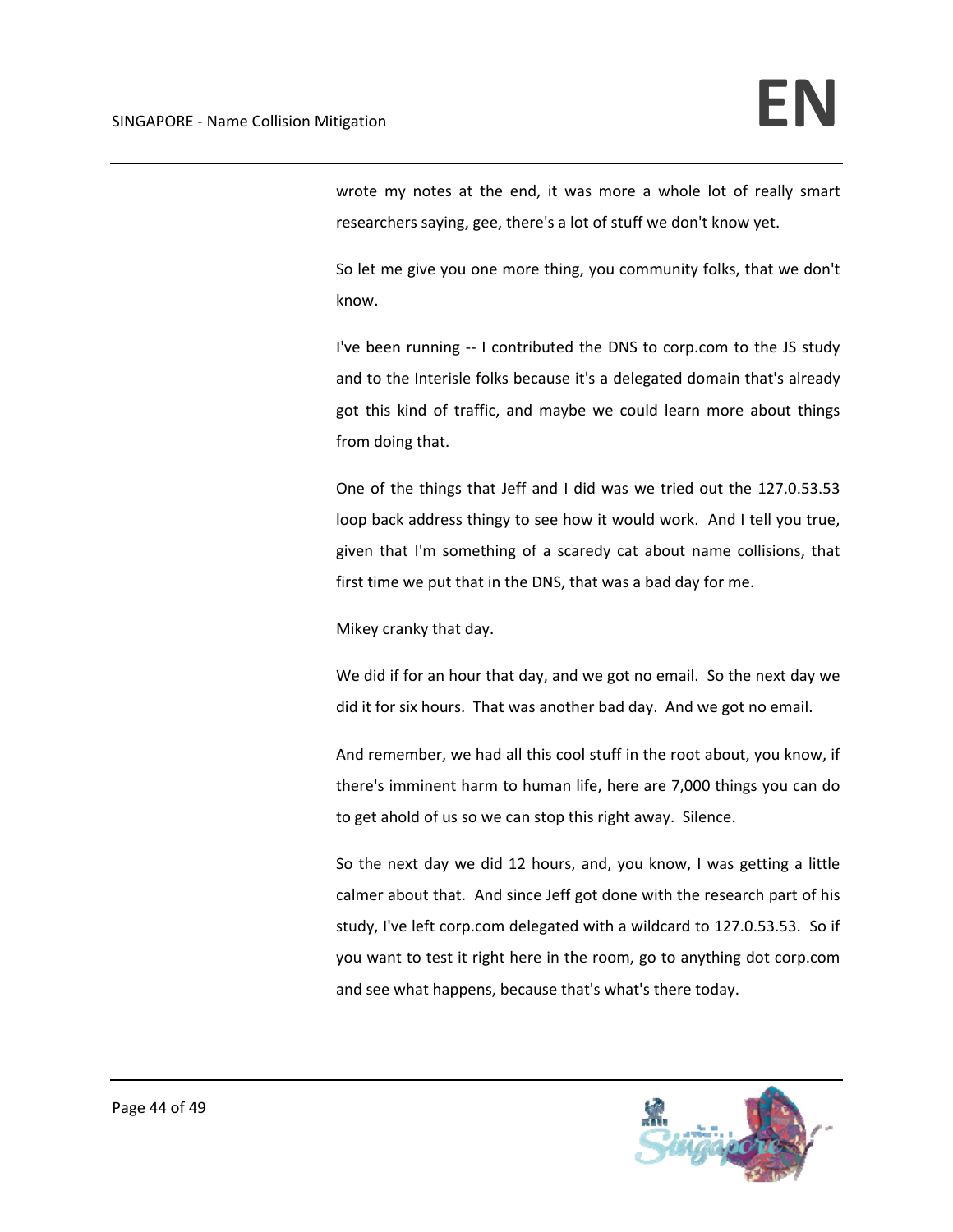Now, the interesting thing is that corp.com has something between a bazillion and a jillion sources of traffic. I can't remember the number now. And in the intervening six weeks or so, I have gotten zero emails. And so this contributes to the "I don't know." I think this is a wicked clever idea and I'm really hopeful that it works but the hope for that idea was that we would alert people to a problem, and out of the somewhere between a zillion and a bajillion I was expecting at least one contact from somebody who looked in there because by now Google and other search engines are, indeed, producing results on that address that are pretty good. You know, the ICANN page is pretty close to the top of the list.

I was expecting some commentary. So I'm not sure ‐‐ This is just one more thing I don't know. I'm not sure that this alert mechanism is actually working right.

JEFF SCHMIDT: Thanks, Mikey. And by the way, thanks for all your help in this process. You've been very generous with the use of corp.com and have made all of our research products better. So thank you.

> So one of the things that we did, we wanted to understand how the 127.0.53.53 IP address affects different systems. We have a sense of what kinds of systems, what kinds of software are generating the majority of these queries. Certainly not everyone, and there are bajillions of them, to use the technical term. But there are a couple of common denominators. LDAP based directories are a huge, huge source.

![](_page_44_Picture_6.jpeg)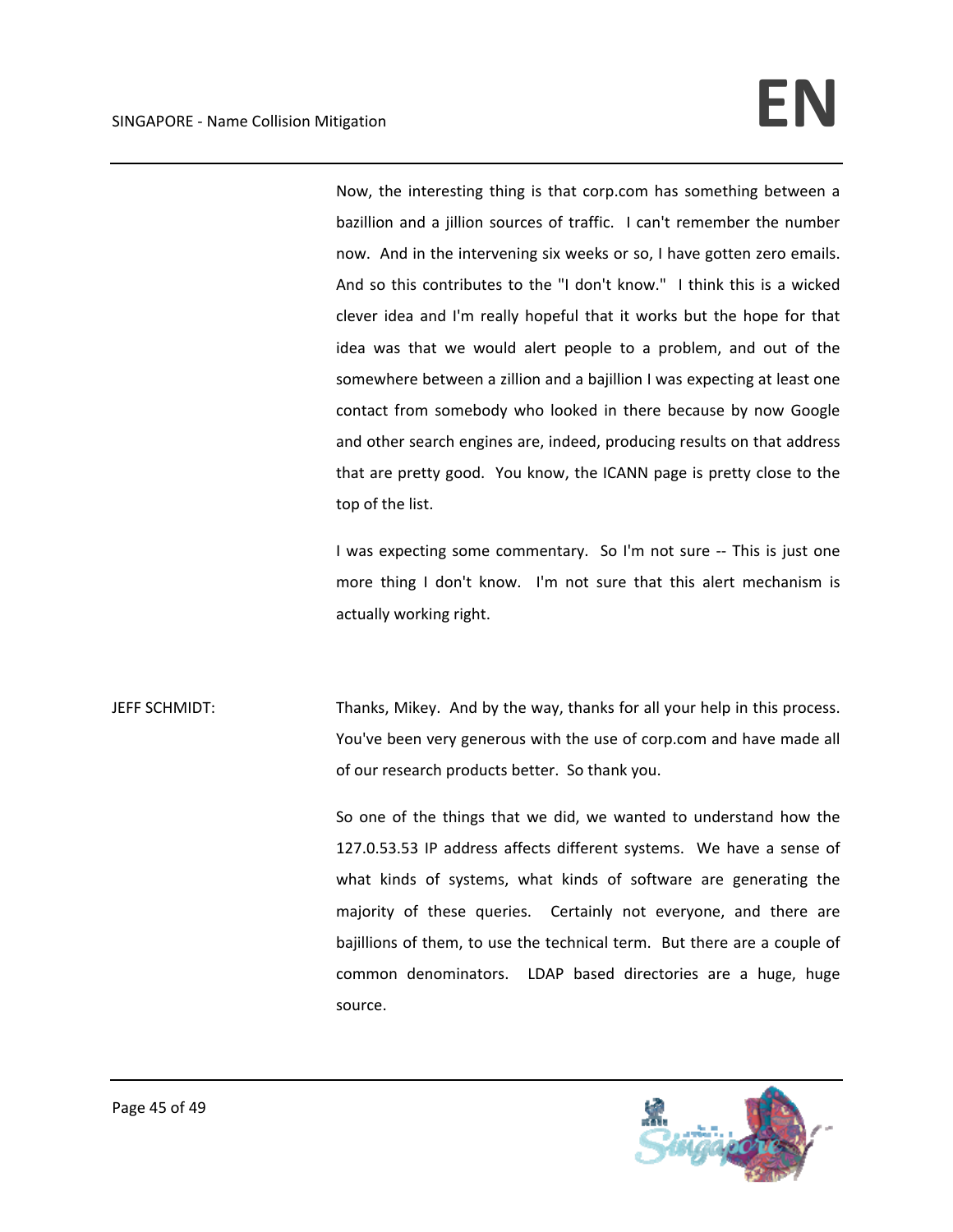So one of the things that we did, we actually bought a couple of domains in com where we found collisions and put 127.0.53.53 in it actually before we did our experiments. And these were folks where we already had a relationship with -- a bidirectional relationship with the colliding system.

And we asked them, in some cases before and in some cases after, what they saw, what the behavior change was.

One of the main organizations that is querying corp dot com we actually have a bidirectional relationship with. And we asked them how 127.0.53.53 affected their systems. We actually even linked them up with the vendor that wrote the software causing them to query the -do the bad queries. So while certainly we don't know everything, you're absolutely right on that, there are some things that we do know that that just unfortunately we can't write all the details in the report yet. The systems fail in different ways, some more noisy than others. One of the things that will really help is when some of the vendors start to build in instrumentation into their software to better respond to getting this special IP address.

So right now it's an opaque failure, but if vendors started noticing and raising alarms when they see this special IP address, it will become a lot more clear.

ELEEZA: CHATE: CHATE: CHATE: CHATE: CHATE: CHATE: CHATE: CHATE: CHATE: CHATE: CHATE: CHATE: CHATE: CHATE: CHATE: CHATE: CHATE: CHATE: CHATE: CHATE: CHATE: CHATE: CHATE: CHATE: CHATE: CHATE: CHATE: CHATE: CHATE: CHATE: CHAT

I would like to raise one case and hope to get some clear guidance for such case. Suppose a registry operator has operated a unique local

![](_page_45_Picture_8.jpeg)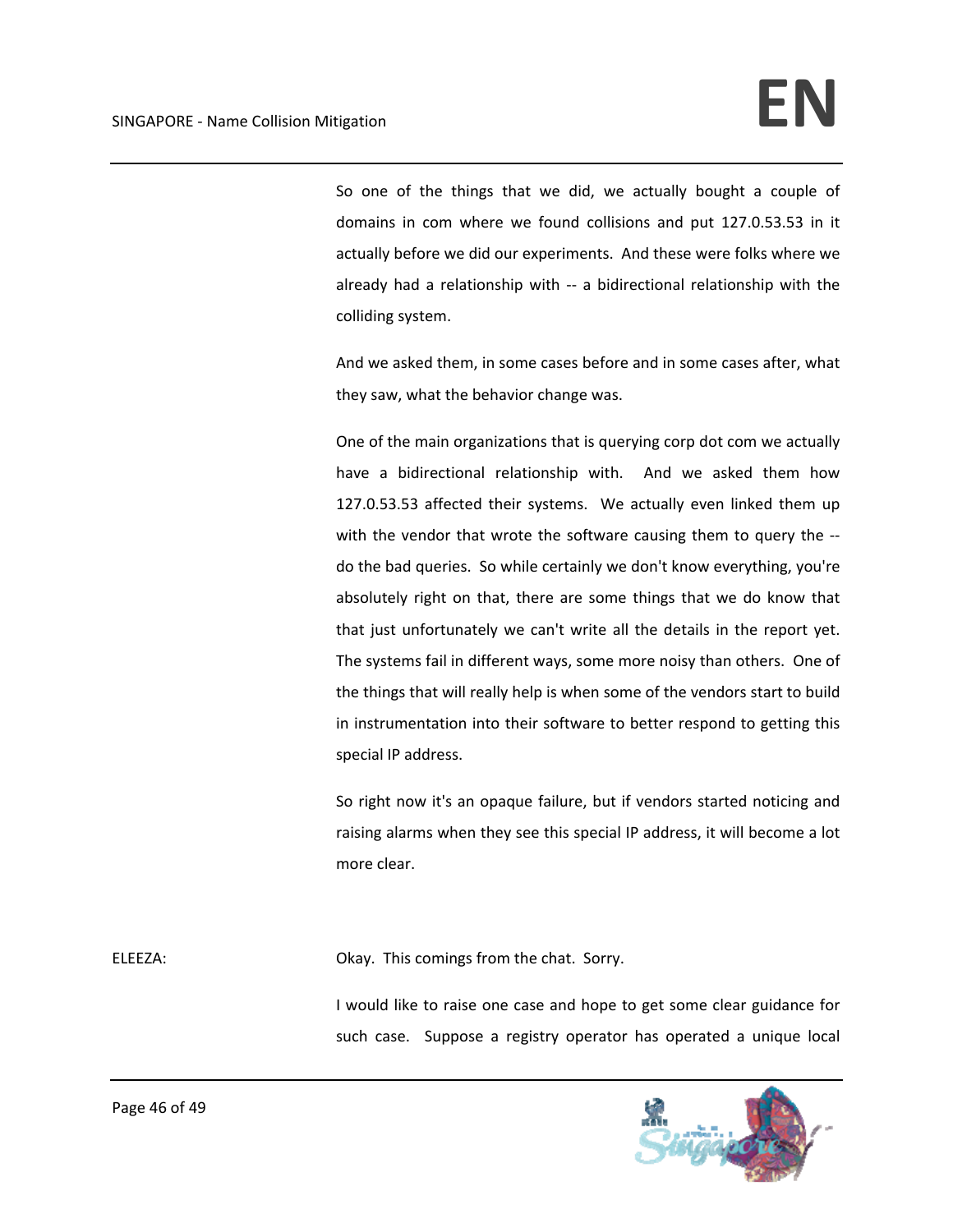resolvable zone for years and you detected that a lot of SLD queries that might cause collision in your analysis. However, the operator now applies for a new gTLD. They clearly express their intention to it get their original registrant to get the original SLDs under the new TLD. That means some collisions detected by you are not going to happen. If a new gTLD applicant agrees to have such contract terms, would it be possible for this TLD to have alternative mitigation methods?

JEFF SCHMIDT: As Francisco said earlier, we said in our report and as the VeriSign CBA study also very clearly indicates, it's really difficult, even when you really think you're sure where a query is coming from, it's really hard to be sure.

> So there's no recommendations in our study along the lines of if we think we know or if we're responsible for a query, have some different approach.

FRANCISCO ARIAS: Last question.

JIM BASKIN: Yes, thanks. My name is Jim Baskin. An earlier commenter today mentioned that the full report has not been released yet, and you responded to that but I want to just reinforce that without the full report so that we can actually see better how you came to some of your conclusions, it's difficult for us to have a comment period that ends at the end of this month.

![](_page_46_Picture_7.jpeg)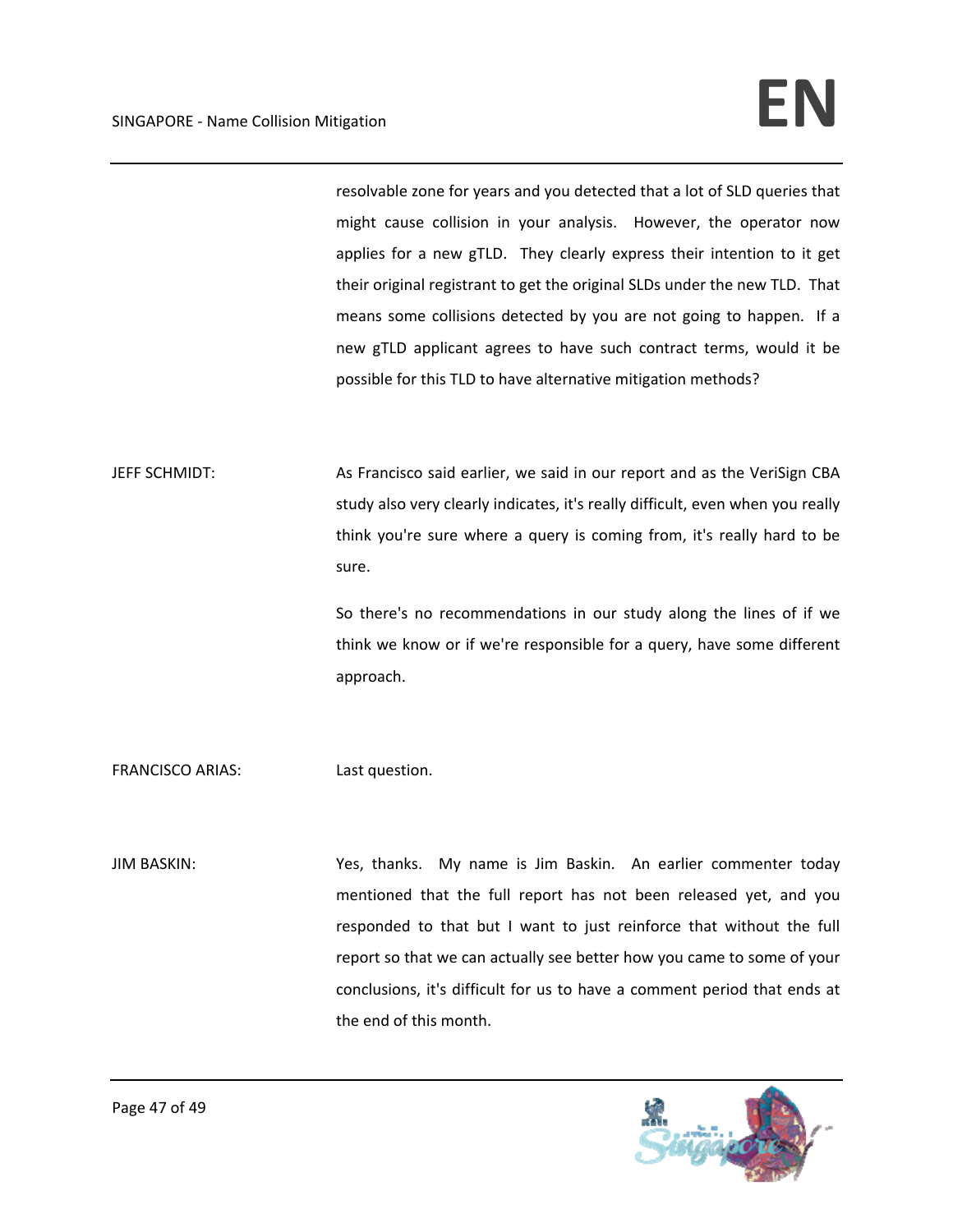We really need to be able to comment on the full report once that comes out.

And the longer it takes before we get to that full report, the less value there is in the comments.

And I understand the reasoning for not producing the full report. There's a vulnerability that has to be looked at, that has to be ‐‐ some solution has to be worked out before you publish all the data. But nonetheless, we need the data if we're going to really understand the report and we must be able to comment once we have that data.

Thank you.

JEFF SCHMIDT: Thank you. Yeah, absolutely. We look forward to releasing the full report as soon as we can.

> One thing that I'll mention, though, on that front is that the more delegations ‐‐ or the farther down the road that we get, the fewer instances where we're able to use wildcarding for the controlled interruption. And the wildcarding is a superior approach. And so it's valuable to have this out there and being considered in advance and as quickly as possible.

Thank you.

FRANCISCO ARIAS: Thank you very much. With this we close the session.

![](_page_47_Picture_10.jpeg)